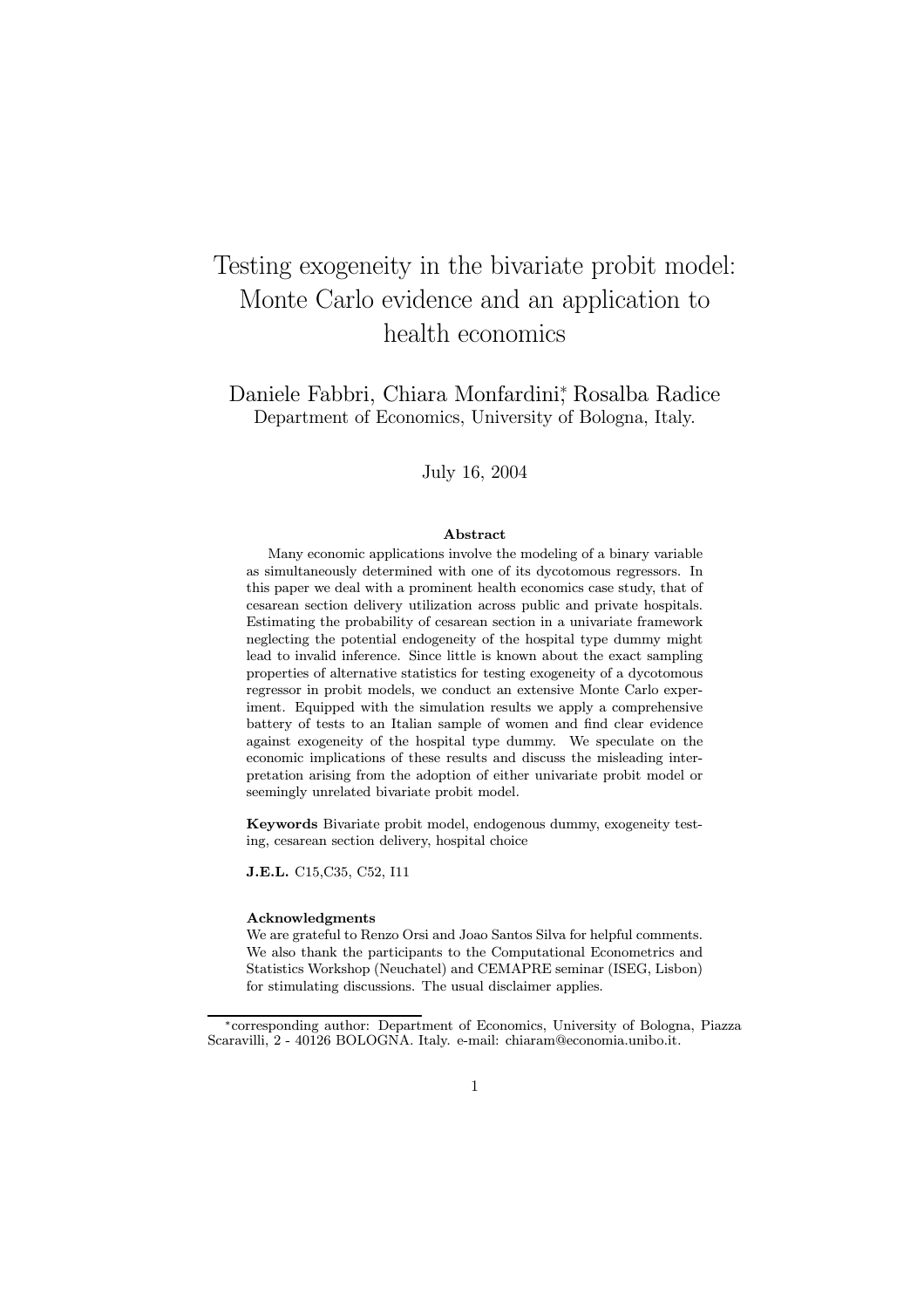### 1 Introduction

Dycotomous indicators, like mortality or treatment choice, are the core outcomes examined in the applied health economics literature. Determinants for the probability of such outcomes typically include -via appropriate dummy variablesqualitative information about the health care provider. In most cases this latter is determined by an individual choice process in which perceived quality and reputation play a major role. This brings about a self-selection of patients into hospitals based on observables and unobservables characteristics that also determine the dycotomous indicator of interest. As a consequence, hospital dummy variables are potentially endogenous in this equation, even after controlling for a full set of patient's covariates. In a recent paper Geweke, Gowrisankaran and Town (2003) propose a Bayesian approach to the modeling of mortality in presence of nonrandom selection of patients to hospitals. Their contribution is aimed to provide an appropriate inference tool for assessing hospital quality with patient discharge databases, a major issue in health policy. On a sample of patients admitted to 114 californian hospitals, they find a strong evidence that the more frail patients patronize the higher quality hospitals, and point out that ignoring nonrandom admission would lead to invalid inference on quality.

We examine here the related issue of "practice variation" across hospital types, i.e. the variation in utilization of procedures for which questions have been raised about overuse, underuse, or misuse. $1$  This constitutes an important policy issue for healthcare cost containment and represents the only available alternative for quality assessment whenever mortality, or other adverse medical outcome, is a rare event. Modeling practice variation across hospitals potentially brings a further source of nonrandom selection due to patients unobserved preferences for a given treatment.

In the application of this paper we focus on a very common surgical procedure: cesarean section (CS) delivery. For this procedure the issue of cost containment -due to its overuse- and that of misuse are relevant enough to attract a massive attention in the applied health econometric literature. A typical regressor in binary response models for the probability of deliverying via CS is a dummy conveying information about the ownership structure of the hospital as a proxy for unobservable differences among hospitals. In our case study, referring to Italy, women can choose between two main hospital types: public or private. CS delivery variation observed across these two types is of some interest for the policy maker when dealing with issues of authorization, licensing, and reimbursement. However, in this framework, the problem of nonrandom selection appears as a major concerns, as far as women are allocated into the two hospital types according to unobservable characteristics (related to either clinical conditions or preferences) that might be among the determinants of the

<sup>&</sup>lt;sup>1</sup> Abnormal utilization rates of vaginal birth after cesarean, laparoscopic cholecystecomy, CABG, PTCA, or bilateral cardiac catheterization are all likely candidates for inappropriate or inefficient delivery of care. See, for instance, the Agency for Healthcare Research and Quality (2002) AHRQ Quality Indicators.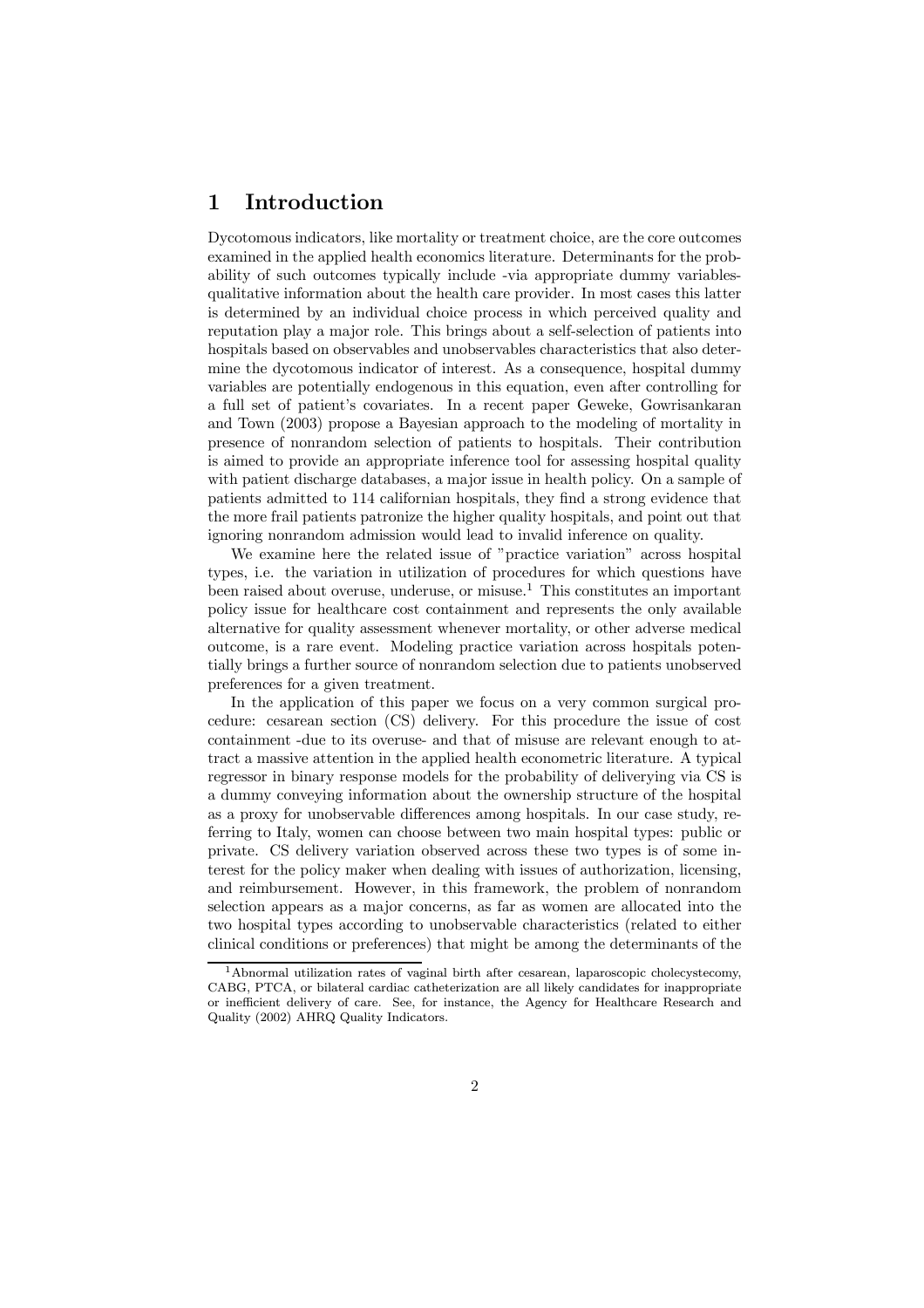probability of CS. It should be mentioned here that women may differ in their degree risk aversion (either for themselves or for the fetus) and in their aversion to pain and suffering.

This paper contributes to the existing literature on both the health economics and the econometric methodology grounds. We adopt here a bivariate probit model in which the hospital type dummy is allowed to be endogenously determined in the CS probability equation.<sup>2</sup> This represents an improvement on the existing probability models for CS delivery, relying on single-equation estimation as, for example, in Gruber and Owings (1996). In the resulting econometric framework, represented by the so called recursive bivariate probit model (Heckman, 1978, Maddala, 1983), the hypothesis of exogeneity of the dummy can be defined as the absence of correlation between the error terms and submitted to statistical test. For this purpose, alternative approaches can be invoked: Lagrange Multiplier, Conditional Moment Tests, Likelihood Ratio and Wald test. The first two involve only single equation probit estimation, and are particularly attractive for their simplicity, while the second two are based on simultaneous estimation. Application of these inference tools is still rare in the microeconometric practice, although the recursive bivariate probit model is increasingly adopted in different fields<sup>3</sup>.

The properties of these tests are only known asymptotically, and there is no evidence on their finite sample performance. Nevertheless, it is well known that inference in binary models is generally demanding in terms of sample sizes. Kooreman (1994) and Smith and Moffat (1999) show that estimation of the correlation coefficient in bivariate binary models implies a considerable loss of information with respect to the fully-observed dependent variable case, so that large samples are needed to get precise estimates. In this paper we investigate the exact sampling properties of a number of exogeneity test statistics through an extensive set of Monte Carlo experiments. As a by-product, we analyse the finite sample properties of the estimator of the endogenous dummy coefficient and the existence of possible "compensating effects" between the latter and the correlation coefficient.

We then apply the whole battery of tests to our case study. We find that different test statistics lead to different conclusions and are able to use the simulation results as a guideline to interpret this finding. We find strong evidence against the hypothesis that the hospital-type dummy is exogenous in the equation determining CS probability. The negative sign of the correlation coefficient suggests that a self-selection mechanism allocating the more risky patients to

 $2$ In Fabbri and Monfardini (2001) this model is adopted within the context of a test for demand induction on a dataset referred to a Local Health Authority coming from patient discharge database.

<sup>3</sup>In health economics the model has been used to analyse the effect of supplemental insurance ownership on dycotomous health demand indicators (see Holly et al., 1998, Buchmueller, 2002) and to explore endogeneity of self-reported disability measure for the decision to apply for social benefits (Benitez-Silva et al., 2003). In the law and economics field, Deadman and MacDonald (2004) investigate the relationship bewteen criminal behaviour and victimization. In labour economics, Pudney and Shields (2000) and Bryson, Cappellari and Lucifora (2003) adopt the germane framework represented by the recursive ordered probit.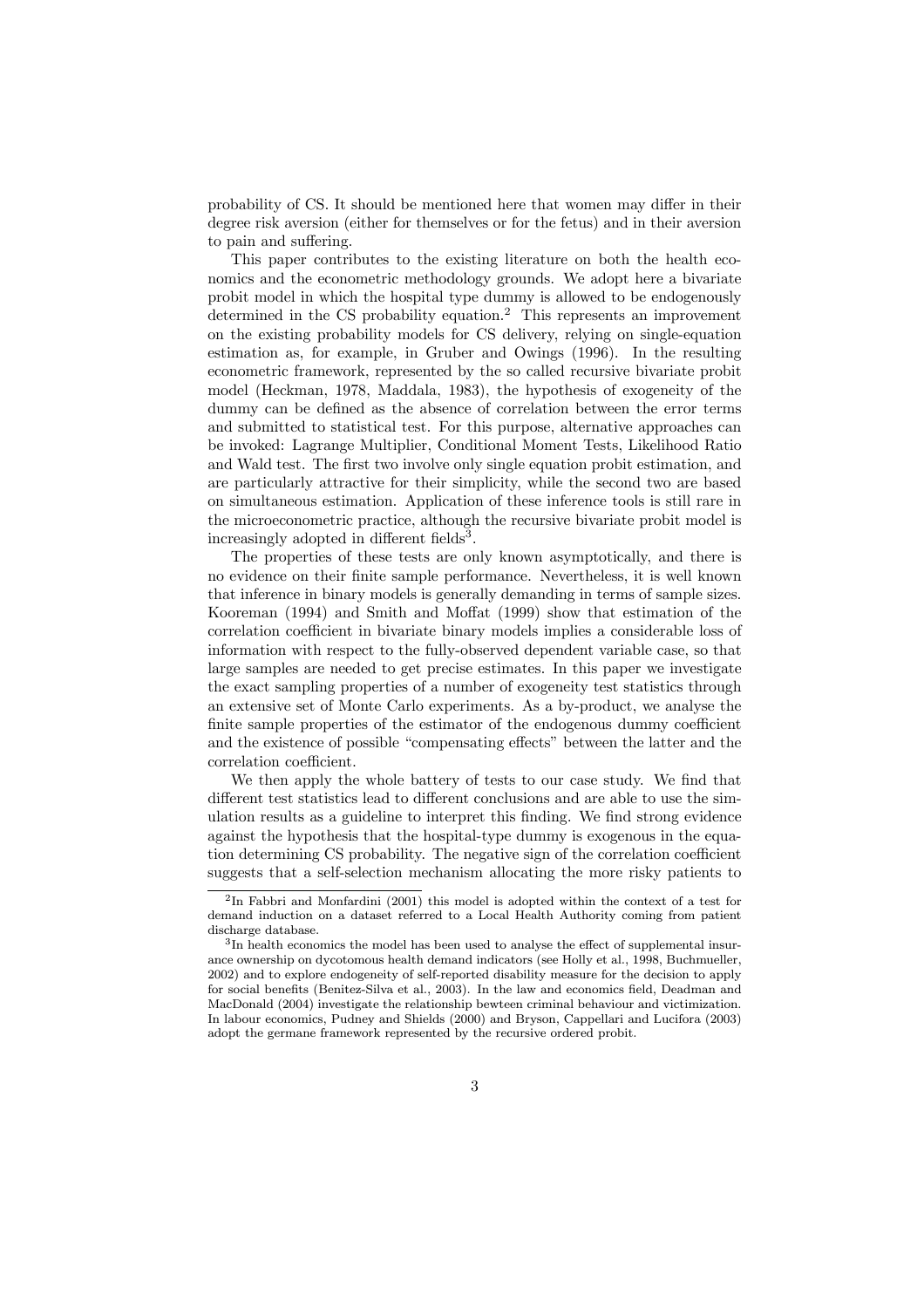public hospital is prevailing, while, after controling for observable and unobservable women characteristics, the private hospital type dummy has a positive impact on the CS probability. Finally, we discuss the extent to which neglecting the endogeneity issue and limiting the analysis either to the univariate probit framework or to the Seemingly Unrelated Regression Equation (SURE) probit would lead to a misleading interpretation of the results.

The rest of the paper has the following structure. Section 2 introduces the notation for the model, the associated maximum likelihood inference, and the exogeneity test statistics whose sampling behaviour is explored in our simulation study. Section 3 describes the Monte Carlo design and discusses the results of the experiments. Section 4 illustrates our case study, presents the estimates of the model and the outcome of the exogeneity tests. Section 5 contains some final remarks.

### 2 The bivariate probit model with endogenous dummy

#### 2.1 The model

The bivariate probit model with endogenous dummy model belong to the general class of simultaneous equation models with both continuous and discrete endogenous variables introduced by Heckman (1978). In his systematic review of multivariate qualitative models Maddala (1983) lists this model among the recursive models for dycotomous choice (Model 5). The recursive structure builds on a first reduced form equation for the potentially endogenous dummy - and a second structural form equation determining the outcome of interest:

$$
y_{1i}^* = \beta_1' x_{1i} + u_{1i}
$$
  
\n
$$
y_{2i}^* = \beta_2' x_{2i} + u_{2i} = \delta_1 y_{1i} + \delta_2' z_{2i} + u_{2i}
$$
\n(1)

where:  $y_{1i}^*$  and  $y_{2i}^*$  are latent variables,  $y_{1i}$  and  $y_{2i}$  are dycotomous variables observed following the rule:

$$
\begin{cases} y_{li} = 1 & if \quad y_{li}^* > 0 \\ y_{li} = 0 & if \quad y_{li}^* \le 0 \end{cases}; l = 1, 2;
$$

 $x_{1i}$  and  $z_{2i}$  are vectors of exogenous variables,  $\beta_1$  and  $\delta_2$  are parameter vectors,  $\delta_1$  is a scalar parameter, and  $\beta_2' = (\delta_1 \quad \delta_2')'$ . The error terms are assumed to be independently and identically distributed as bivariate normal:

$$
\left(\begin{array}{c} u_{1i} \\ u_{2i} \end{array}\right) \sim IIDN\left(\left[\begin{array}{c} 0 \\ 0 \end{array}\right], \left[\begin{array}{cc} 1 & \rho \\ \rho & 1 \end{array}\right]\right).
$$

A widespread opinion in the literature is that the parameters of the second equation are not identified unless  $x_{1i}$  includes at least one variable not contained in  $z_{2i}$  (as in linear simultaneous equations for fully observed endogenous variables). This assertion, stated by Maddala (1983) is contraddicted in a recent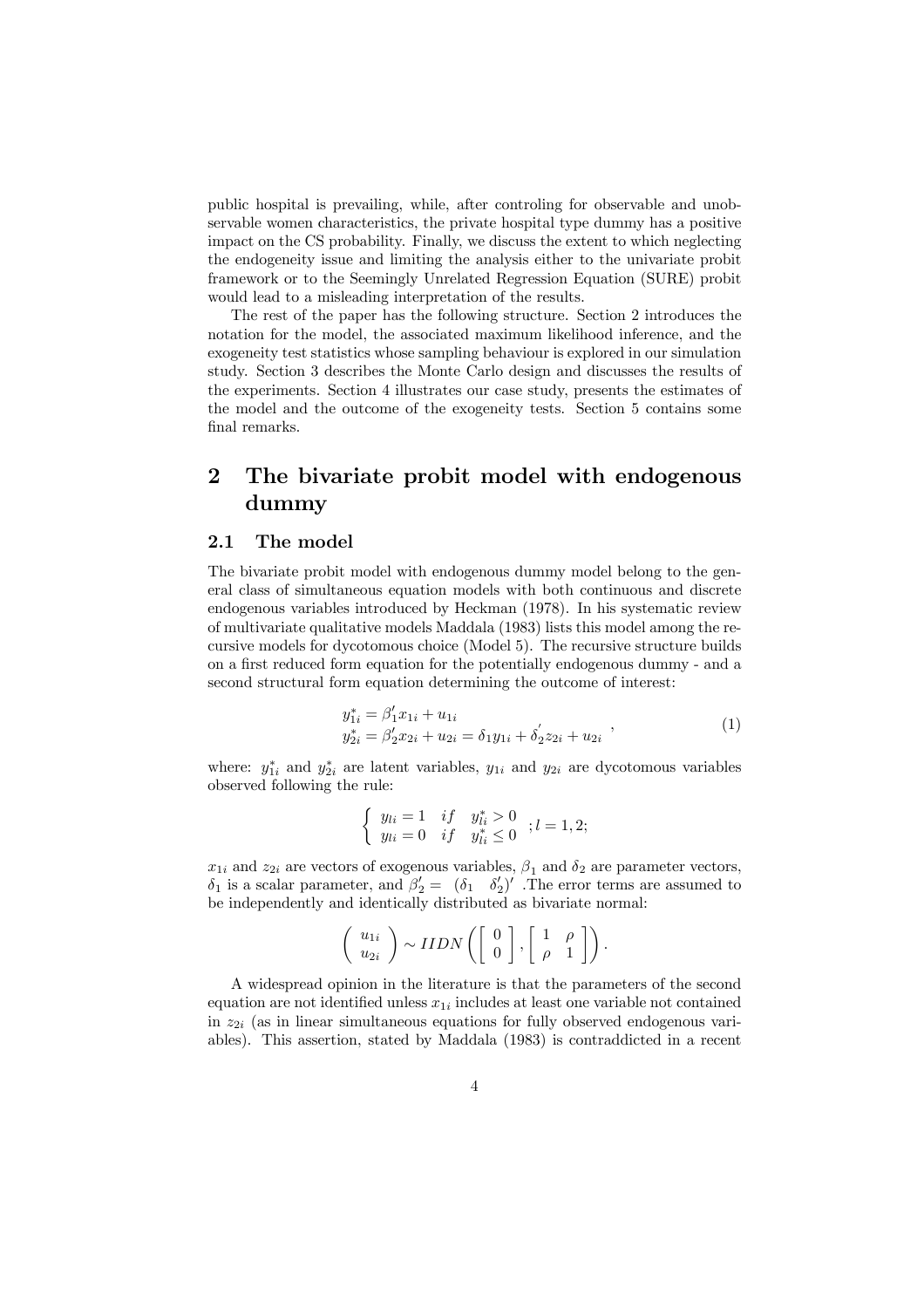paper by Wilde (2000), who shows that exclusion restrictions are not needed provided there is one varying exogenous regressor in each equation. Therefore,  $x_{1i}$  and  $z_{2i}$  are not necessarily distinct regressor vectors. The parameter vector  $\beta = (\beta'_1 \quad \beta'_2 \quad \rho)'$  can be estimated by maximum likelihood. The sample  $Kx1$ hoglikelihood function, that has to be maximized resorting to numerical meth- $\text{ods}^4$  is given by:

$$
l(\beta) = \sum_{i=1}^{N} \left[ d_{11} \ln P_i^{11} + d_{10} \ln P_i^{10} + d_{01} \ln P_i^{01} + d_{00} \ln P_i^{00} \right]
$$
 (2)

where:

$$
d_{11} = y_{1i}y_{2i} = y_{1i}(1 - y_{2i}), d_{01} = (1 - y_{1i})y_{2i}, d_{00} = (1 - y_{1i})(1 - y_{2i})
$$
  
\n
$$
P_i^{11} = prob(y_{1i} = 1, y_{2i} = 1 | x_{1i}, z_{2i}) = \Phi_{i2}(\beta'_1 x_{1i}, \delta_1 + \delta'_2 z_{2i}, \rho)
$$
  
\n
$$
P_i^{10} = \Phi_{i2}(\beta'_1 x_{1i}, -\delta_1 - \delta'_2 z_{2i}, -\rho),
$$
  
\n
$$
P_i^{01} = \Phi_{i2}(-\beta'_1 x_{1i}, \delta'_2 z_{2i}, -\rho),
$$
  
\n
$$
P_i^{00} = \Phi_{i2}(-\beta'_1 x_{1i}, -\delta'_2 z_{2i}, \rho)
$$

and  $\Phi_{i2}(.,.,\rho)$  is the bivariate normal distribution function of the model error terms.

#### 2.2 The exogeneity hypothesis and MLE inference

In the above setting, the exogeneity condition is stated in terms of the correlation coefficient  $\rho$ , which can be interpreted as the correlation between the unobservable explanatory variables of the two equations. When  $\rho = 0$ ,  $y_{1i}$  and  $u_{2i}$  are uncorrelated and  $y_{1i}$  is exogenous for the second equation of model 1. On the contrary,  $\rho \neq 0$  implies that  $y_{1i}$  is correlated with  $u_{2i}$  and therefore endogenous. This lead us to the definition of the following hypothesis system, whose testing is the object of our interest:

$$
H_0: \rho = 0
$$

$$
H_1: \rho \neq 0
$$

Hereafter we'll refer to the null hypothesis  $H_0$  as to the exogeneity hypothesis. It must be remarked that under  $H_0$  the loglikelihood 2 becomes the sum of the loglikelihood functions of two univariate probit, say:

$$
l_0(\beta) = l_1(\beta_1) + l_2(\beta_2)
$$

so that the MLE can be written as  $\hat{\beta}_0 = (\tilde{\beta}'_1 \quad \tilde{\beta}'_2 \quad 0)'$ , where  $\beta_1$  and  $\beta_2$  are obtained by separate ML estimation of the corresponding univariate probit equations. On the other side, under  $H_1$ , simultaneous estimation is needed to get consistent estimates of the parameters of the second equation  $\beta_2' = (\delta_1 \ \ \delta_2')'$ . The great simplification of the model occurring under  $H_0$  makes reliable testing tools

<sup>4</sup>As first and second order derivatives have "simple" analytical expressions (see Greene, 2000) Newton's iterative algorithm can be adopted to solve the maximization problem.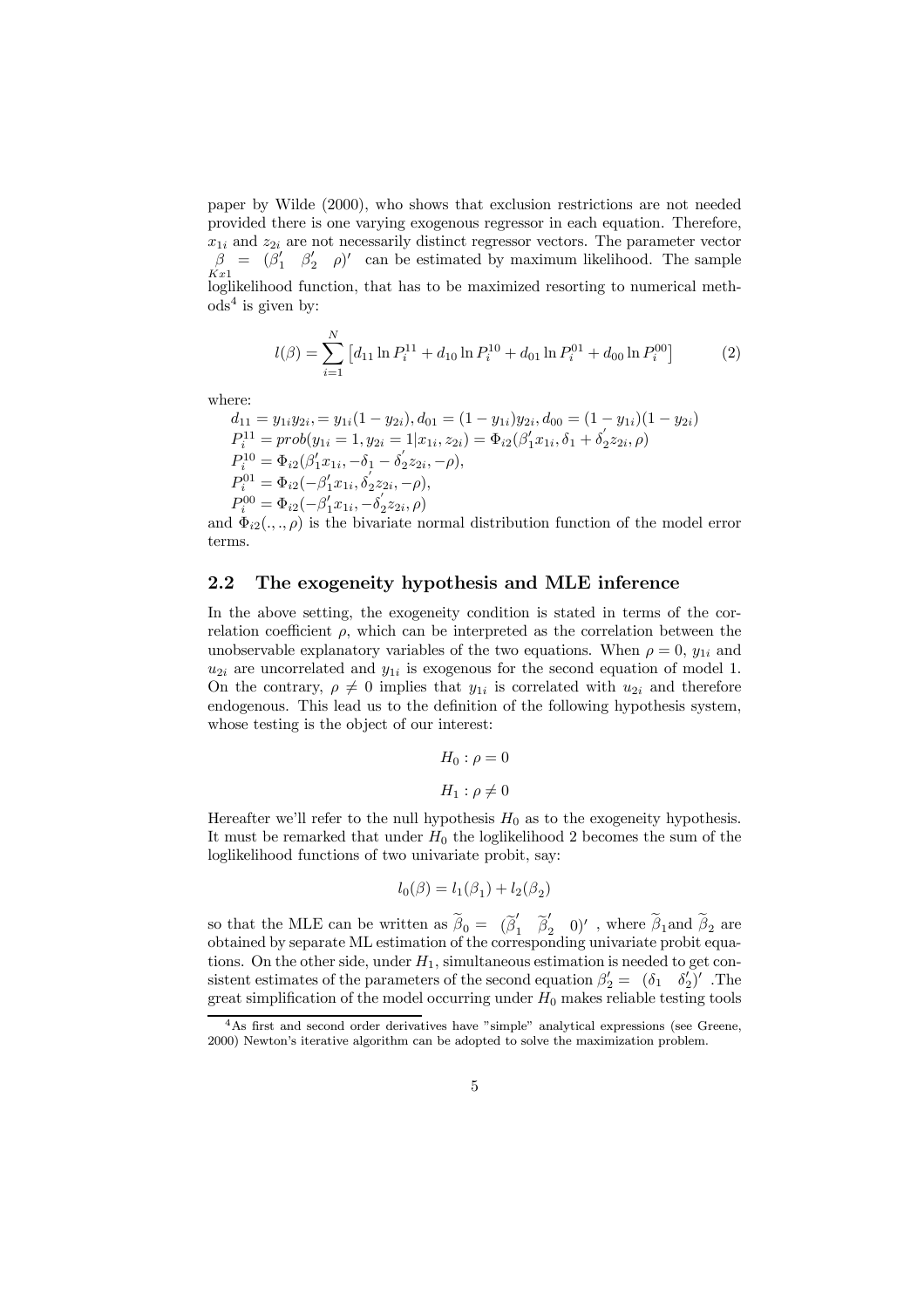for such hypothesis particularly appealing to the applied econometrician. The aim of next sections is to review different test statistics suitable for this scope. and to provide evidence on their absolute and relative finite sample performance.

#### 2.3 Alternative approaches to exogeneity testing

A number of procedures is available for testing exogeneity in simultaneous equation models involving limited dependent variables, including the two-stage tests proposed by Smith and Blundell (1986) for tobit models with continuous endogenous explanatory variables and by Rivers and Vuong (1988) in the probit context. A thourough review is given in Maddala (1995). Here, we focus on the presentation of the four main testing approaches that are suitable in probit models when the potentially endogenous variable is dycotomous, as they are still rarely - but increasingly considered by the practiotioners, and no evidence exist about their sampling properties. These can be grouped in two classes: Lagrange multiplier (LM) and conditional moment (CM) tests are particularly attractive as they are based on univariate probit estimation of the two equations, while likelihood ratio test and the "t" test based on MLE of  $\rho$  (which gives the Wald test when squared) rely on simultaneous estimation of the bivariate probit. We sketch hereafter the main computational features of the four testing procedures,

#### 2.3.1 LM Tests

Define the score vector and the information matrix of our model as:

$$
d(\beta) = \frac{\partial l(\beta)}{\partial \beta} = \begin{bmatrix} \frac{\partial l(\beta)}{\partial \beta} \\ \frac{\partial l(\beta)}{\partial \beta} \\ \frac{\partial l(\beta)}{\partial \rho} \end{bmatrix}
$$

$$
I(\beta) = -E \left[ \frac{\partial^2 l(\beta)}{\partial \beta \partial \beta'} \right] = E \left[ d(\beta) d'(\beta) \right]
$$

The LM test statistic for  $H_0$ :  $\rho = 0$  is given by:

$$
LM=d(\widetilde{\boldsymbol{\beta}}_0)'I(\widetilde{\boldsymbol{\beta}}_0)^{-1}d(\widetilde{\boldsymbol{\beta}}_0)\overset{d}{\underset{H_0}{\rightarrow}}\chi_1
$$

Evaluation in  $\tilde{\beta}_0$  simplifies the score vector to:  $d(\tilde{\beta}_0)' = \begin{bmatrix} 0 & 0 & \frac{\partial l(\beta)}{\partial \rho} \end{bmatrix}_{\beta = \tilde{\beta}_0}$ It is well known that different estimation methods for  $I(\beta)$  lead to different versions of the LM test. A first choice lies in the evaluation of the analytical expetcation, a second one relates to the use of the information equality. The so-called OPG variant involves only first order derivatives. Its simplest form, avoiding analytical expectation, is given by:

$$
I_{OPG}(\beta) = G^{'}(\beta)G(\beta),
$$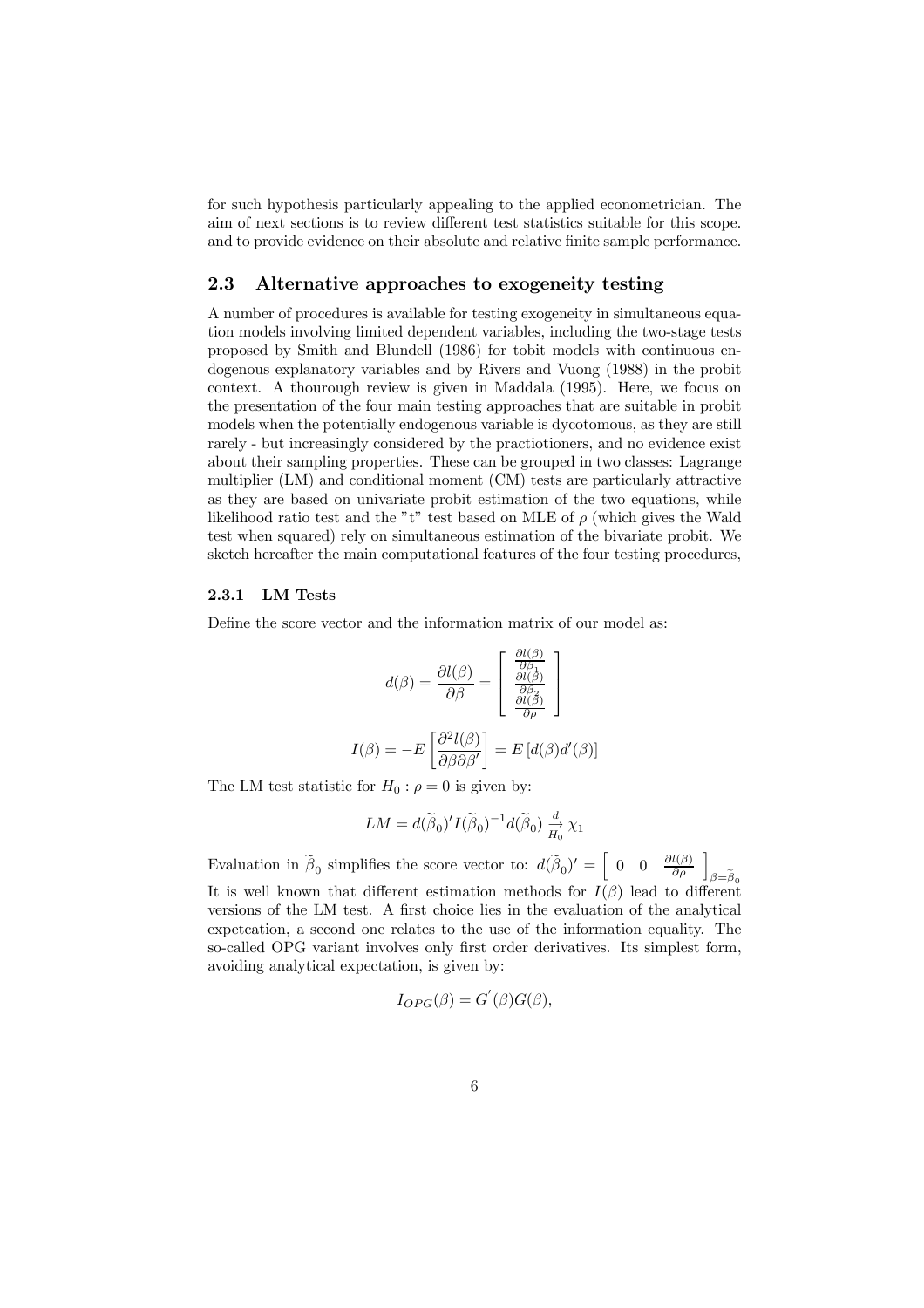where the  $i-th$  row of matrix  $G(.)$  evaluated in  $\tilde{\beta}_0$  has the simplified expression:

$$
G_i(\widetilde{\boldsymbol{\beta}}_0)=\left[\begin{array}{cc}\frac{\partial l_{1i}(\boldsymbol{\beta}_1)}{\partial\beta_1'} & \frac{\partial l_{2i}(\boldsymbol{\beta}_2)}{\partial\beta_2'} & \frac{\partial l_{i}(\boldsymbol{\beta})}{\partial\boldsymbol{\rho}}\end{array}\right]_{\boldsymbol{\beta}=\widetilde{\boldsymbol{\beta}}_0}
$$

Hereafter we list alternative implementations of the LM test we consider in this study, dividing them into two main groups according to their computational features.

1. The first version of the LM test is obtained through the residual sum of squares (RSS) in the artificial regression (Davidson and MacKinnon, 1984, 1989):

$$
i=G(\beta_0)\gamma+\eta
$$

and it is evaluated as  $LM1 = N - RSS$ . This is a computational device to obtain the quantity:

$$
LM1 = \left[\frac{\partial l(\widetilde{\beta}_0)}{\partial \rho}\right]^2 V_{LM1}
$$

where  $V_{LM1}$  is the  $(K,K)$  element of  $I_{LM1}^{-1}(\widetilde{\beta}_0) = \left[G'(\widetilde{\beta}_0)G(\widetilde{\beta}_0)\right]^{-1}$ . Therefore, LM1 uses OPG variant for estimating the information matrix, without taking the analytical expectation.<sup>5</sup>

2. Kiefer (1982) investigates the form of the LM statistic for testing dependence in multivariate SURE probit models. He shows that, under  $H_0$ ,  $p \lim \frac{\partial^2 l}{\partial \rho \partial \beta} = 0$ , so that asymptotically the information matrix is block diagonal. We denote the LM test statistic relying on this simplification as:

$$
LM^{Kifter} = \left[\frac{\partial l(\widetilde{\beta}_0)}{\partial \rho}\right]^2 V^{Kiefer}
$$

with  $V^{Kiefer} = -E \left[ \frac{\partial^2 l}{\partial \rho \partial \rho} \right]^{-1}$ . We consider three different evaluation methods of  $V^{Kiefer}$ , leading to three further versions of the LM statistic. All these implementations of the LM test adopt a diagonal matrix,to estimate the information matrix, imposing a simplification which is only valid asymptotically and they differ from LM1 which is based on the inversion of a "full" information matrix.

- LM2 uses OPG form for estimating  $V^{Kiefer}$  and does not take anaytical expectation
- LM3 uses OPG form and evaluates analytical expectation (this is the version suggested by Greene's textbook (2000) for bivariate SURE probit)

<sup>5</sup>In principle the results of Davidson and MacKinnon to compute hessian-based versions of LM misspecification tests statistics in univariate probit models through appropriate artificial regressions could be extended to the test of the exogeneity hypothesis.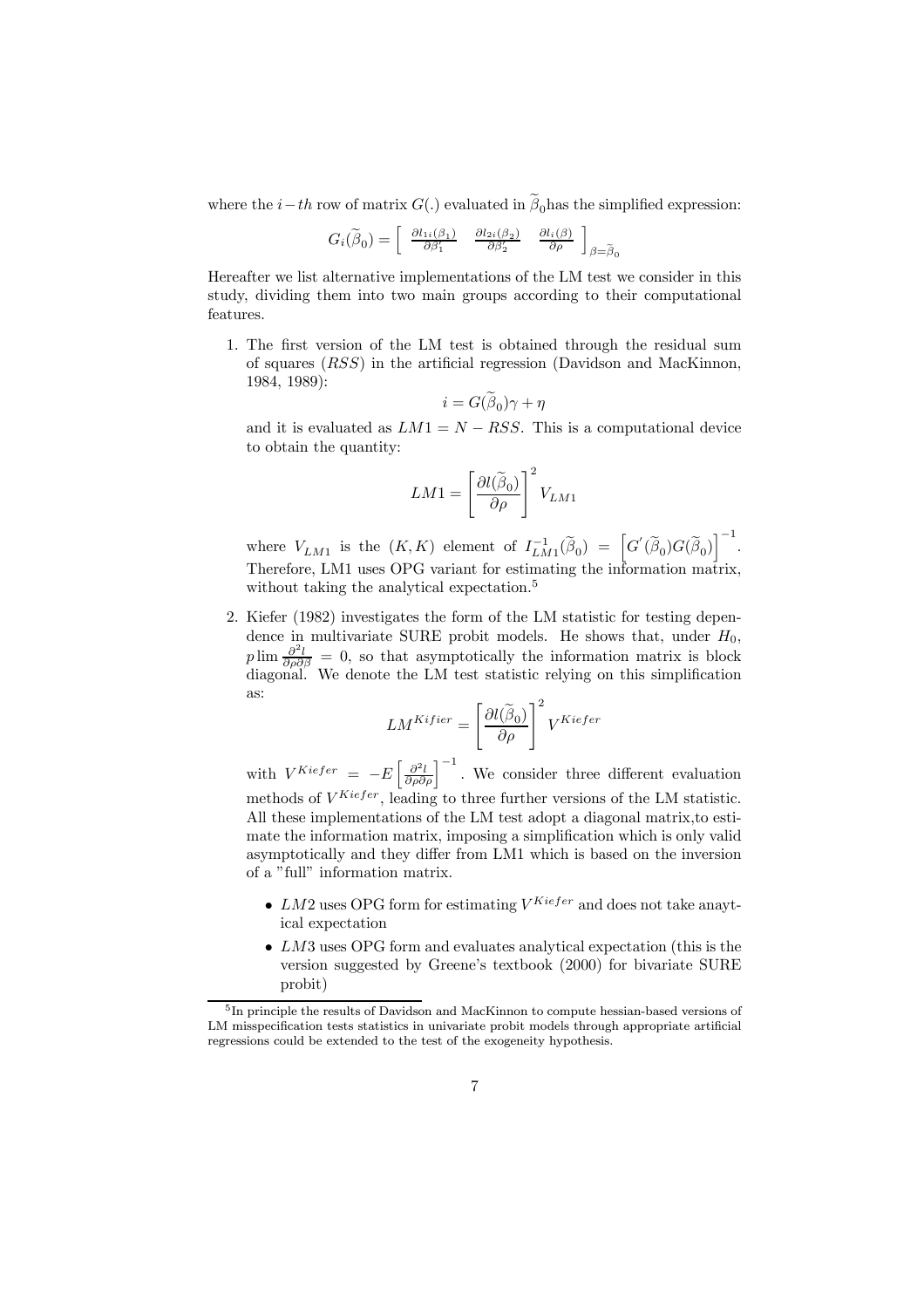• LM4 uses second order derivatives and does not take anaytical expectation

#### 2.3.2 CM Test

This general approach to misspecification testing has been proposed by Newey (1985) and Tauchen (1985), and surveyed by Pagan and Vella (1989) with focus on individual data models. Skeels and Vella (1999) investigate the performance of CM tests of various forms of misspecification in univariate probit and tobit models and evidence a genearl poor performance of alternative version of the tests in the probit context. The CM test for the hypothesis of exogeneity is based on the statement that under  $H_0$  the moment condition  $E_0[u_{i1}u_{i2}] = 0$  has to hold. Its sample counterparts can be evaluated using the pseudo-residuals obtained by MLE estimation of the bivariate probit under  $H_0$ ,  $\tilde{\beta}_0 = (\tilde{\beta}'_1 \tilde{\beta}'_2 \tilde{0})'$ :

$$
\widehat{\tau} = \frac{1}{N} \! \sum_{i=1}^N \widehat{u}_{1i} \widehat{u}_{2i}
$$

with  $\hat{u}_{li} = \hat{E}(u_{li}|y_{li}) = \hat{\phi}_i \left( y_i - \hat{\Phi}_i \right) \hat{\Phi}_i^{-1} \left( 1 - \hat{\Phi}_i \right)^{-1}, l = 1, 2$ . The CM statistic we consider in our study is equivalent to the (squared) "t- test statistic" for  $\alpha_2 = 0$ , asymptotically distibuted as  $N(0, 1)$ , in the artificial regression:

$$
i = C(\hat{\beta}_0)\alpha_1 + \hat{\tau}\alpha_2 + \nu
$$

where:

$$
C_i(\widetilde{\boldsymbol{\beta}}_0)=\left[\begin{array}{cc}\frac{\partial l_{1i}(\boldsymbol{\beta}_1))}{\partial\beta_1'} & \frac{\partial l_{2i}(\boldsymbol{\beta}_2))}{\partial\beta_2'}\end{array}\right]_{\beta_1=\widetilde{\beta}_1,\beta_2=\widetilde{\beta}_2}
$$

This version corresponds to choosing OPG form to evaluate the information matrix entering in the expression of the asymptotic covariance matrix of the test.

#### 2.3.3 Likelihood ratio and Wald tests

The further test statistics we include in our investigation are those requiring estimation of the model under the alternative hypothesis. The likelihood ratio test has the well known form:

$$
LR = -2\left[l(\widetilde{\beta}_0) - l(\widehat{\beta})\right] \xrightarrow[H_0]{d} \chi_1
$$

while the "t-test" based on  $\rho$ , whose square gives the Wald test, is given by:

$$
RHO = \frac{\widehat{\rho}}{se(\widehat{\rho})} \stackrel{d}{H_0} N(0, 1)
$$

require estimation of  $se(\hat{\rho})$ . We use to this purpose the corresponding element of the inverse of the negative hessian matrix  $V = -E \left[ \frac{\partial^2 l_i(\beta)}{\partial \beta \partial \beta'} \right]$ i .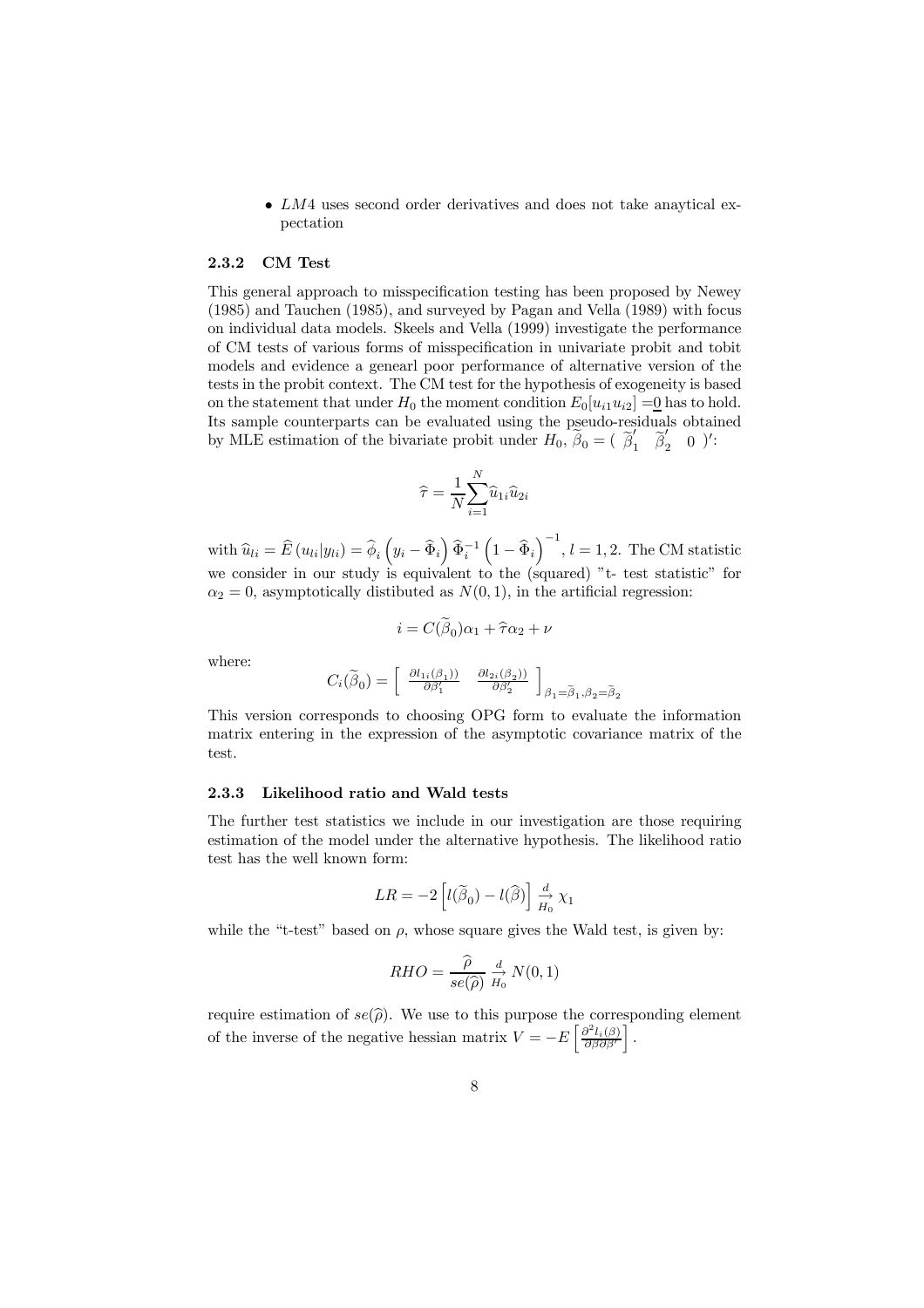### 3 Monte Carlo analysis

#### 3.1 Design of the experiments

Our sampling experiments are based on the bivariate probit model:

$$
\begin{cases}\n y_{1i}^* = \beta_{10} + \beta_{11} x_i + \beta_{12} z_i + u_{1i} \\
y_{2i}^* = \delta_{10} y_{1i} + \delta_{11} y_{1i} z_i + \delta_{20} + \delta_{21} z_i + u_{2i}\n\end{cases} (3)
$$

where we insert in the second equation of the "classical" model 1 an interaction term between the endogenous dummy and the exogenous regressor z. This generalization is meant to reflect the frequent case in which the dycotomous variable has an impact not only on the intercept of the latent equation, but also on its slope. It is evident that if  $\delta_{11} \neq 0$ , but the multiplicative dummy term is omitted, the additive term becomes correlated with the resulting error component and this might affect the outcome of the exogeneity test. This is one of the items we examine in the subsequent Monte Carlo analysis.

We set  $(x_i, z_i)$  as standard normal variables with correlation 0.5, while the error terms  $(u_{1i}, u_{2i})$  are generated, according to the assumption of the model. We consider three different Data Generating Processes (DGP) characterized by the following parameter sets:

|                  |         |     | $\beta_{12}$  | $\delta_{10}$ | $\delta_{11}$ | $\delta_{20}$     | $\delta_{21}$ |
|------------------|---------|-----|---------------|---------------|---------------|-------------------|---------------|
| DGP1             | 0.5     |     | $1.5^{\circ}$ | $\sim$ 1      | $\mathbf{1}$  | $-\overline{0.5}$ | 0.5           |
| DGP <sub>2</sub> | $-1.5$  | 0.5 | 0.5           | 1.5           | $-1$          | $-0.5$            | $-1$          |
| DGP3             | $-1.75$ | 0.7 | 0.4           | $-0.7$        | 0.6           | 1.9               |               |

Ĭ.

The resulting sampling schemes originates pairs of observable binary variables with different marginal probability distributions across the two outcomes. In DGP1 both binary variables have "balanced" distribution on the two outcomes, while DGP2 and 3 represents more realistic cases in which the potentially endogenous variable is less frequently observed with value 1.<sup>6</sup> Therefore DGP1 is the easiest to estimate, while DGP2 and 3 will require more information. As a consequence, we set the sample size  $N = 500, 1000$  in DGP1, while DGP2 and 3 are examined with sample sizes  $N = 1000, 2000$ . Empirical size and power results of the test are obtained by varying the correlation coefficient as follows:  $\rho = 0, \pm 0.25, \pm 0.50, \pm 0.75.$ 

<sup>6</sup>The two-way frequency tables, evaluated for samples of 100000 observations, with  $\rho = 0.5$ exhibit the following pattern in the three DGPs:

|           |         | $^{\circ}$ |      |         |           |      |         |           |      |
|-----------|---------|------------|------|---------|-----------|------|---------|-----------|------|
|           |         | DGP1       |      |         | DGP2      |      |         | DGP3      |      |
|           | $y_2=0$ | $y_2 = 1$  |      | $y_2=0$ | $y_2 = 1$ |      | $y_2=0$ | $y_2 = 1$ |      |
| $y_1 = 0$ | 0.36    | 0.60       | 0.42 | 0.54    | 0.33      | 0.87 | 0.08    | 0.82      | 0.90 |
| $y_1 = 1$ | 0.08    | 0.50       | 0.58 | 0.08    | 0.05      | 0.13 | 0.04    | 0.06      | 0.10 |
|           | 0.44    | 0.56       |      | 0.62    | 0.38      |      | 0.12    | 0.88      |      |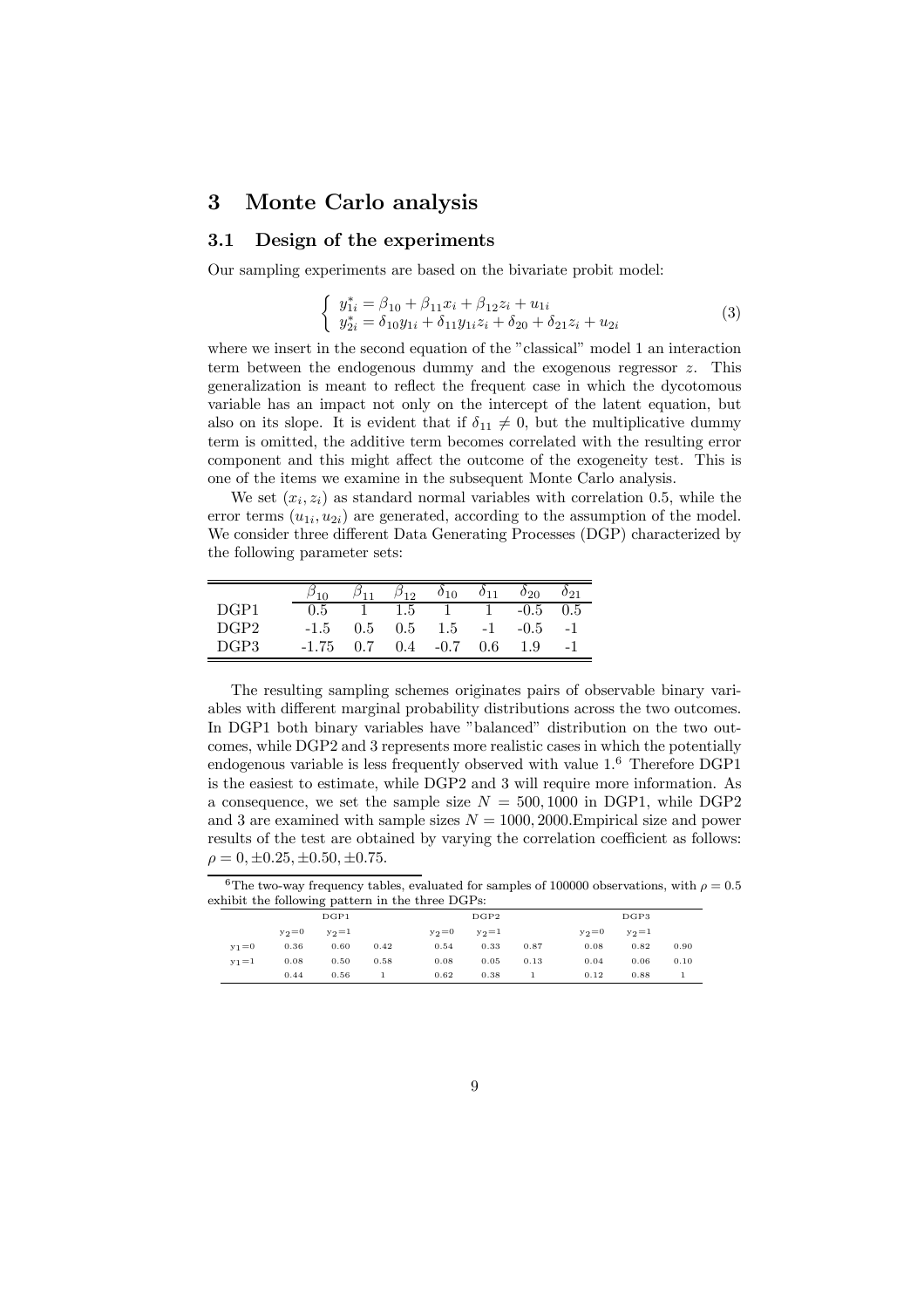#### 3.2 Monte Carlo results

We discuss in this section the most salient features of the simulation experiment results we obtained with 5000 replications. The corresponding detailed tables - 1 to 5 - are contained in Appendix 1. The results have been obtained using the simulation setup of STATA 8.2. To obtain MLE of the bivariate probit model, we resorted to the command "biprobit", which exploits the Newton-Raphson maximization method and allows for Hessian-based estimation of the asymptotic covariance matrix. Such command, presented in STATA for the SURE bivariate probit, sorts out the correct estimation procedure also when one of the dependent dycotomous variable is included as a regressor for the other probit equation, as the two models share the same log-likelihood "mechanics".<sup>7</sup>

#### 3.2.1 Empirical size

Table 1.1 in Appendix 1 provides rejection frequencies generated under  $H_0$ :  $\rho =$ 0 of the seven test statistics outlined in the previous section based on the  $10\%$ . 5%, 1% critical values of the corresponding asymptotic distributions. These size results share some important common features across the three DGPs. Starting from the statistics evaluated through simultaneous estimation, we note that LR sistematically outperforms the other tests for all values of N and different nominal levels. On the other side RHO tends to displays high over-rejection patterns, especially in DGP2 and DGP3 (the most difficult to estimate), where the over-rejection is still serious with  $N = 2000$ . We will discuss later the findings of our investigation about the source of the bad performance of the RHO test in small samples. Turning to the tests based on single equation estimation, two features are worth being remarked. First, CM1 and LM1 - which give results very similar to each other- display empirical sizes quite close to the nominal ones, performing only slightly worse than LR. This is an important result for the practitioners, as it indicates that they can count on reliable inference tool for testing exogeneity without coping with simultaneous estimation. This finding is encouraging and particularly relevant in the context of multivariate probit models more complicated than the bivariate, where avoiding joint estimation is even more desirable. Second, the set of LM tests (LM2, LM3, LM4), originated by the Kiefer formulation of the test statistic variance, displays very unsatisfactory finite sample sizes, with zero rejection frequencies for the analyzed sample dimensions. Therefore these formulas should be applied with enormous caution. We recall that while LM1 uses a full matrix to estimate the information matrix, the other LM tests adopt a diagonal matrix (whose inversion leads to different results from the full one), imposing a simplification which is only valid asymptotically. We find here that this simplification is crucial with respect to other choices available for computing the information matrix, like analytical expectation evaluation or OPG form. A final comment concerns the effect on the

<sup>7</sup>This has been verified through comparison with an ad hoc routine. The STATA "do files" implementing the exogeneity test statistics presented in the previous section are available from the authors upon request.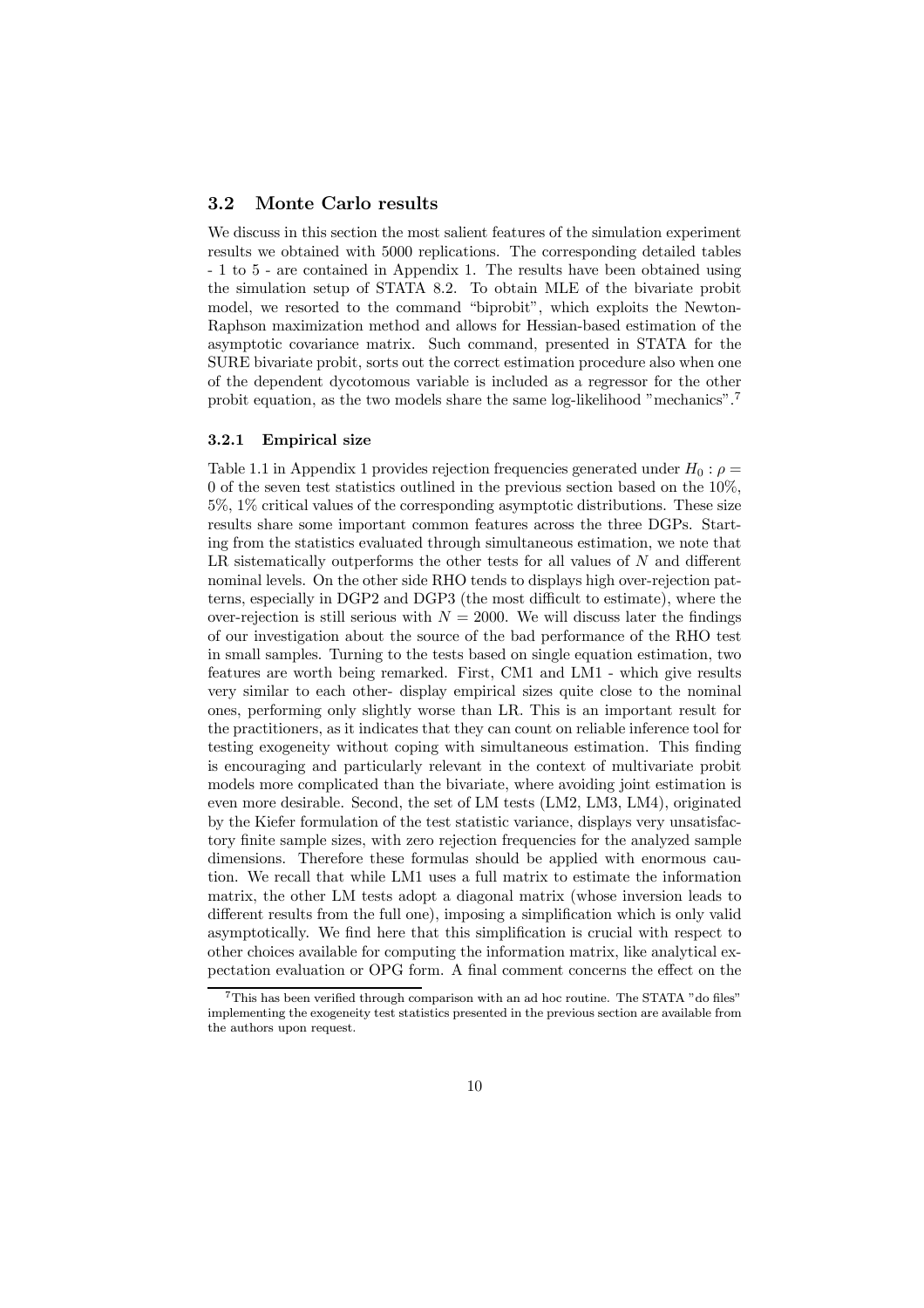size of the tests due to erroneously omitting the multiplicative dummy term in model 3. In DGP1 and DGP2 the introduced size distortion turned up to be negligible, while the figures reported in Table 1.2 show that in DGP3 such a specification error makes empirical sizes of all the tests (except for LM2, LM3, LM4) almost double than in the corresponding correctly specified model case reported in the bottom panel of Table 1.1.

#### 3.2.2 Empirical power

For all DGPs we evaluated two set of results. The first set, denoted by nominal power, refers to rejection frequencies obtained under a set of alternative hypotheses ( $\rho = \pm 0.50, \pm 0.75$ ) using theoretical critical values. For brevity sake, we do not report these results as the observed different power performances are influenced by the different size patterns of the various test statistics (with RHO displaying highest rejection frequencies of the true alternative hypothesis, LM2,LM3,LM4 the lowest). Tables 2.1 to 2.3 contains instead exact powers, i.e. rejection frequencies based on the finite sample distribution critical values obtained from the previous size experiments.<sup>8</sup> We observe that after the critical values corrections the set of test statistics considered give similar and satisfactory results in all thre DGPs, including the LM2, LM3, LM4 statistics. A further pattern that can be noticed inside each DGP is the asimmetry of the powers for values of  $\rho$  differing in sign with the same absolute values. For a given sample size, DGP1 and DGP2 display higher power against alternative hypotheses characterized by positive values of  $\rho$ , while in DGP3 the pattern is reversed. Take for example the LR test at 5% level. When  $N = 1000$ , the exact power is about 94% in DGP1, 36% in DGP2, 42% in DGP3 for  $\rho = 0.5$ , while for  $\rho = -0.5$ , we obtain 93% in DGP1, 27% in DGP2, 55% in DGP3. When  $N = 2000$  the exact power is about 99% in DGP2, 98% in DGP3 for  $\rho = 0.75$ , while for  $\rho = -0.75$ , we get 80% in DGP2, 100% in DGP3. From these figures it is also evident that differences can be spotted across the three sampling schemes for given values of N and  $\rho$ , with DGP1 displaying highest power, followed by DGP3 and DGP2. This ordering reflects the increasing amount of sample size information required for the inference in the three considered generating schemes.

#### 3.2.3 Finite sample performance of the endogenous dummy and the correlation coefficients

In this section we exploit the simulation experiments output to evaluate the finite sample properties of MLE of the two crucial parameters of the model, i.e. the potentially endogenous dummy coefficient  $\delta_2$  and the correlation coefficient  $\rho$ . It might be argued in fact that it is empirically difficult to disentangle the direct effect of  $y_1$  on  $y_2$  from the effect exerted on the latter variable through the correlation of the error terms  $u_1$  and  $u_2$ . In Table 3.1 to 3.2 we report some indicators of the finite sample distributions of  $\hat{\rho}$  and  $\delta_2$ . Looking at the correlation coefficient results, it can be noticed that the general performance of

<sup>8</sup>Results on nominal power are available on request.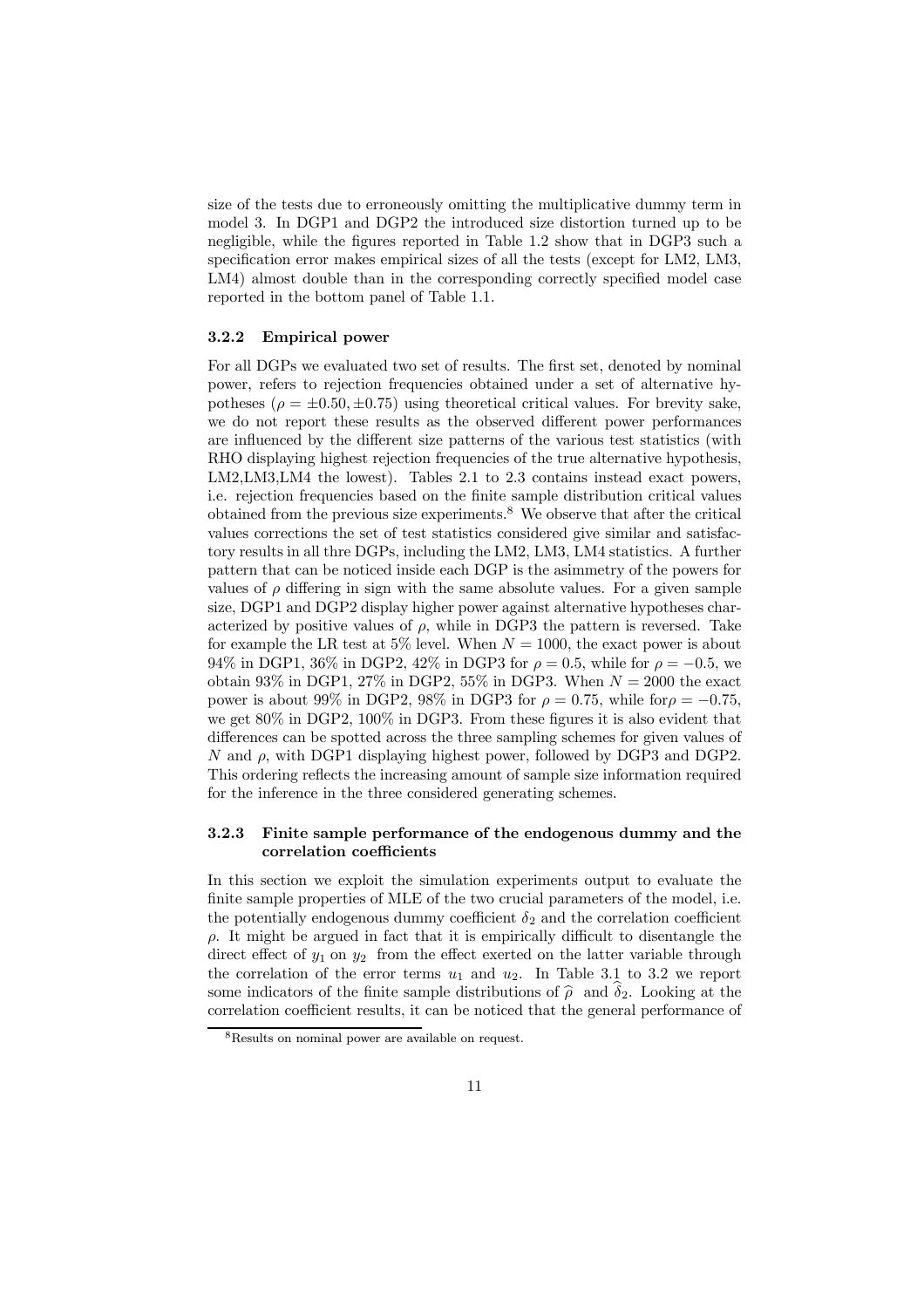MLE (for both the coefficient and the standard error of its estimate) strongly depends on the features of the DGP. In DGP1 the estimators display means across the replications that are close to the true values, with moderate standard deviations that appears to be well estimated through the asymptotic covariance matrix formula (cf. the second and third column of the Tables). In DGP2 and DGP3, we observe substantial deviations of sample means from corresponding true values, and higher standard deviation of the estimates. Moreover, the asymptotic covariance matrix formula delivers us estimated standard errors that understate the empirical ones. When  $\rho = 0$  this underestimation pattern can explain the pronounced over-sized behaviour displayed by the RHO test statistic for DGP2 and DGP3.

Turning to the dummy variable coefficient, it can be noticed that in DGP1 and DGP2  $\delta_2$  is estimated with satisfactory precision, at the sample dimensions considered, for different values of  $\rho$ , while in DGP3  $\delta_2$  is estimated with low precision, also when  $N = 2000$ . A similar comment can be expressed looking at Table 4, where we report the empirical second type error probabilities of the null hypothesis  $H_0$ :  $\delta_2 = 0$ , i.e. the probability of erroneously concluding that the dummy coefficient is equal to zero when it is not in the various DGPs. Comparing the results across different values of  $\rho$  with those obtained when  $\rho = 0$  reveals that such probability might be high (especially for DGP3) at the considered sample sizes  $N$ , but this behaviour is independent from the fact that we are estimating the correlation coefficient. This provides evidence that, according to the structure of the process generating the data, a lot information might be required for estimating with precision the dummy coefficient, regardless the estimation of  $\rho$ . This does not rule out the possibility that a sort of compensating effect might exist between the two estimates  $\hat{\rho}$  and  $\hat{\delta}_2$ , making it difficult to perform reliable finite sample inference on the two coefficients. We explore this issue in the following section.

#### 3.2.4 Misspecification of the discrete choice model

This final part of our simulation experiment, presented in Table 5, looks at the consequences of misspecifying the discrete choice model on the inference on  $\delta_2$ and  $\rho$ . To get some flavour of this impact, we generated three datasets using the DGP1, DGP2, DGP3 schemes, setting  $\rho = 0.5$  and  $N = 5000$ . We then estimated on the three artificial datasets three alternative model. The first estimated model is a univariate probit for the second equation, which erroneously imposes  $\rho = 0$ . A serious distortion of  $\hat{\delta}_2$  emerges for the three DGPs. In particular, such a coefficient is over-estimated, taking up the effect of the correlation coefficient. The second specification is a seemingly unrelated bivariate probit model for both equations, which eliminates the structure by erroneosly imposing  $\delta_2 = 0$ . This results in distorting the correlation coefficient estimate, with a direction which depends on the true sign of  $\delta_2$ . Finally, the last column of Table 5 contains estimated parameters of the correctly specified bivariate probit with endogenous dummy. The model appears to be able to disentangle the two coefficients, that are well estimated in DGP1 and DGP2, while DGP3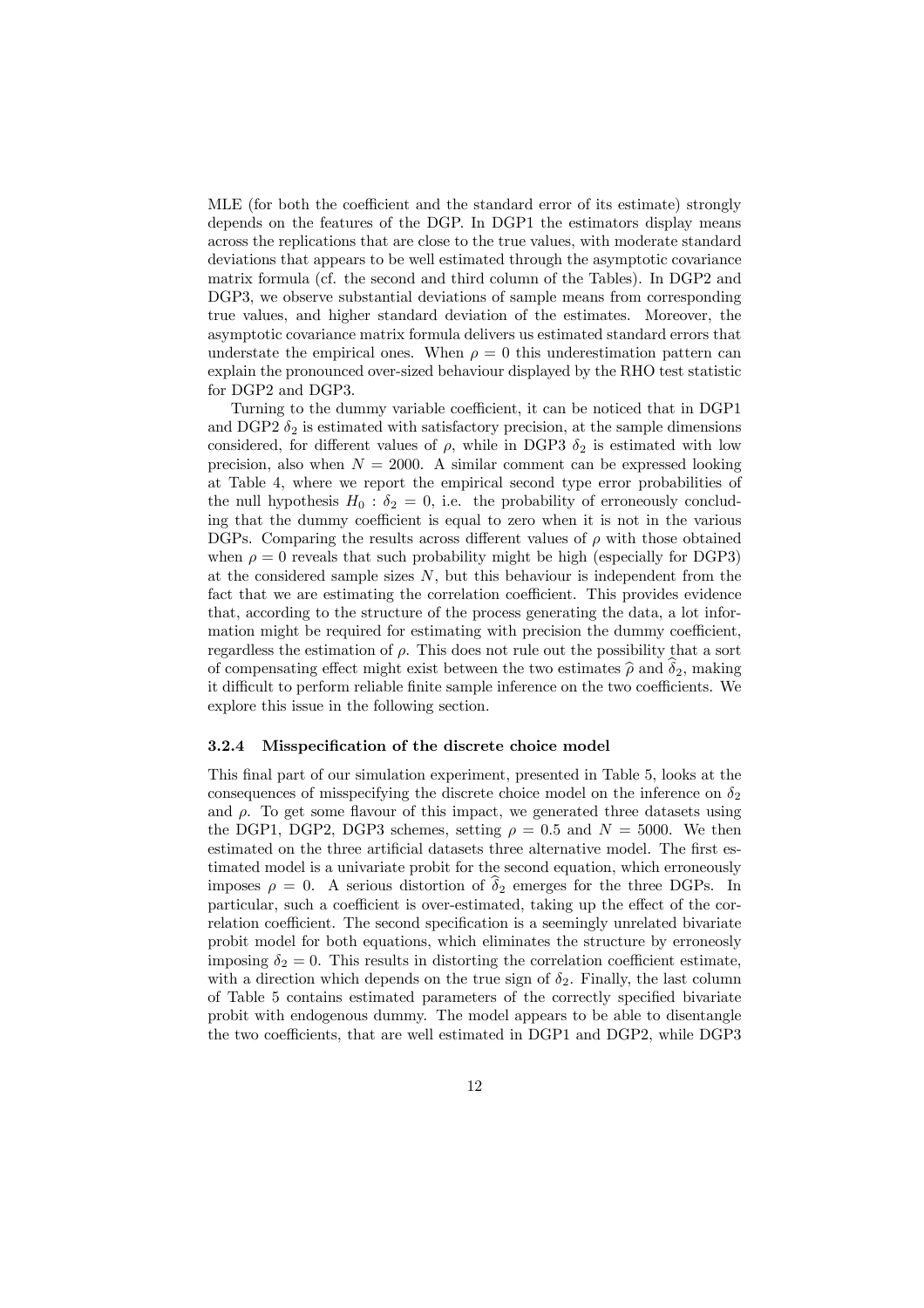is more problematic, although the null hypotheses corresponding to the true values could not be rejected. This piece of evidence confirms the existence of the above mentioned compensating effects between the two estimates, which turns out not to be a major problem in our particular setting. Nevertheless, we recommend that in the empirical analysis, a lot of caution is invoked whenever it is observed that the dummy coefficient is significantly different from zero in univariate probit estimation, while bivariate probit estimation leads to unsignificant estimates of both the dummy and the correlation coefficient. This pattern can interpreted as a signal of the existence of an identification problem for the parameters of the model, indicating that more information is required.<sup>9</sup>

## 4 An application to probability of Cesarean Section delivery with endogenous hospital type dummy

As we mentioned in the introduction we deal here with the analysis of CS delivery utilization across two classes of hospital, public and private, on a nationally representative sample of Italian women in childbirth. In the Italian National Health Service the two types of hospitals differ in several respects. Public hospitals are run by Local Health Authorities (LHA) or by autonomous public trusts and are mainly financed through fixed budgets. Privately licensed hospitals can treat patients within the NHS, i.e. free of charge, and are afterwards refunded by the LHA which the patient belongs to. Private hospitals' refunding is based on the prospective payment of each clinical episode (classified into DRGs). Public and private hospitals differ also in terms of quality and infra-structural capacity. For our case study in delivery we notice, for instance, that public hospitals do have emergency surgical capacity and newborn intensive care units.<sup>10</sup> Private do not have emergency room and therefore are not allowed to admit on an emergency. Finally, looking at the style of practice, the presence of teaching personnel could reasonably increase the role of professional and deontic rewards in the public leading to a higher propensity to improve clinical practices and to adopt the more appropriate ones. Patients are completely free to choose the treating hospital; it may be public or privately licensed, both within or outside their assisting LHA or region. Since patients are totally unaware of treatment costs, choice is essentially determined by distance from home, hospital reputation, waiting lists, and perceived quality.

Given these differences our main aim is to establish which part of the observed variation in CS utilization (see table 1) across the two mentioned types of hospital is due to a pure hospital type effect and which one to patients selfsorting into them.

 $9$ We experimented this kind of identification problem in past trials with other datasets, and observed it in some of the existing applications.

<sup>10</sup>WHO (1985) recommends that "natural deliveries after a caesarean should normally be encouraged wherever emergency surgical capacity is available"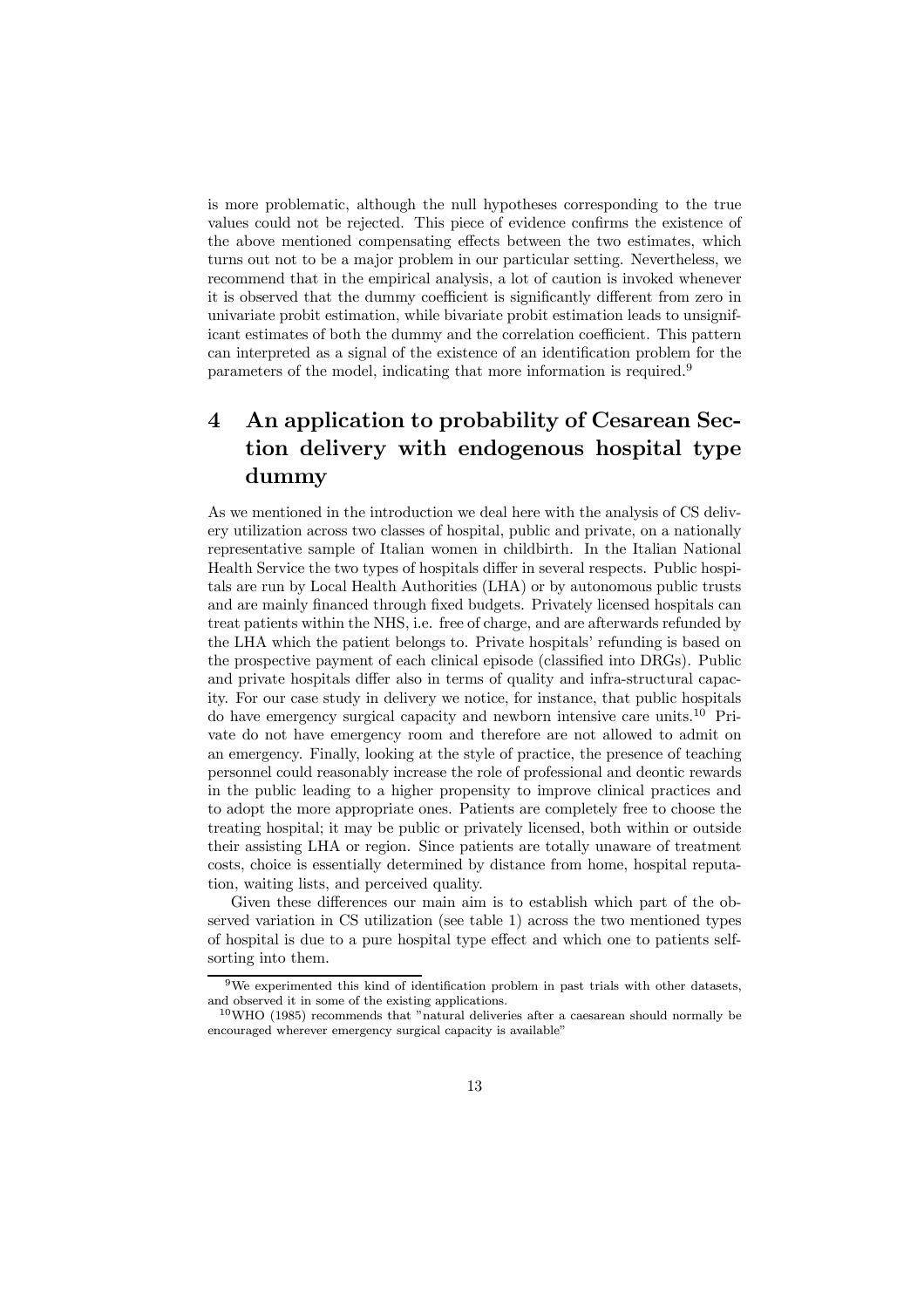Table 1: Cesarean section incidence. (standard deviations) in parentheses.

|                  | CS incidence | "Market Shares" |
|------------------|--------------|-----------------|
| Public hospital  | 28.4(0.451)  | 91.8            |
| Private hospital | 38.9(0.488)  | 8.2             |
| All              | 29.2(0.455)  | 100.0           |

The econometric framework we adopt is that described in model 1 with the following adaptations:

 $y_{1i} = 1$ : if woman chooses a private hospital to deliver,

 $y_{2i} = 1$ : if woman delivers via CS.

 $x_{1i}$ ,  $z_{2i}$  contain socioeconomic and relevant risk factors for CS delivery.

The two variables are simultaneous determined as far as we can not exclude that common unobservables enter both equations or that the unobservables of one equation are correlated with those of the other. As we mentioned in the introduction, two "opposing" self-selection mechanisms might be in place: one related to tastes (women with idiosyncratic preferences for CS delivery are more likely to choose an hospital more willing to comply with their preferences), the other related to clinical conditions (women with unobserved indications for a difficult delivery are more likely to go to an "high quality" hospital). Incidentally we aim at suggesting which of these two conflicting mechanisms is prevailing in our sample.

#### 4.1 Data description

We work on a dataset coming from the "Indagine Statistica Multiscopo sulle Famiglie: condizioni di salute e ricorso ai servizi sanitari" (ISMF), a national household survey conducted by the Italian National Institute of Statistics (IS-TAT) every 5 years. The last available survey was conducted from september 1999 to august 2000 when a sample of 40119 households were interviewed. The survey provides a full account of individual health condition, health care utilization, biometric parameters plus socio-economic status (education, working condition) and other relevant economic variables like complementary private health insurance holdings. In this study we exploit a section of the survey focussing on the last delivery experienced by female components of each sampled household in the five years before the survey. Delivery experience is described in an individual self-compiled part of the survey. Therefore data about mode of delivery, health problems suffered and theraphies underwent during pregnancy and delivery are self-reported. We have 5660 women filling in this section of the survey for a corresponding number of deliveries. However, for data coeherency, we decided to use only those delivering in the two years before the survey. We therefore ended up with a sample of 3498 delivering women.

From the ISMF we were able to obtain a full set of control variables (see table 2) comprising individual predisposing risk factors for CS delivery, some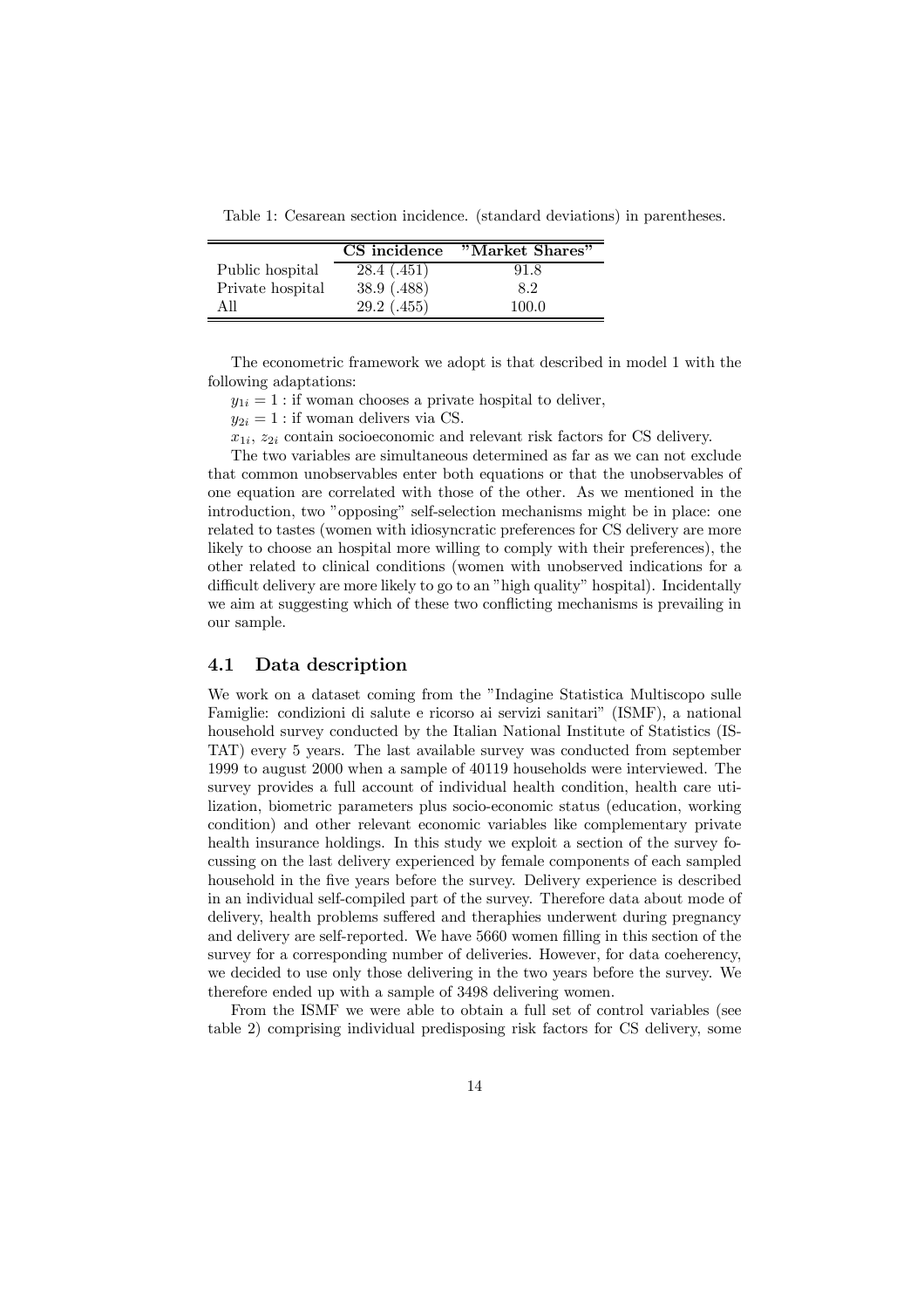socioeconomic variables, and residential area controls. Given the self-compiled nature of the questionnaire our set of risk factors do not include most of the clinical conditions usually controlled for in the health econometrics analysis of CS variation (see for example Dubay, Kaestner, and Waidmann, 1999). Major lacks are controls for breech presentation, prior CS, and fetal distress.

#### 4.2 Main results

Table 3 presents the main findings emerging from the following specifications: univariate probit, seemingly unrelated bivariate probit, and bivariate endogenous dummy model. A full account of our estimation exercise is available in Appendix  $2^{11}$  For the sake of brevity we only notice here that overall results are coherent with expected signs. Each risk factor contributes to increase the probability of CS delivery; while they are almost uniformly not significant in driving hospital choice. Socioeconomic variables (education and insurance holding in our final specification, but also family income in a previous estimation) seem to be irrelevant in determining CS probability. However, the woman being self-employed, holding a private health insurance and being more educated has a higher probability to deliver in a private hospital. According to this evidence neither of the two self-selection mechanisms we referred above operate through our observables. This does not preclude that the same does occur through unobservable variables.

In the univariate setting we notice that, after controlling for confounders, women going to a private hospital significantly receive more CS than their counterfactuals going to a public hospital. For a representative women with no risk factor and average levels for age and socioeconomics this amounts to a .069 increase in the CS probability. We might be tempted to ascribe such an increase to systematic differences in the style of practice and in the incentives structure across the two types.<sup>12</sup> Being less ambitious we can anyway draw some relevant policy implications. Given that the overuse of CS delivery is an indication of bad quality in hospital healthcare provision, we could conclude that, according to the univariate model, private hospitals are of lower quality than public ones. However this implication strongly relies upon the hypothesis of exogeneity of the hospital dummy. This actually motivated our careful analysis of the issue. We therefore applied the complete battery of test we examined in the paper to our case study in order to ascertain if the hospital type effect has to be considered endogenous, i.e. codetermined with the hospital choice equation. This is of paramount importance to assess whether the inference on hospital quality is of some statistical reliability.

The battery of exogeneity tests presented in the bottom part of the table provides conflicting indications at a first sight. The CM1, LM1, LR and RHO tests

 $11$ Notice that our final specifications do not contain any interaction term between the hospital type and the other explanatory variables, as such terms prooved not to be significant.

<sup>&</sup>lt;sup>12</sup>The role played by financial incentives on clinical practices has been the subject of the long lasting literature on Physician Demand Induction (see Cromwell and Mitchell 1986 and McGuire 2000).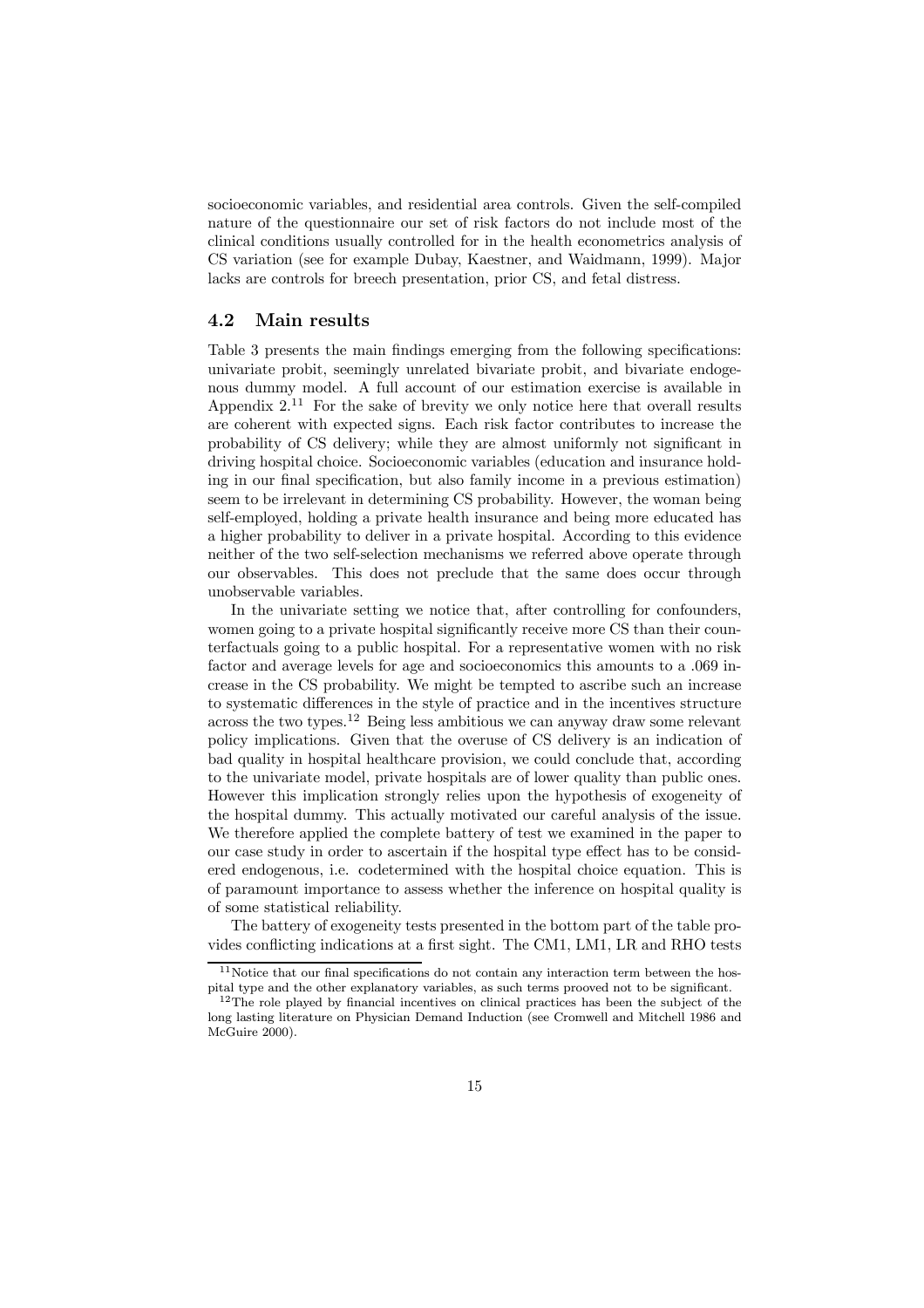| Variable          | Description                                                          |
|-------------------|----------------------------------------------------------------------|
| Cesarean          | $=1$ if woman delivers with cesarean section; $=0$ otherwise         |
| Private           | $=1$ if woman delivers in a private hospital; $=0$ otherwise         |
|                   | Risk factors                                                         |
| No problem        | $=1$ if the woman self-reports not having suffered any health prob-  |
|                   | lem during her pregnancy; $=0$ otherwise                             |
| Diabetes          | $=1$ if the woman self-reports having suffered from diabetes during  |
|                   | her pregnancy; $=0$ otherwise                                        |
| Gestosis          | $=1$ if the woman self-reports having suffered from "gestosi" during |
|                   | her pregnancy; $=0$ otherwise                                        |
| Hyperten          | $=1$ if the woman self-reports having suffered from blood hyper-     |
|                   | tension during her pregnancy; $=0$ otherwise                         |
| Twin              | $=1$ if multiple delivery                                            |
| BMI               | Body Mass Index $(=\text{bodyweight}/(\text{height}/100)2)$          |
| Weight gain       | $=1$ if the woman experienced a body weight increase of more than    |
|                   | $20 \text{ kg}$ ; = 0 otherwise                                      |
| Newborn weigth    | weight of the newborn in kilograms                                   |
| Newborn weigth sq | weight of the newborn squared                                        |
| Amniocen          | $=1$ if the woman underwent early prenatal diagnostic checks ("villi |
|                   | coriali" or "amniocentesi"); $=0$ otherwise                          |
| No. scans         | number of fetal ultrasound scans done during pregnancy               |
| Hospitalization   | $=1$ if the woman was admitted to hospital during her pregnancy;     |
|                   | $=0$ otherwise                                                       |
| Smoked            | $=1$ if the woman was an abitual smoker; $=0$ otherwise              |
| Age $-26$         | $=1$ if woman is younger than 26; $=0$ otherwise                     |
| Age $+36$         | $=1$ if woman is older than 36; $=0$ otherwise                       |
| Age               | age in years                                                         |
| Agesq             | age squared                                                          |
|                   | Socio-economic variables                                             |
| Edu-high          | $=1$ if woman holds an high education degree; $=0$ otherwise         |
| Edu-low           | $=1$ if woman holds a low education degree; $=0$ otherwise           |
| Edu-medium        | $=1$ if woman holds a medium education degree; $=0$ otherwise        |
| Insured           | $=1$ if the woman is covered by private health insurance             |
| Self-employed     | $=1$ if the woman is self-employed; $=0$ otherwise                   |
|                   | Other controls                                                       |
| NW                | $=1$ if the woman resides in a North-West region; $=0$ otherwise     |
| NE                | $=1$ if the woman resides in a North-East region; $=0$ otherwise     |
| <b>CEN</b>        | $=1$ if the woman resides in a Centre region; $=0$ otherwise         |
| ISL               | $=1$ if the woman resides in Sicily or Sardinia; $=0$ otherwise      |
| Area-metro        | $=1$ if the woman resides in a metropolitan area; $=0$ otherwise     |
| Area-suburb       | $=1$ if the woman resides in a metropolitan suburb; $=0$ otherwise   |
| Area-small        | $=1$ if the woman resides in a very small commune (less than 2000)   |
|                   | inhabitants); $=0$ otherwise                                         |
| Area-medium       | $=1$ if the woman resides in a medium-small commune (between         |
|                   | $2000$ and $10000$ inhabitants); $=0$ otherwise                      |

Table 2: Variable description.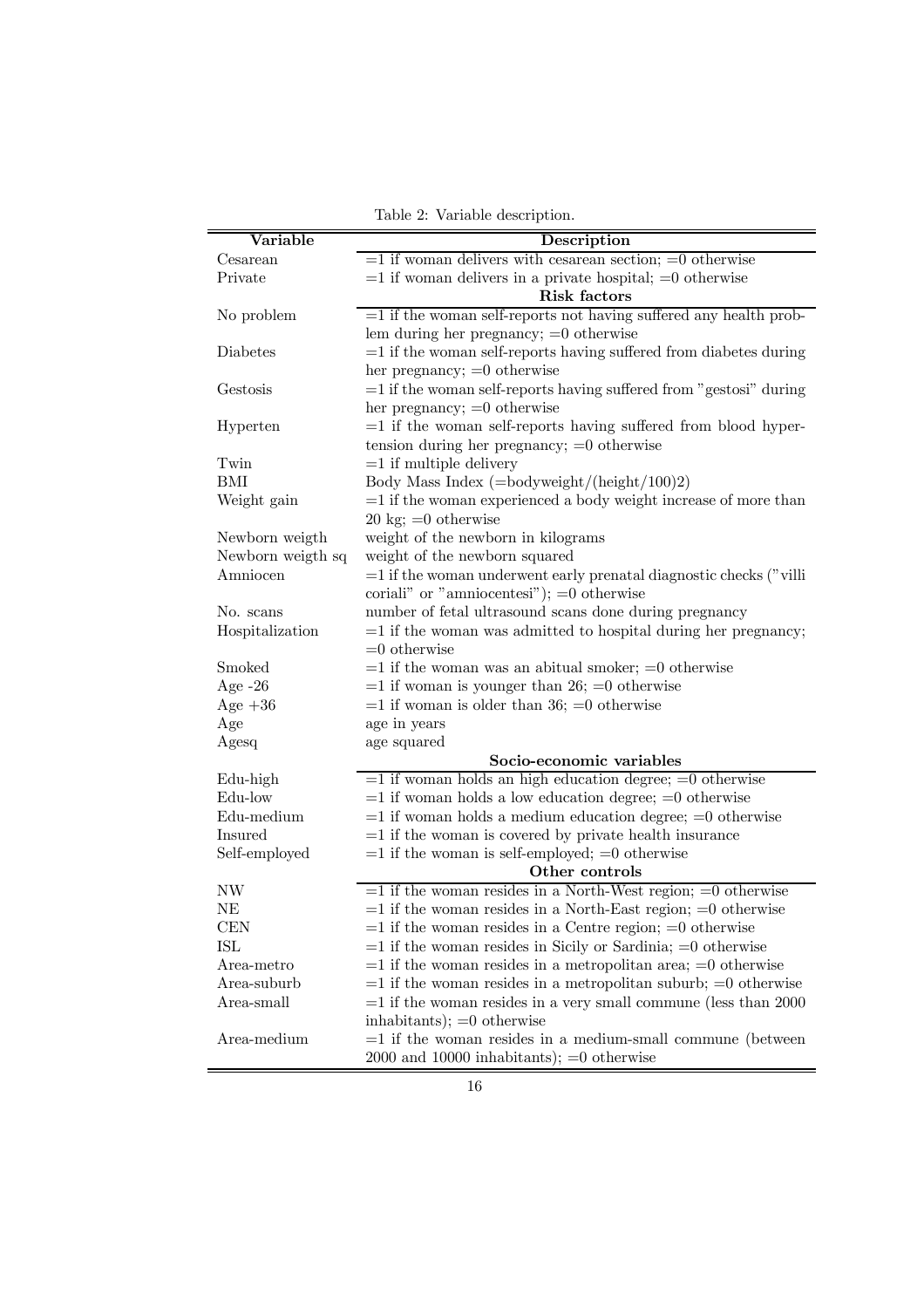lead to strong rejection of the hypothesis of exogeneity, while LM2, LM3 and LM4 support the opposite evidence, i.e. in favour of exogeneity of the hospital type dummy. However, our Monte Carlo evidence helps in distinguishing and interpreting these results, as the latter set of tests has been shown to exhibit finite sample distributions remarkably far from the asymptotic ones.<sup>13</sup> This leads us to conclude that in our case study the bivariate endogenous dummy model is the more appropriate setting for drowing some consistent inference on hospital type differences in CS utilization rates.

|                            |             | <b>Estimation results</b> |           |
|----------------------------|-------------|---------------------------|-----------|
| Probit model               |             | Private                   | RHO       |
| Univariate                 |             |                           |           |
|                            | Coeff.      | 0.2193                    |           |
|                            | Std. err    | 0.0804                    |           |
| Bivariate SURE             |             |                           |           |
|                            | Coeff.      |                           | 0.0989    |
|                            | Std. err    |                           | 0.0414    |
| Bivariate endogenous dummy |             |                           |           |
|                            | Coeff.      | 1.3253                    | $-0.5738$ |
|                            | Std. err    | 0.3475                    | 0.1719    |
|                            |             |                           |           |
|                            |             | <b>Exogeneity</b> tests   |           |
|                            |             | statistic                 | p value   |
| Bivariate endogenous dummy |             |                           |           |
|                            | CM1         | $-2.2500$                 | 0.0250    |
|                            | LM1         | 34.0205                   | 0.0000    |
|                            | LM2         | 0.9054                    | 0.3413    |
|                            | LM3         | 0.3490                    | 0.5547    |
|                            | LM4         | 0.3360                    | 0.5621    |
|                            | $_{\rm LR}$ | 5.9248                    | 0.0149    |
|                            | RHO         | $-3.3377$                 | 0.0008    |

Table 3: Tests for the exogeneity of the hospital type dummy.

When we switch to the bivariate endogenous dummy model we see that the hospital type effect is codetermined with the hospital choice equation. The estimated correlation coefficient is negative and significant. This means that, conditioning on the observables, the higher (the lower) the probability of choosing a private (public) hospital the lower (the higher) the probability of delivering

<sup>&</sup>lt;sup>13</sup>The nominal power of these tests -evaluated with the asymptotic critical values- was found to be very low compared to the other tests. At 5% level, the power in DGP2 was almost zero for LM2,LM3, LM4  $N = 2000$ ,  $\rho = -0.75$ , while around 80% for the other tests. In DGP3 the corresponding figures where 18% for LM2, 43% for LM3, 14% for LM4, but 99% for the alternative tests. Therefore, the results given by these tests in our application can be explained by the high, in finite sample, second-type errors.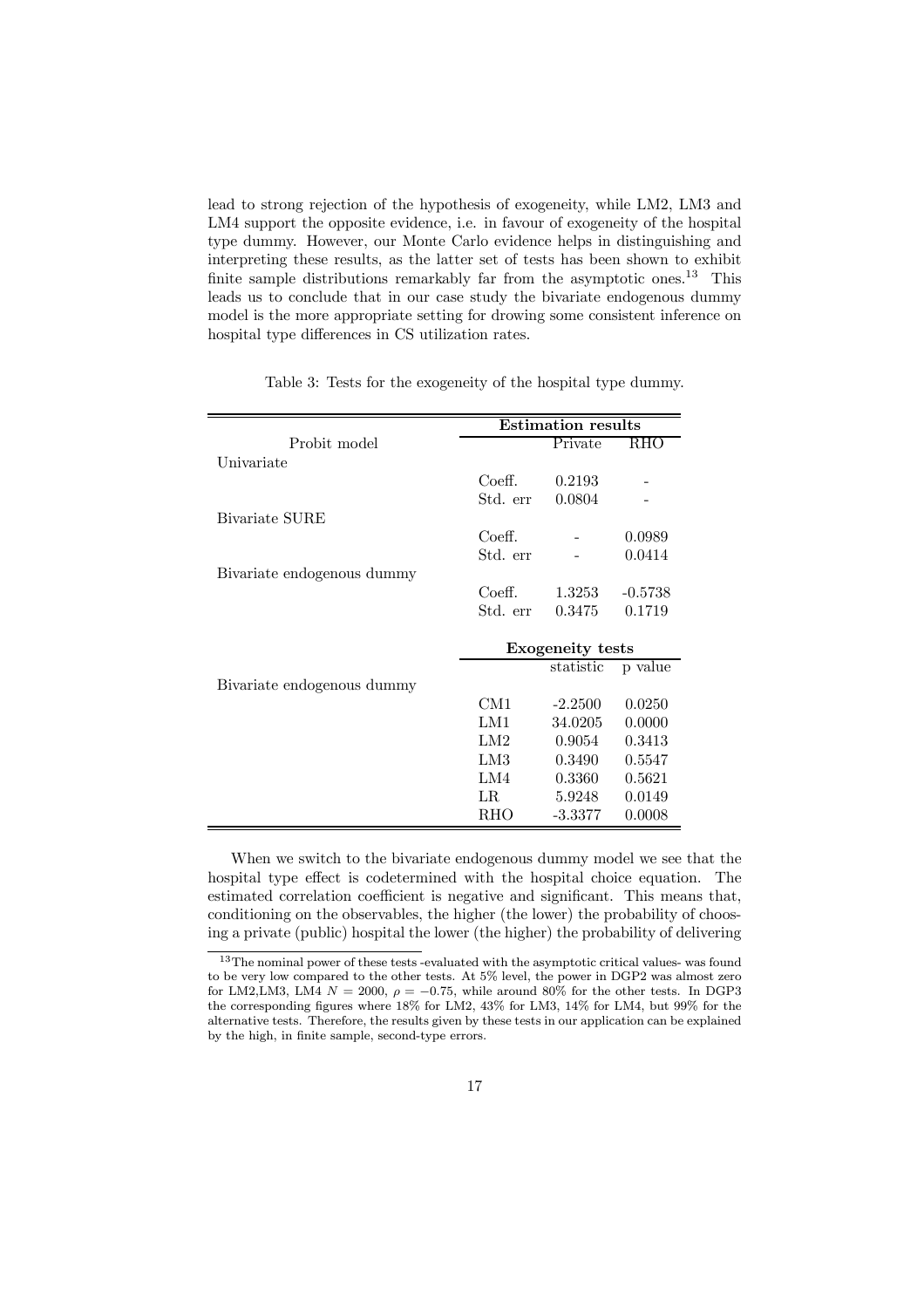via CS. This suggests that, among the two opposing self-selection mechanisms we figured out, the "idiosyncratic preferences" seems to be dominated by the "unobserved frailty" self-selection. In other words, despite we cannot exclude that both mechanisms are at play and partially compesating each other, we have to retain the unobserved frailty mechanism as the more relevant factor driving women self-sorting into hospital types.<sup>14</sup> It is worth noticing that according to the bivariate seemingly unrelated probit model the estimated correlation is positive and therefore apparently coherent with an opposite interpretation of the self-selection process at work. As the bivariate seemingly unrelated probit model is actually nested in the endogenous dummy one, we are able to conclude that the former is rejected, with the coefficient of the dummy being significantly different from zero. Moreover, the consequent structure is fundamental in order to derive quality assessment implications on the two types of provider. At the extreme case in which we interpret the selection effect as entirely attributable to woman's unobservable frailty, we have to retain that the higher utilization of CS delivery we observe in private hospitals does reflect an even lower level of healthcare quality than that we were able to identify within the univariate framework.

### 5 Conclusions

The bivariate probit model with endogenous dummy is the appropriate inference tool in many applications where there are good "a priori" reasons to consider a dependent binary variable as simultaneously determined with a dycotomous regressor. Modeling mortality or treatment choice as a function of healthcare provider indicators is a leading example in health economics. In this paper we adopt a bivariate probit model with endogenous hospital type dummy to analyse Cesarean Section (CS) utilization variation across public and private hospitals. Joint estimation of the two equations in this model can be avoided when the dummy variable is exogenous for the equation of interest.

Different approaches for testing the hypothesis of exogeneity in this context are available. Some tests involve only univariate probit estimation, while others are based on the bivariate model simultaneous estimation. We explore the finite sample behaviour of available alternative test statistics and evaluate their relative performance through an extensive set of simulation experiments. From the results of the Monte Carlo investigation we can draw some useful guidelines for the applied econometrics practice. First, among the testing approaches based on single equation estimation, Conditional Moment test and the simplest Lagrange Multiplier based on auxiliary regression (LM1 in our notation) perform generally well, only slightly worse than the Likelihood Ratio test. This finding is encouraging and particularly relevant in the context of multivariate probit

 $14$ We obtain corroborating evidence for this conclusion applying the same model on a large sample coming from an Italian region (Emilia-Romagna) discharge database that comprise a full set of controls for clinical predisposing factors. Our testing procedure supports there the exogeneity of the hospital type dummy.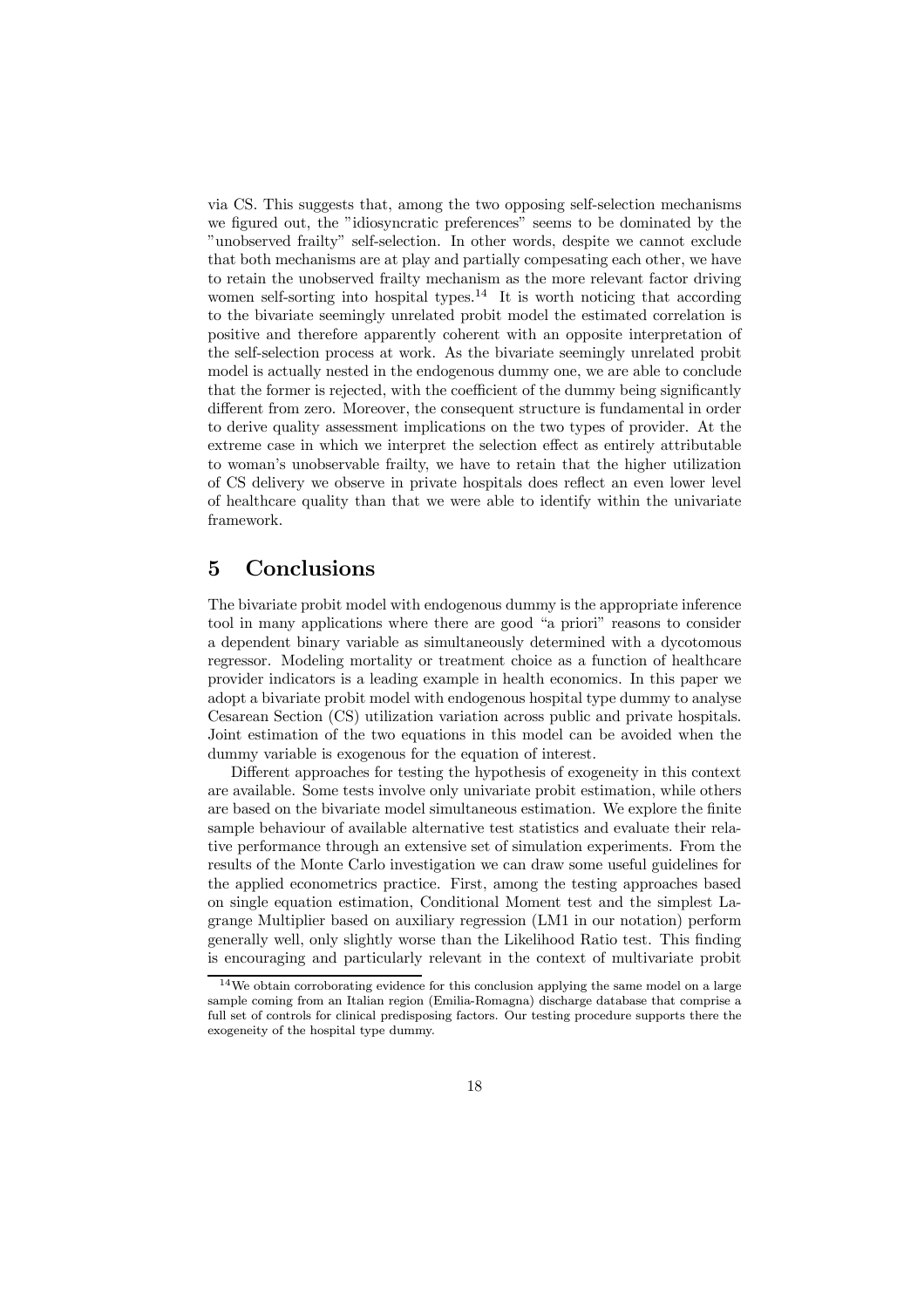models involving more than two simultaneous equations, where avoiding joint estimation is even more desirable. Second, alternative computational choices in the evaluation of the LM statistic, like that suggested in Greene's textbook (LM3 in our notation), originate test statistics that are seriously under-sized, and therefore should be applied with enormous caution. The final indication we derive is that the inference on the estimated correlation coefficient is problematic, and requires a lot of sample information. Whenever the simultaneous estimation is performed, we therefore recommend that the exogeneity status is evaluated through the Likelihood Ratio test.

In our case study on an Italian sample we apply the whole battery of tests and obtain strong evidence against the hypothesis of exogeneity of hospital type dummy in the equation determining CS probability. Our results suggest that a self-selection mechanism allocating the more risky patients to public hospital is prevailing, and that, after controlling for observable and unobservable characteristics, women admitted to a private hospital show higher probabilities of delivering via CS. This is a valuable indication for the policy maker as it testifies the existence of clear overuse of such a practice in private hospitals.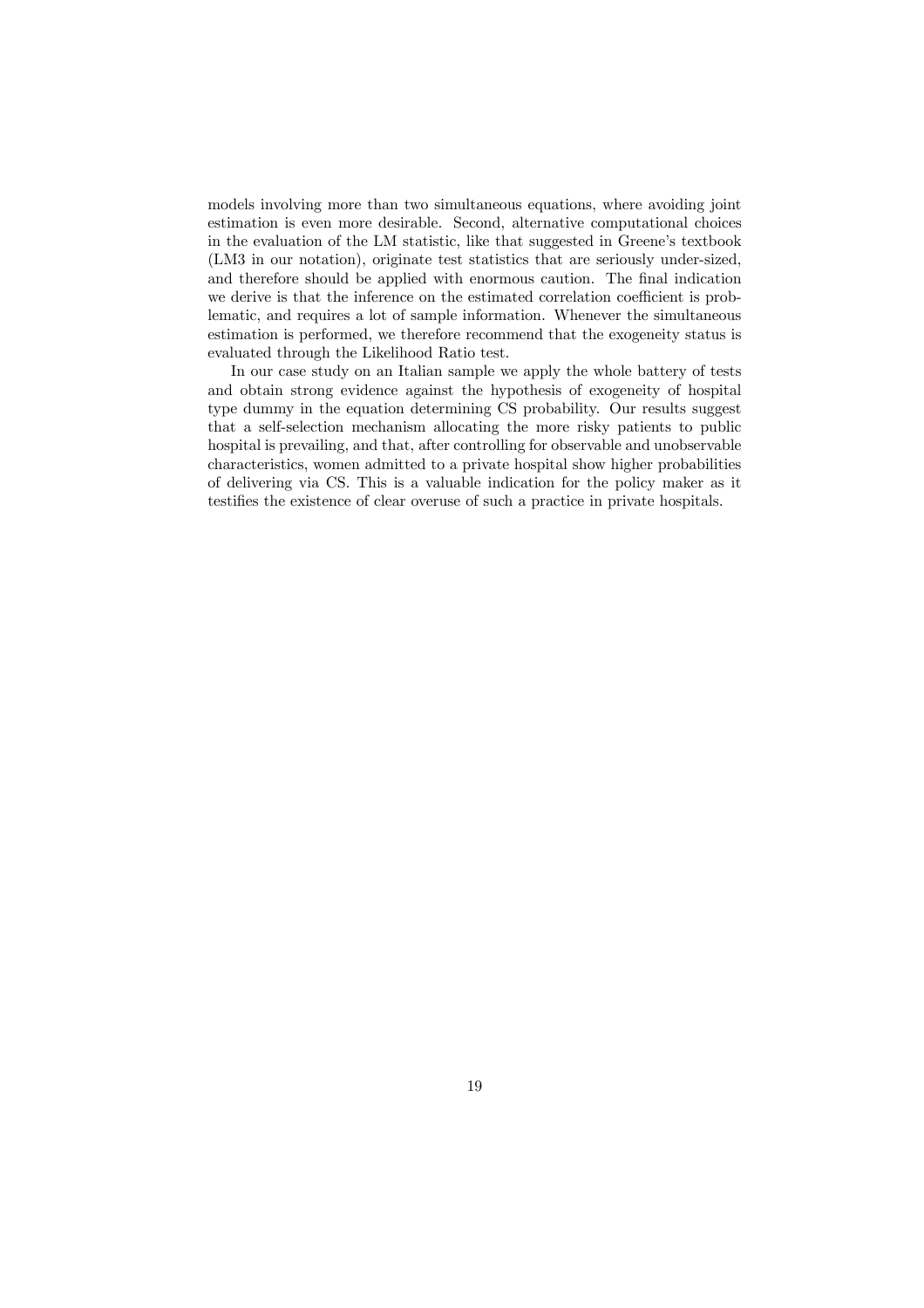### References

- [1] Agency for Healthcare Research and Quality. 2002. AHRQ Quality Indicators - Guide to Inpatient Quality Indicators: Quality of Care in Hospitals - Volume, Mortality, and Utilization. Rockville, MD. Revision 2.
- [2] H. Benitez-Silva, M. Buchinsky, H. Chan, S. Cheidvasser and J. Rust. How Large is the Bias in Self-Reported Disabilty? Forthcoming Journal of Applied Econometrics....
- [3] Bryson A., Cappellari, L., Lucifora, C. 2003. Does Union Membership Really Reduce Job Satisfaction?, Quaderni dell'Istituto di Economia dell'Impresa e del Lavoro n. 34. Universit`a Cattolica del Sacro Cuore, Milano.
- [4] Buchmueller, T.C., Couffinhal, A., Grignon, M., Perronin, M. 2002. Access to Physician Services: Does Supplemental Insurance Matter? Evidence from France. W. P. 9238, NBER, Cambridge.
- [5] Chesher AD, Irish M. 1987. Residual Analysis in Grouped Data and Censored Normal Linear Models. Journal of Econometrics 34: 33-62.
- [6] Cromwell J,. Mitchell J. 1986. Physician-induced Demand for Surgery. Journal of Health Economics 5: 293-313.
- [7] Davidson R, MacKinnon JG. 1984. Convenient Specification Tests for Logit and Probit Models. Journal of Econometrics 25: 241-262.
- [8] Davidson R, MacKinnon JG. 1989. Testing for Consistency Using Artificial Regressions. Econometric Theory 5: 363-384.
- [9] Deadman D, MacDonald Z. 2004. Offenders as Victims of Crime?: an Investigation into the Relationship between Criminal Behaviour and Victimization. Journal of the Royal Statistical Society A, 167, Part 1: 53-67.
- [10] Dubay L, Kaestner R, Waidmann T. 1999. The Impact of Malpractice Fears on Cesarean Section Rates. Journal of Health Economics 18: 491-522.
- [11] Fabbri, D. and C. Monfardini, 2001, "Demand induction with a discrete distribution of patients", Working Paper n◦ 414, Dipartimento di Scienze Economiche, Universit`a di Bologna.
- [12] Geweke J, Gowrisankaran G, Town RJ. 2003. Bayesian Inference for Hospital Quality in a Selection Model. Econometrica 71: 1215-1238.
- [13] Greene WH. 2003. Econometric Analysis, Prentice Hall.
- [14] Gruber J, Owings M. 1996. Physician Financial Incentives and Cesarean Section. Rand Journal of Economics 27: 99-123.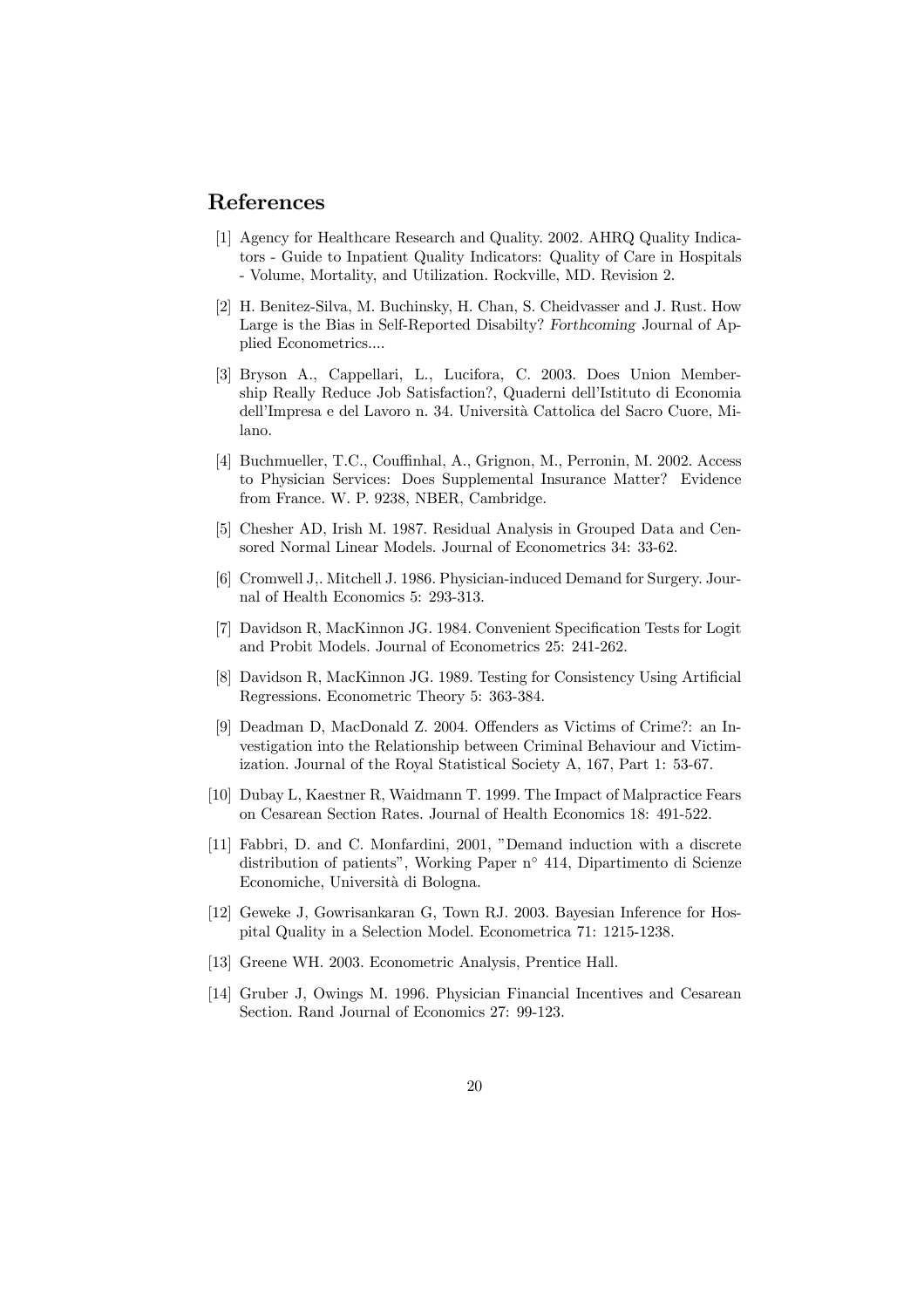- [15] Heckman J. 1978. Dummy Endogenous Variables in a Simultaneous Equation System. Econometrica 46: 931-959.
- [16] Holly A, Gardiol L, Domenighetti G, Bisig B. 1998. An Econometric Model of Health Care Utilization and Health Insurance in Switzerland. European Economic Review 42: 513-522.
- [17] Kiefer NM. 1982. Testing for Dependence in Multivariate Probit Models. Biometrika 69: 161-166.
- [18] Kooreman P. 1994. Estimation of Econometric Models of Some Discrete Games. Journal of Applied Econometrics 9: 255-268.
- [19] Maddala GS. 1983. Limited Dependent and Qualitative Variables in Econometrics Cambridge University Press: Cambridge.
- [20] Maddala GS, 1995 Specification Tests in Limited Dependent Variable Models in Maddala GS,Phillips PCB, Srinivasa TN eds. Advances in Econometrics and Quantitative Economics: Essays in Honor of Professor CR Rao, Blackwell, Oxford UK and Cambridge USA.
- [21] McGuire TG. 2000. Physician Agency. In Handbook of Health Economics, chapter 9, Culyer AJ, Newhouse JP (eds). Elsevier: Amsterdam:
- [22] Newey WK. 1985. Maximum Likelihood Specification Testing and Conditional Moment Tests. Econometrica 53: 1047-1070.
- [23] Pagan A, Vella F. 1989. Diagnostic Tests for Models Based on Individual Data: a Survey. Journal of Applied Econometrics 4: S29-S59.
- [24] Pudney S, Shields M. 2000. Gender, Race, Pay and Promotion in the British Nursing Profession: Estimation of a Generalized Ordered Probit Model. Journal of Applied Econometrics 15: 367-399
- [25] Rivers D, Vuong Q. 1988. Limited Information Estimators and Exogeneity Tests for Simultaneous Probit Models. Journal of Econometrics 39: 347- 366.
- [26] Skeels CL, Vella F. 1999. A Monte Carlo Investigation of Sampling Behavior of Conditional Moment Tests in Tobit and Probit Models. Journal of Econometrics 92: 275-294.
- [27] Smith RJ, Blundell RW. 1986. An Exogeneity Test for a Simultaneous Equation Tobit Model with an Application to Labor Supply. Econometrica 54: 679-685.
- [28] Smith MD, Moffat PG. 1999. Fisher's Information on the Correlation Coefficient in Bivariate Logistic Models. Australian and New Zealand Journal of Statistics 41: 315-330.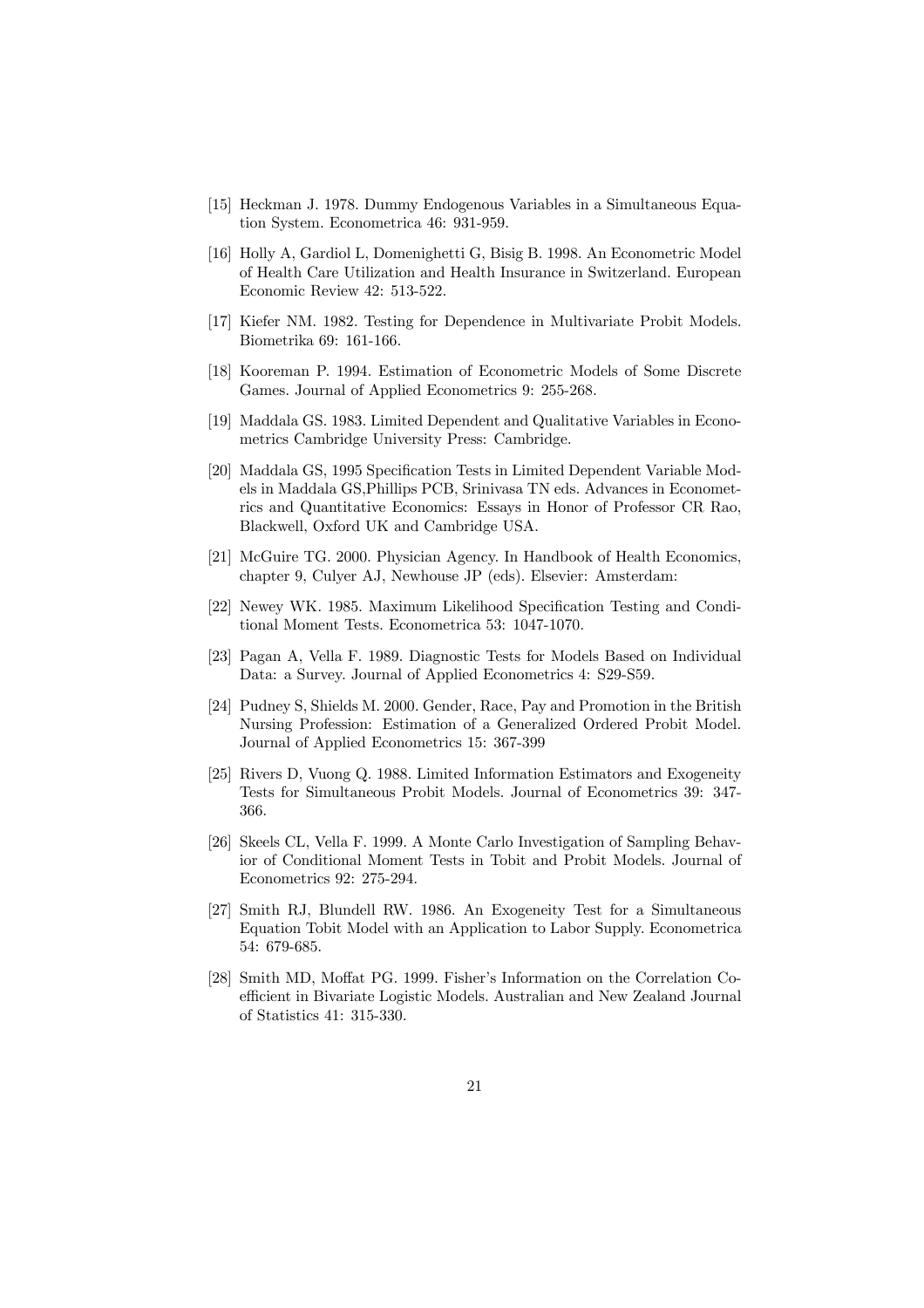- [29] Tauchen G. 1985. Diagnostic Testing and Evaluation of Maximum Likelihood Models. Journal of Econometrics 30: 415-443.
- [30] Wilde J. 2000. Identification of Multiple Equation Probit Models with Endogenous Dummy Regressors. Economics Letters 69: 309-312.
- [31] World Health Organization. 1985. Recommendation on Appropriate Technology for Birth. document approved in the WHO Conference at Fortaleza, Brazil, 22-26 april 1985.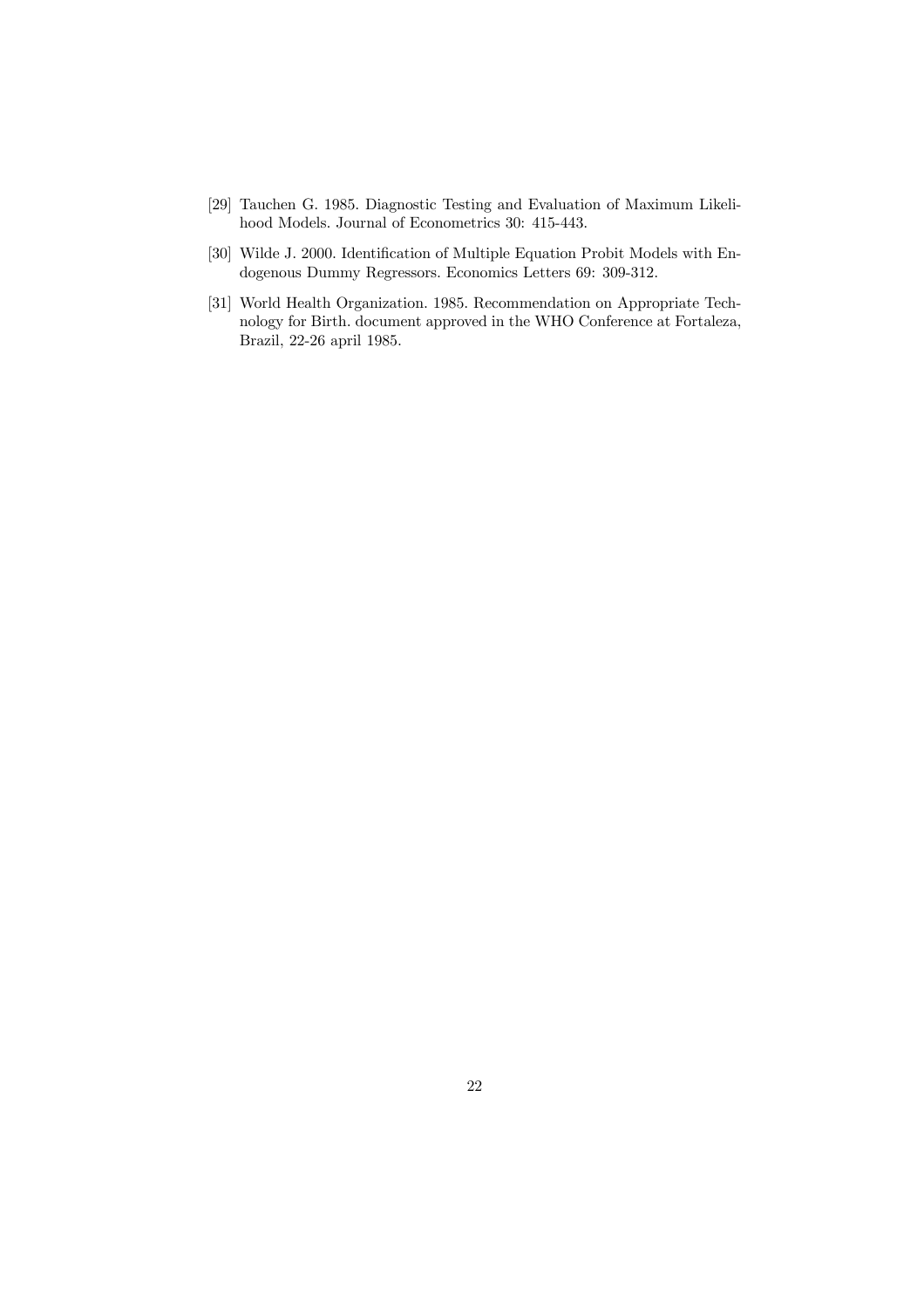## **APPENDIX 1**

## **Monte Carlo Results – 5000 replications**

## **Table 1.1**

**Finite sample behaviour of exogeneity test statistics - Empirical size (ρ=0)**

|            | DGP1  |                 |                 |                 |                 |     |                                                      |                                                  |  |  |  |  |
|------------|-------|-----------------|-----------------|-----------------|-----------------|-----|------------------------------------------------------|--------------------------------------------------|--|--|--|--|
|            |       | CM <sub>1</sub> | LM <sub>1</sub> | LM <sub>2</sub> | LM <sub>3</sub> | LM4 | <b>LR</b>                                            | <b>RHO</b>                                       |  |  |  |  |
| $N = 500$  |       |                 |                 |                 |                 |     |                                                      |                                                  |  |  |  |  |
|            |       |                 |                 |                 |                 |     | 10% 0.1154 0.1172 0.0028 0.0038 0.0028 0.1022 0.1240 |                                                  |  |  |  |  |
|            | 5%    |                 |                 |                 |                 |     | $0.0632 0.0644 0.0004 0.0006 0.0002 0.0536 0.0740$   |                                                  |  |  |  |  |
|            |       |                 |                 |                 |                 |     | 1% 0.0192 0.0192 0.0000 0.0000 0.0000 0.0148 0.0274  |                                                  |  |  |  |  |
| $N = 1000$ |       |                 |                 |                 |                 |     |                                                      |                                                  |  |  |  |  |
|            |       |                 |                 |                 |                 |     | 10% 0.1090 0.1100 0.0034 0.0044 0.0036 0.1054 0.1156 |                                                  |  |  |  |  |
|            | 5%    |                 |                 |                 |                 |     | $0.0586 0.0586 0.0004 0.0008 0.0006 0.0552 0.0654$   |                                                  |  |  |  |  |
|            | $1\%$ |                 |                 |                 |                 |     |                                                      | 0.0112 0.0114 0.0000 0.0000 0.0000 0.0102 0.0156 |  |  |  |  |

**DGP1** 

### **DGP2**

|            |       | CM <sub>1</sub> | LM <sub>1</sub> | LM2 | LM <sub>3</sub> | LM4 | <b>LR</b>                                            | <b>RHO</b> |
|------------|-------|-----------------|-----------------|-----|-----------------|-----|------------------------------------------------------|------------|
| $N = 1000$ |       |                 |                 |     |                 |     |                                                      |            |
|            |       |                 |                 |     |                 |     | 10% 0.1224 0.1228 0.0000 0.0000 0.0000 0.1164 0.1848 |            |
|            | 5%    |                 |                 |     |                 |     | $0.0720 0.0724 0.0000 0.0000 0.0000 0.0632 0.1356$   |            |
|            | $1\%$ |                 |                 |     |                 |     | $ 0.0178 0.0180 0.0000 0.0000 0.0000 0.0132 0.0784$  |            |
| $N = 2000$ |       |                 |                 |     |                 |     |                                                      |            |
|            |       |                 |                 |     |                 |     | 10% 0.1152 0.1156 0.0000 0.0000 0.0000 0.1084 0.1444 |            |
|            | 5%    |                 |                 |     |                 |     | $0.0576 0.0576 0.0000 0.0000 0.0000 0.0548 0.0866$   |            |
|            | $1\%$ |                 |                 |     |                 |     | $ 0.0132 0.0134 0.0000 0.0000 0.0000 0.0120 0.0340 $ |            |

**DGP3** 

|            |       | CM <sub>1</sub> | LM <sub>1</sub>                                      | LM <sub>2</sub> | LM <sub>3</sub> | LM4 | <b>LR</b> | <b>RHO</b>                                           |
|------------|-------|-----------------|------------------------------------------------------|-----------------|-----------------|-----|-----------|------------------------------------------------------|
| $N = 1000$ |       |                 |                                                      |                 |                 |     |           |                                                      |
|            |       |                 | 10% 0.1170 0.1174 0.0000 0.0004 0.0000 0.1038 0.1464 |                 |                 |     |           |                                                      |
|            | 5%    |                 | $ 0.0596 0.0600 0.0000 0.0000 0.0000 0.0508 0.0946$  |                 |                 |     |           |                                                      |
|            | $1\%$ |                 | $ 0.0148 0.0150 0.0000 0.0000 0.0000 0.0112 0.0414$  |                 |                 |     |           |                                                      |
| $N = 2000$ |       |                 |                                                      |                 |                 |     |           |                                                      |
|            |       |                 |                                                      |                 |                 |     |           | 10% 0.1076 0.1078 0.0000 0.0000 0.0000 0.1004 0.1192 |
|            | 5%    |                 | $0.0548 0.0552 0.0000 0.0000 0.0000 0.0480 0.0700$   |                 |                 |     |           |                                                      |
|            | $1\%$ |                 | 0.0138 0.0138 0.0000 0.0000 0.0000 0.0104 0.0232     |                 |                 |     |           |                                                      |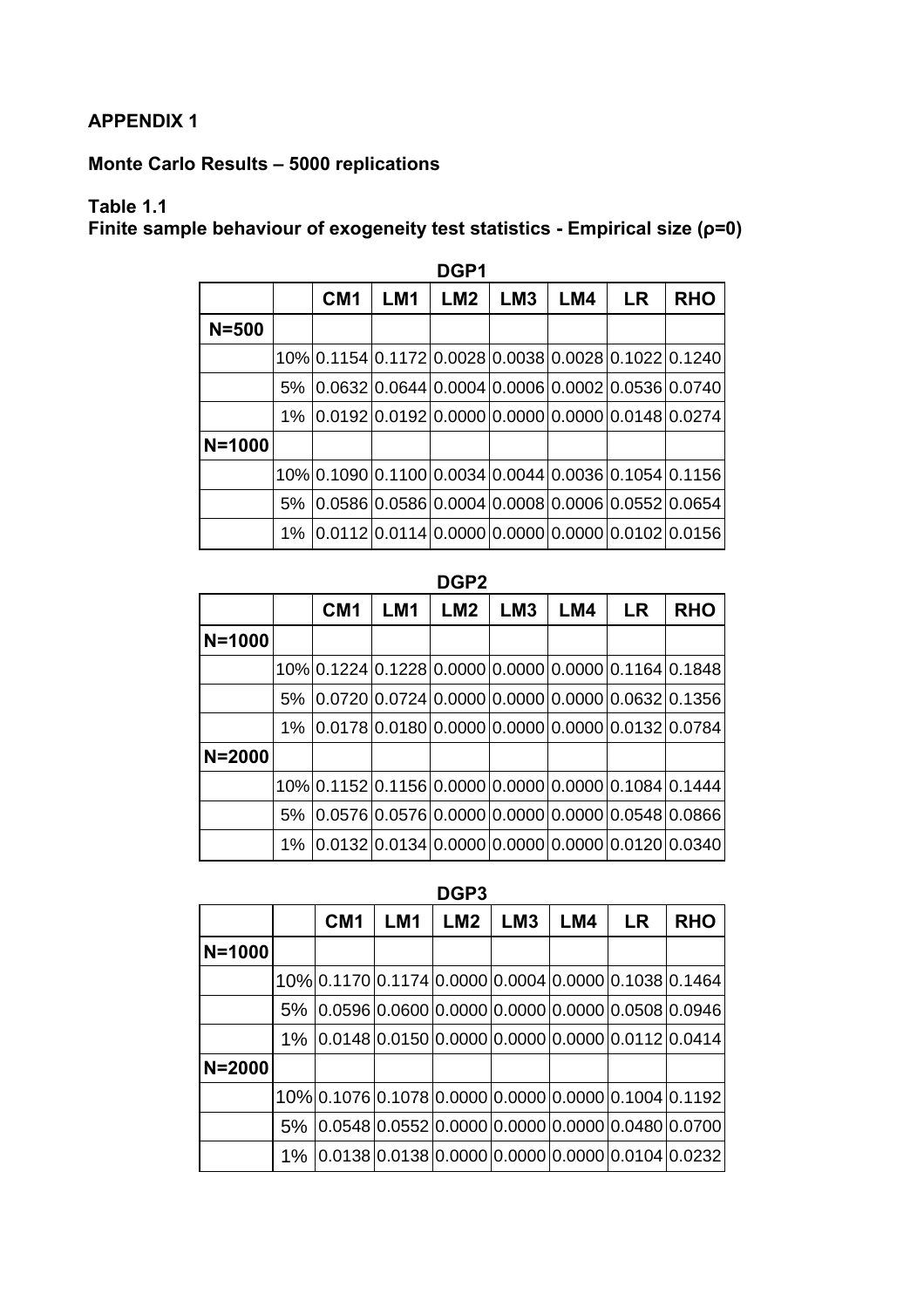### **Table 1.2**

**Finite sample behaviour of exogeneity test statistics - Effect on omission of multiplicative dummy on empirical size** 

|        |       | CM <sub>1</sub> | LM1                                                 | LM2 | LM <sub>3</sub> | LM4 | <b>LR</b> | <b>RHO</b>                                           |
|--------|-------|-----------------|-----------------------------------------------------|-----|-----------------|-----|-----------|------------------------------------------------------|
| N=1000 |       |                 |                                                     |     |                 |     |           |                                                      |
|        |       |                 |                                                     |     |                 |     |           | 10% 0.1568 0.1588 0.0002 0.0004 0.0000 0.2370 0.2542 |
|        | 5%    |                 |                                                     |     |                 |     |           | $ 0.0902 0.0908 0.0000 0.0000 0.0000 0.1498 0.1948 $ |
|        |       |                 |                                                     |     |                 |     |           | 1% 0.0264 0.0264 0.0000 0.0000 0.0000 0.0564 0.1216  |
| N=2000 |       |                 |                                                     |     |                 |     |           |                                                      |
|        |       |                 |                                                     |     |                 |     |           | 10% 0.1950 0.1958 0.0000 0.0006 0.0000 0.2820 0.2462 |
|        |       |                 | 5% 0.1184 0.1186 0.0000 0.0000 0.0000 0.1886 0.1774 |     |                 |     |           |                                                      |
|        | $1\%$ |                 |                                                     |     |                 |     |           | $0.0350 0.0350 0.0000 0.0000 0.0000 0.0770 0.0972 $  |

## **DGP 3**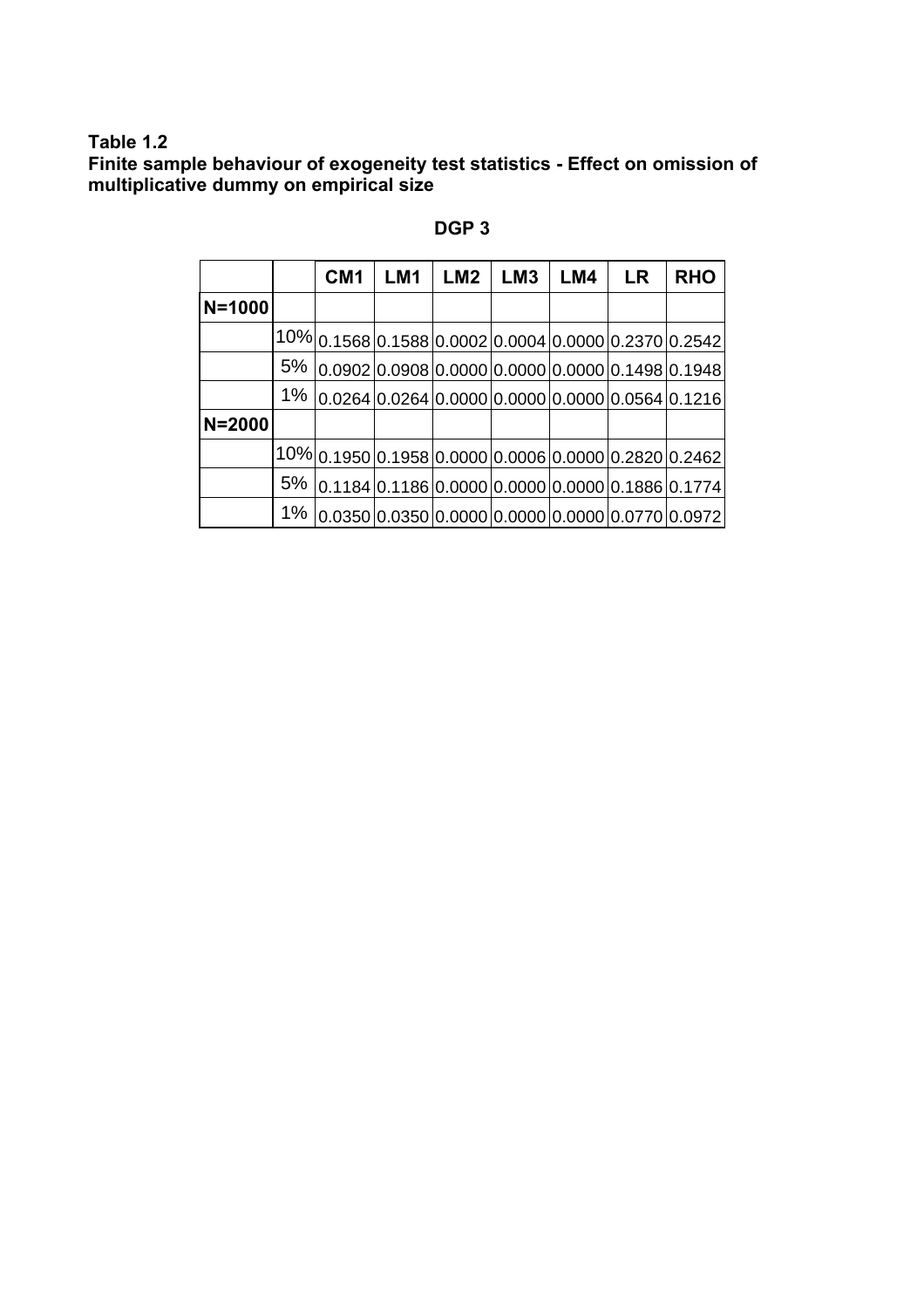**Table 2.1 Finite sample behaviour of exogeneity test statistics – Exact power** 

|                | DGP1       |                 |        |                 |                 |        |           |            |  |  |
|----------------|------------|-----------------|--------|-----------------|-----------------|--------|-----------|------------|--|--|
|                |            | CM <sub>1</sub> | LM1    | LM <sub>2</sub> | LM <sub>3</sub> | LM4    | <b>LR</b> | <b>RHO</b> |  |  |
| $\rho = 0.5$   | $N = 500$  |                 |        |                 |                 |        |           |            |  |  |
|                | 10%        | 0.8152          | 0.8330 | 0.8290          | 0.8098          | 0.8148 | 0.8180    | 0.8104     |  |  |
|                | 5%         | 0.7086          | 0.7372 | 0.7348          | 0.6898          | 0.7052 | 0.7102    | 0.7110     |  |  |
|                | 1%         | 0.4426          | 0.4784 | 0.4532          | 0.3874          | 0.4106 | 0.4168    | 0.4644     |  |  |
|                | $N = 1000$ |                 |        |                 |                 |        |           |            |  |  |
|                | 10%        | 0.9708          | 0.9698 | 0.9716          | 0.9680          | 0.9676 | 0.9670    | 0.9722     |  |  |
|                | 5%         | 0.9450          | 0.9442 | 0.9444          | 0.9342          | 0.9374 | 0.9400    | 0.9452     |  |  |
|                | 1%         | 0.8590          | 0.8468 | 0.8388          | 0.8036          | 0.8148 | 0.8180    | 0.8644     |  |  |
| $\rho = -0.5$  | $N = 500$  |                 |        |                 |                 |        |           |            |  |  |
|                | 10%        | 0.7536          | 0.7758 | 0.7852          | 0.7560          | 0.7762 | 0.7840    | 0.7600     |  |  |
|                | 5%         | 0.6304          | 0.6654 | 0.6808          | 0.6356          | 0.6706 | 0.6768    | 0.6480     |  |  |
|                | 1%         | 0.3370          | 0.3742 | 0.3864          | 0.3410          | 0.3748 | 0.3866    | 0.3774     |  |  |
|                | $N = 1000$ |                 |        |                 |                 |        |           |            |  |  |
|                | 10%        | 0.9646          | 0.9630 | 0.9630          | 0.9588          | 0.9630 | 0.9636    | 0.9638     |  |  |
|                | 5%         | 0.9278          | 0.9254 | 0.9254          | 0.9156          | 0.9268 | 0.9328    | 0.9282     |  |  |
|                | $1\%$      | 0.8280          | 0.8128 | 0.8128          | 0.7764          | 0.8080 | 0.8142    | 0.8360     |  |  |
| $\rho = 0.75$  | $N = 500$  |                 |        |                 |                 |        |           |            |  |  |
|                | 10%        | 0.9956          | 0.9962 | 0.9968          | 0.9946          | 0.9958 | 0.9958    | 0.9962     |  |  |
|                | 5%         | 0.9916          | 0.9926 | 0.9916          | 0.9834          | 0.9884 | 0.9900    | 0.9918     |  |  |
|                | $1\%$      | 0.9464          | 0.9546 | 0.9466          | 0.8954          | 0.9194 | 0.9270    | 0.9546     |  |  |
|                | $N = 1000$ |                 |        |                 |                 |        |           |            |  |  |
|                | 10%        | 1.0000          | 1.0000 | 1.0000          | 1.0000          | 1.0000 | 1.0000    | 1.0000     |  |  |
|                | 5%         | 1.0000          | 1.0000 | 1.0000          | 1.0000          | 1.0000 | 1.0000    | 1.0000     |  |  |
|                | $1\%$      | 1.0000          | 0.9996 | 0.9996          | 0.9988          | 0.9994 | 0.9996    | 1.0000     |  |  |
| $\rho = -0.75$ | $N = 500$  |                 |        |                 |                 |        |           |            |  |  |
|                | 10%        | 0.9858          | 0.9886 | 0.9910          | 0.9818          | 0.9886 | 0.9906    | 0.9890     |  |  |
|                | 5%         | 0.9646          | 0.9728 | 0.9786          | 0.9582          | 0.9726 | 0.9782    | 0.9748     |  |  |
|                | $1\%$      | 0.8634          | 0.8818 | 0.8924          | 0.8270          | 0.8726 | 0.8980    | 0.9006     |  |  |
|                | $N = 1000$ |                 |        |                 |                 |        |           |            |  |  |
|                | 10%        | 0.9998          | 0.9998 | 0.9998          | 0.9998          | 0.9998 | 0.9998    | 0.9998     |  |  |
|                | 5%         | 0.9998          | 0.9998 | 0.9998          | 0.9994          | 0.9998 | 0.9998    | 0.9998     |  |  |
|                | $1\%$      | 0.9992          | 0.9990 | 0.9992          | 0.9974          | 0.9986 | 0.9990    | 0.9990     |  |  |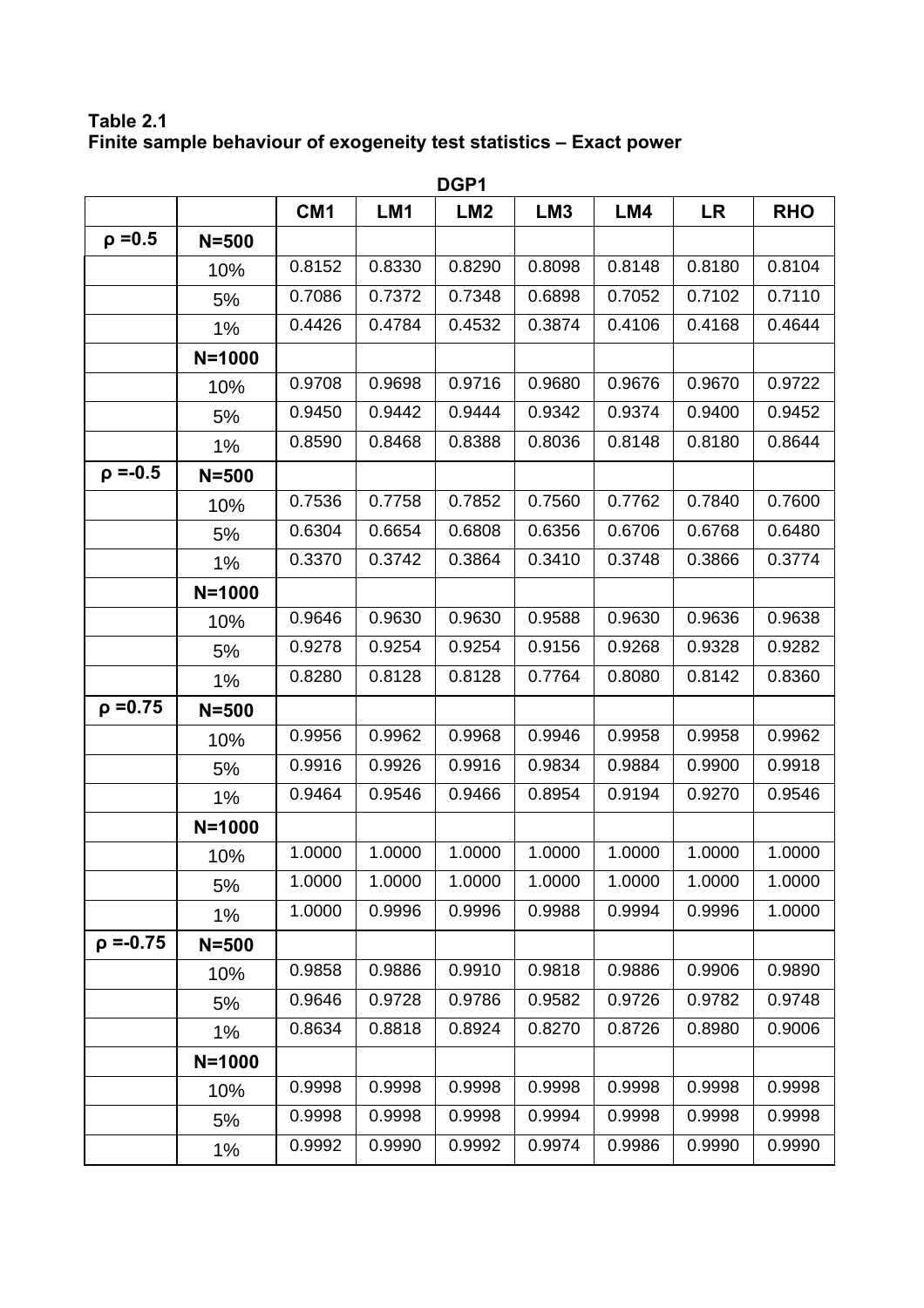**Table 2.2 Finite sample behaviour of exogeneity test statistics – Exact power** 

|                | DGP <sub>2</sub> |        |        |                 |                 |        |           |            |  |  |  |
|----------------|------------------|--------|--------|-----------------|-----------------|--------|-----------|------------|--|--|--|
|                |                  | CM1    | LM1    | LM <sub>2</sub> | LM <sub>3</sub> | LM4    | <b>LR</b> | <b>RHO</b> |  |  |  |
| $p=0.5$        | $N = 1000$       |        |        |                 |                 |        |           |            |  |  |  |
|                | 10%              | 0.4794 | 0.5098 | 0.5102          | 0.4474          | 0.5082 | 0.4972    | 0.5006     |  |  |  |
|                | 5%               | 0.3556 | 0.3762 | 0.3768          | 0.2948          | 0.3800 | 0.3642    | 0.3772     |  |  |  |
|                | 1%               | 0.1568 | 0.1856 | 0.1654          | 0.1060          | 0.1616 | 0.1624    | 0.2008     |  |  |  |
|                | $N = 2000$       |        |        |                 |                 |        |           |            |  |  |  |
|                | 10%              | 0.7460 | 0.7534 | 0.7640          | 0.7042          | 0.7604 | 0.7644    | 0.7766     |  |  |  |
|                | 5%               | 0.6496 | 0.6588 | 0.6552          | 0.5794          | 0.6548 | 0.6572    | 0.6812     |  |  |  |
|                | 1%               | 0.3782 | 0.4038 | 0.4186          | 0.3168          | 0.4192 | 0.4026    | 0.4338     |  |  |  |
| $\rho = -0.5$  | $N = 1000$       |        |        |                 |                 |        |           |            |  |  |  |
|                | 10%              | 0.3204 | 0.3538 | 0.3748          | 0.3734          | 0.3690 | 0.3886    | 0.3466     |  |  |  |
|                | 5%               | 0.2088 | 0.2256 | 0.2464          | 0.2488          | 0.2488 | 0.2724    | 0.2622     |  |  |  |
|                | 1%               | 0.0648 | 0.0818 | 0.0908          | 0.0960          | 0.0864 | 0.1106    | 0.1624     |  |  |  |
|                | $N = 2000$       |        |        |                 |                 |        |           |            |  |  |  |
|                | 10%              | 0.5884 | 0.5964 | 0.6056          | 0.6010          | 0.5974 | 0.6330    | 0.5730     |  |  |  |
|                | 5%               | 0.4682 | 0.4784 | 0.4702          | 0.4812          | 0.4676 | 0.5178    | 0.4570     |  |  |  |
|                | 1%               | 0.2052 | 0.2318 | 0.2518          | 0.2492          | 0.2450 | 0.2792    | 0.2506     |  |  |  |
| $p=0.75$       | $N = 1000$       |        |        |                 |                 |        |           |            |  |  |  |
|                | 10%              | 0.8486 | 0.8656 | 0.8802          | 0.8068          | 0.8770 | 0.8872    | 0.9014     |  |  |  |
|                | 5%               | 0.7654 | 0.7834 | 0.7942          | 0.6686          | 0.8004 | 0.8170    | 0.8438     |  |  |  |
|                | 1%               | 0.5444 | 0.5854 | 0.5662          | 0.3680          | 0.5642 | 0.6072    | 0.6942     |  |  |  |
|                | $N = 2000$       |        |        |                 |                 |        |           |            |  |  |  |
|                | 10%              | 0.9870 | 0.9876 | 0.9890          | 0.9780          | 0.9890 | 0.9934    | 0.9954     |  |  |  |
|                | 5%               | 0.9752 | 0.9766 | 0.9794          | 0.9508          | 0.9792 | 0.9850    | 0.9898     |  |  |  |
|                | $1\%$            | 0.9010 | 0.9146 | 0.9266          | 0.8242          | 0.9240 | 0.9418    | 0.9584     |  |  |  |
| $\rho = -0.75$ | $N = 1000$       |        |        |                 |                 |        |           |            |  |  |  |
|                | 10%              | 0.5470 | 0.5762 | 0.6078          | 0.5690          | 0.6018 | 0.6588    | 0.6426     |  |  |  |
|                | 5%               | 0.4032 | 0.4274 | 0.4722          | 0.4200          | 0.4656 | 0.5342    | 0.5558     |  |  |  |
|                | $1\%$            | 0.1670 | 0.1954 | 0.2372          | 0.2008          | 0.2278 | 0.2956    | 0.4248     |  |  |  |
|                | $N = 2000$       |        |        |                 |                 |        |           |            |  |  |  |
|                | 10%              | 0.8452 | 0.8506 | 0.8646          | 0.8378          | 0.8584 | 0.8906    | 0.8676     |  |  |  |
|                | 5%               | 0.7724 | 0.7792 | 0.7900          | 0.7508          | 0.7846 | 0.8362    | 0.8090     |  |  |  |
|                | $1\%$            | 0.4956 | 0.5232 | 0.5740          | 0.5050          | 0.5612 | 0.6552    | 0.6608     |  |  |  |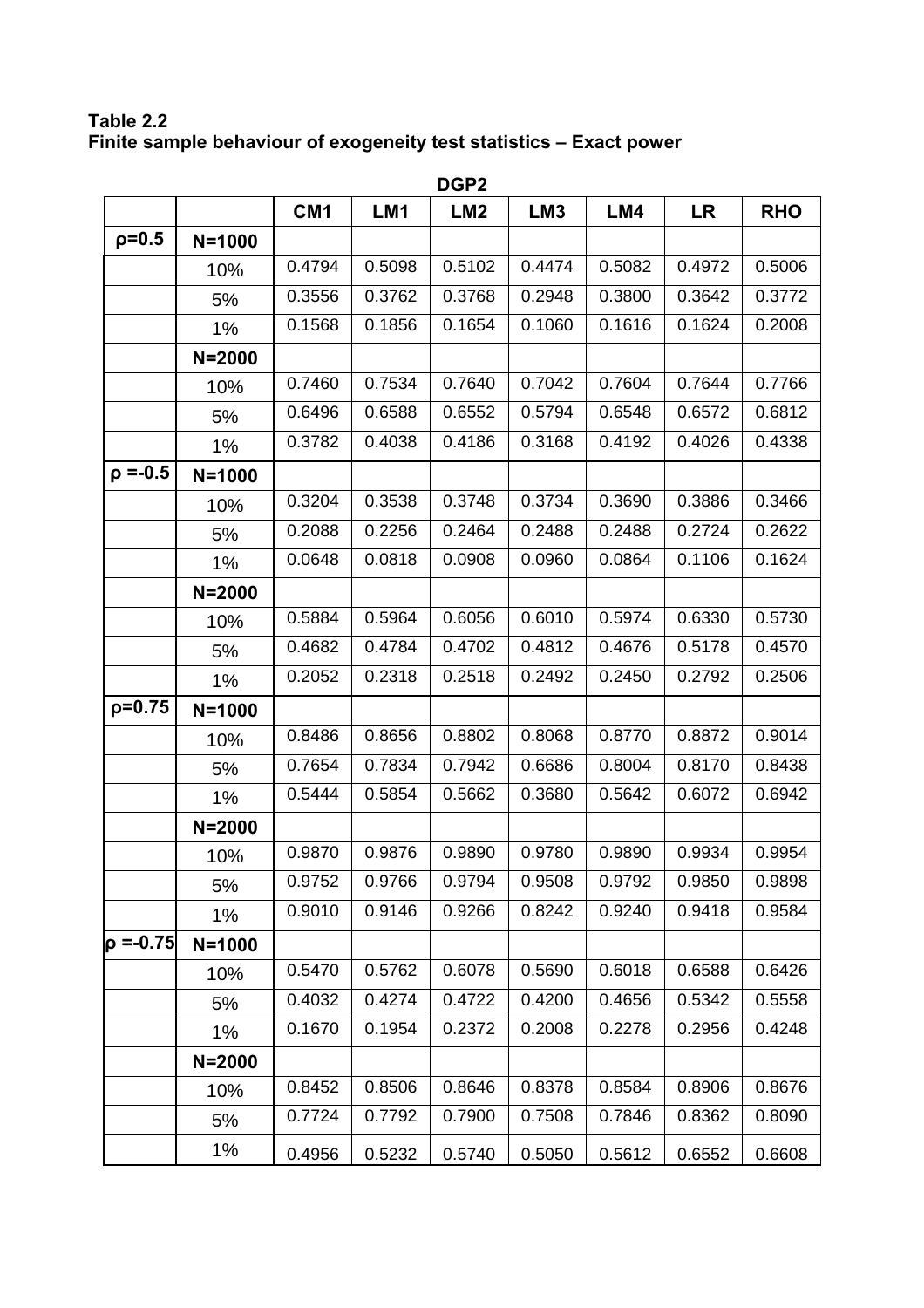**Table 2.3 Finite sample behaviour of exogeneity test statistics – Exact power** 

|                | DGP3       |                 |        |                 |                 |        |           |            |  |  |
|----------------|------------|-----------------|--------|-----------------|-----------------|--------|-----------|------------|--|--|
|                |            | CM <sub>1</sub> | LM1    | LM <sub>2</sub> | LM <sub>3</sub> | LM4    | <b>LR</b> | <b>RHO</b> |  |  |
| $\rho = 0.5$   | $N = 1000$ |                 |        |                 |                 |        |           |            |  |  |
|                | 10%        | 0.5304          | 0.5276 | 0.5842          | 0.5056          | 0.5736 | 0.5578    | 0.5480     |  |  |
|                | 5%         | 0.4140          | 0.4110 | 0.4694          | 0.3730          | 0.4622 | 0.4422    | 0.4164     |  |  |
|                | 1%         | 0.1980          | 0.1828 | 0.2460          | 0.1502          | 0.2248 | 0.2146    | 0.1546     |  |  |
|                | $N = 2000$ |                 |        |                 |                 |        |           |            |  |  |
|                | 10%        | 0.8062          | 0.8008 | 0.8345          | 0.7728          | 0.8291 | 0.8145    | 0.8205     |  |  |
|                | 5%         | 0.7156          | 0.6984 | 0.7508          | 0.6703          | 0.7440 | 0.7344    | 0.7390     |  |  |
|                | 1%         | 0.4688          | 0.4534 | 0.5080          | 0.3837          | 0.4910 | 0.4904    | 0.5116     |  |  |
| $\rho = -0.5$  | $N = 1000$ |                 |        |                 |                 |        |           |            |  |  |
|                | 10%        | 0.6642          | 0.6598 | 0.6094          | 0.6478          | 0.6054 | 0.6506    | 0.6826     |  |  |
|                | 5%         | 0.5576          | 0.5532 | 0.4714          | 0.5188          | 0.4776 | 0.5364    | 0.5512     |  |  |
|                | 1%         | 0.3386          | 0.3206 | 0.2236          | 0.2598          | 0.2088 | 0.2884    | 0.2156     |  |  |
|                | $N = 2000$ |                 |        |                 |                 |        |           |            |  |  |
|                | 10%        | 0.8980          | 0.8932 | 0.8682          | 0.8910          | 0.8678 | 0.8940    | 0.9138     |  |  |
|                | 5%         | 0.8370          | 0.8266 | 0.7766          | 0.8172          | 0.7770 | 0.8284    | 0.8608     |  |  |
|                | $1\%$      | 0.6460          | 0.6324 | 0.5044          | 0.5730          | 0.5002 | 0.6168    | 0.6890     |  |  |
| $\rho = 0.75$  | $N = 1000$ |                 |        |                 |                 |        |           |            |  |  |
|                | 10%        | 0.8386          | 0.8358 | 0.8900          | 0.7914          | 0.8832 | 0.8764    | 0.8740     |  |  |
|                | 5%         | 0.7540          | 0.7522 | 0.8188          | 0.6778          | 0.8088 | 0.8078    | 0.8012     |  |  |
|                | 1%         | 0.5236          | 0.4994 | 0.6214          | 0.3898          | 0.5862 | 0.5928    | 0.5216     |  |  |
|                | $N = 2000$ |                 |        |                 |                 |        |           |            |  |  |
|                | 10%        | 0.9866          | 0.9862 | 0.9924          | 0.9788          | 0.9914 | 0.9910    | 0.9906     |  |  |
|                | 5%         | 0.9746          | 0.9708 | 0.9846          | 0.9544          | 0.9824 | 0.9826    | 0.9832     |  |  |
|                | $1\%$      | 0.8985          | 0.8937 | 0.9343          | 0.8215          | 0.9275 | 0.9341    | 0.9424     |  |  |
| $\rho = -0.75$ | $N = 1000$ |                 |        |                 |                 |        |           |            |  |  |
|                | 10%        | 0.9666          | 0.9664 | 0.9486          | 0.9562          | 0.9434 | 0.9610    | 0.9750     |  |  |
|                | 5%         | 0.9402          | 0.9396 | 0.8926          | 0.9118          | 0.8914 | 0.9308    | 0.9468     |  |  |
|                | $1\%$      | 0.8482          | 0.8358 | 0.7004          | 0.7420          | 0.6738 | 0.8120    | 0.7818     |  |  |
|                | $N = 2000$ |                 |        |                 |                 |        |           |            |  |  |
|                | 10%        | 0.9998          | 0.9998 | 0.9998          | 0.9998          | 0.9998 | 0.9994    | 1.0000     |  |  |
|                | 5%         | 0.9992          | 0.9992 | 0.9978          | 0.9990          | 0.9978 | 0.9994    | 0.9998     |  |  |
|                | $1\%$      | 0.9920          | 0.9918 | 0.9708          | 0.9818          | 0.9678 | 0.9914    | 0.9972     |  |  |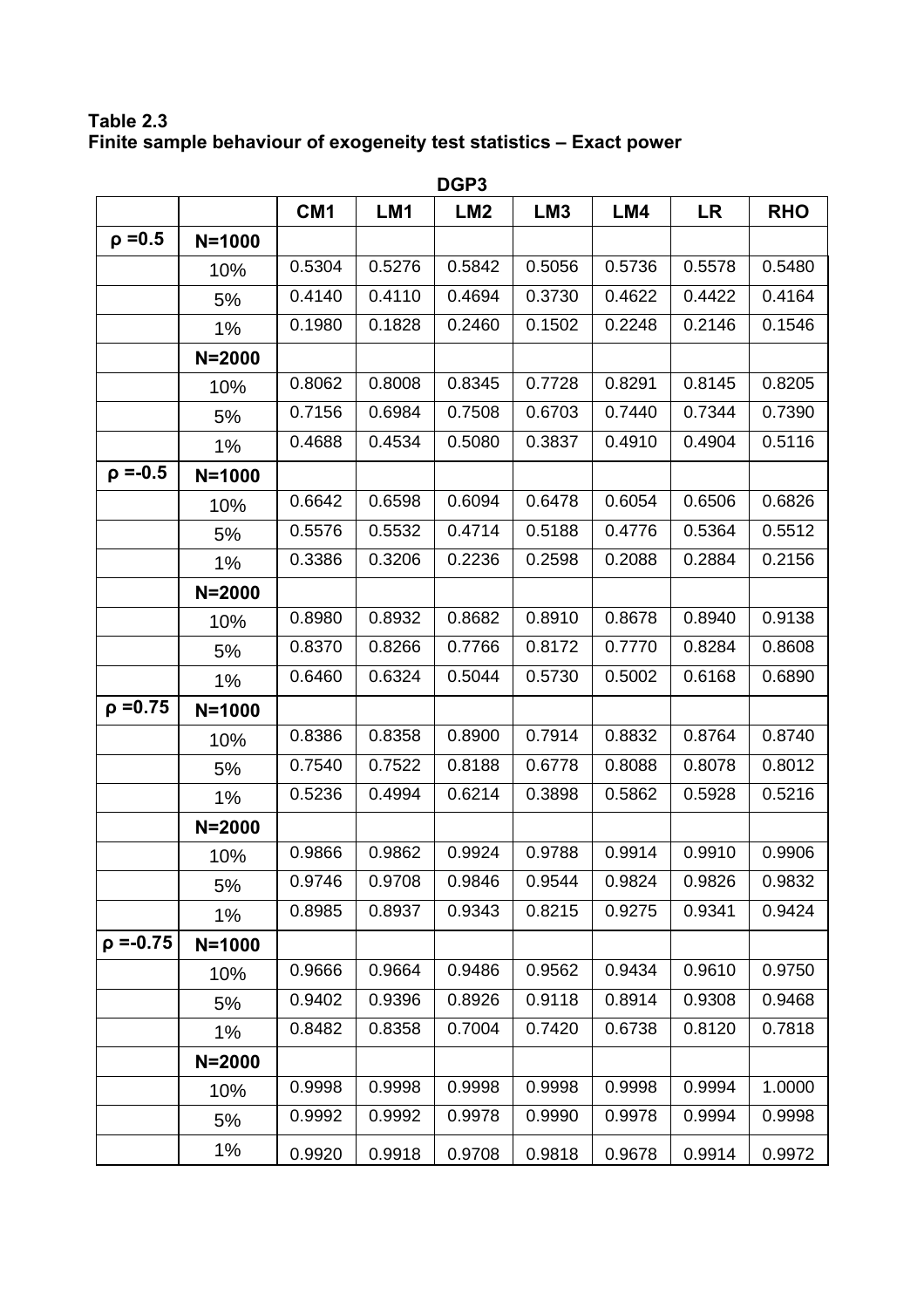## **Table 3.1 Finite sample inference on correlation and dummy coefficients**

|              | DGP1      |                                            |           |        |                                        |           |  |  |  |  |
|--------------|-----------|--------------------------------------------|-----------|--------|----------------------------------------|-----------|--|--|--|--|
|              |           | Empirical distribution of MLE $\hat{\rho}$ |           |        | <b>Empirical distribution of MLE</b>   |           |  |  |  |  |
|              |           | (for different true values of $\rho$ )     |           |        | $\delta$ , (true value $\delta$ , = 1) |           |  |  |  |  |
| $N = 500$    |           |                                            |           |        |                                        |           |  |  |  |  |
| ρ            | mean      | st.dev                                     | m(st.dev) | mean   | st.dev                                 | m(st.dev) |  |  |  |  |
| $\mathbf 0$  | 0.0067    | 0.2149                                     | 0.2114    | 0.9904 | 0.3226                                 | 0.3209    |  |  |  |  |
| 0.25         | 0.2574    | 0.2025                                     | 0.1971    | 0.9910 | 0.3319                                 | 0.3271    |  |  |  |  |
| $-0.25$      | $-0.2442$ | 0.2099                                     | 0.2048    | 0.9922 | 0.3066                                 | 0.3043    |  |  |  |  |
| 0.5          | 0.5059    | 0.1672                                     | 0.1632    | 0.9983 | 0.3274                                 | 0.3232    |  |  |  |  |
| $-0.5$       | $-0.4947$ | 0.1850                                     | 0.1766    | 0.9923 | 0.2858                                 | 0.2769    |  |  |  |  |
| 0.75         | 0.7564    | 0.1112                                     | 0.1069    | 1.0029 | 0.3061                                 | 0.3035    |  |  |  |  |
| $-0.75$      | $-0.7480$ | 0.1300                                     | 0.1235    | 0.9902 | 0.2383                                 | 0.2363    |  |  |  |  |
| $N = 1000$   |           |                                            |           |        |                                        |           |  |  |  |  |
| ρ            |           |                                            |           |        |                                        |           |  |  |  |  |
| $\mathbf{0}$ | 0.0023    | 0.1532                                     | 0.1507    | 0.9989 | 0.2276                                 | 0.2277    |  |  |  |  |
| 0.25         | 0.2478    | 0.1421                                     | 0.1412    | 1.0050 | 0.2314                                 | 0.2326    |  |  |  |  |
| $-0.25$      | $-0.2486$ | 0.1462                                     | 0.1458    | 0.9981 | 0.2141                                 | 0.2155    |  |  |  |  |
| 0.5          | 0.4987    | 0.1196                                     | 0.1165    | 1.0038 | 0.2306                                 | 0.2291    |  |  |  |  |
| $-0.5$       | $-0.4993$ | 0.1273                                     | 0.1250    | 1.0032 | 0.1866                                 | 0.1858    |  |  |  |  |
| 0.75         | 0.7511    | 0.0783                                     | 0.0763    | 1.0040 | 0.2180                                 | 0.2142    |  |  |  |  |
| $-0.75$      | $-0.7535$ | 0.0890                                     | 0.0863    | 1.0014 | 0.1667                                 | 0.1650    |  |  |  |  |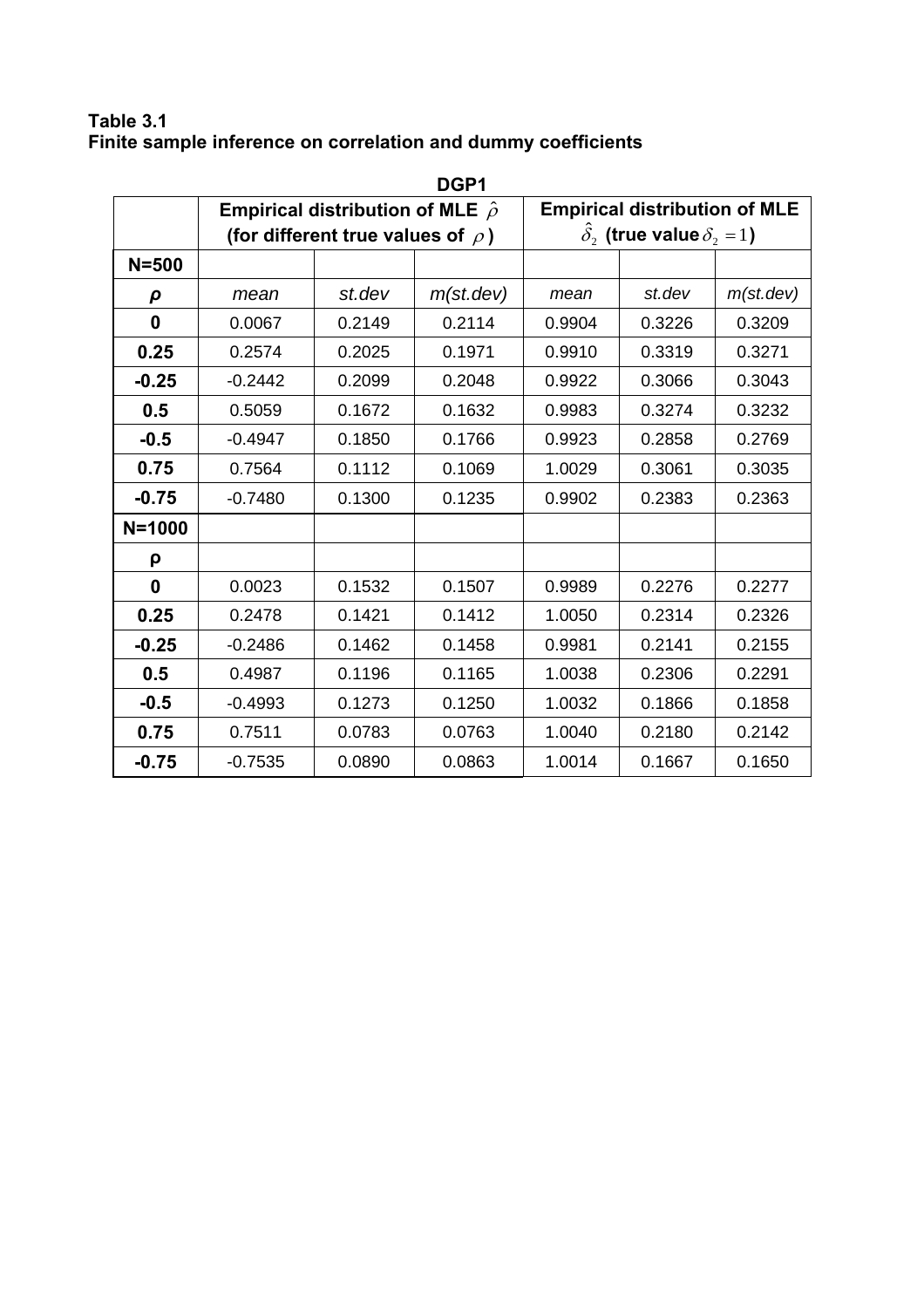## **Table 3.2 Finite sample inference on correlation and dummy coefficients**

| DGP <sub>2</sub> |           |                                            |              |                                                     |                                      |           |  |  |  |
|------------------|-----------|--------------------------------------------|--------------|-----------------------------------------------------|--------------------------------------|-----------|--|--|--|
|                  |           | Empirical distribution of MLE $\hat{\rho}$ |              |                                                     | <b>Empirical distribution of MLE</b> |           |  |  |  |
|                  |           | (for different true values of $\rho$ )     |              | $\delta$ , (true value $\delta$ <sub>2</sub> = 1.5) |                                      |           |  |  |  |
| $N = 1000$       |           |                                            |              |                                                     |                                      |           |  |  |  |
| $\rho$           | mean      | st.err.                                    | mean(st.err) | mean                                                | st.dev                               | m(st.dev) |  |  |  |
| $\mathbf 0$      | $-0.0185$ | 0.3430                                     | 0.3144       | 1.5401                                              | 0.6739                               | 0.6339    |  |  |  |
| 0.25             | 0.2194    | 0.3126                                     | 0.2867       | 1.5792                                              | 0.6999                               | 0.6737    |  |  |  |
| $-0.25$          | $-0.2485$ | 0.3400                                     | 0.3143       | 1.5008                                              | 0.6272                               | 0.5878    |  |  |  |
| 0.5              | 0.4712    | 0.2520                                     | 0.2291       | 1.5945                                              | 0.7238                               | 0.6941    |  |  |  |
| $-0.5$           | $-0.4622$ | 0.3137                                     | 0.2869       | 1.4452                                              | 0.5773                               | 0.5392    |  |  |  |
| 0.75             | 0.7341    | 0.1556                                     | 0.1402       | 1.5225                                              | 0.6643                               | 0.6641    |  |  |  |
| $-0.75$          | $-0.6831$ | 0.2690                                     | 0.2299       | 1.3793                                              | 0.5588                               | 0.4923    |  |  |  |
| $N = 2000$       |           |                                            |              |                                                     |                                      |           |  |  |  |
| ρ                |           |                                            |              |                                                     |                                      |           |  |  |  |
| $\mathbf{0}$     | $-0.0080$ | 0.2416                                     | 0.2334       | 1.5226                                              | 0.4853                               | 0.4685    |  |  |  |
| 0.25             | 0.2323    | 0.2180                                     | 0.2083       | 1.5464                                              | 0.5076                               | 0.4891    |  |  |  |
| $-0.25$          | $-0.2543$ | 0.2470                                     | 0.2375       | 1.5091                                              | 0.4549                               | 0.4362    |  |  |  |
| 0.5              | 0.4863    | 0.1668                                     | 0.1606       | 1.5476                                              | 0.5002                               | 0.4924    |  |  |  |
| $-0.5$           | $-0.4861$ | 0.2289                                     | 0.2146       | 1.4803                                              | 0.4197                               | 0.3943    |  |  |  |
| 0.75             | 0.7461    | 0.0986                                     | 0.0946       | 1.4816                                              | 0.4496                               | 0.4608    |  |  |  |
| $-0.75$          | $-0.7162$ | 0.1879                                     | 0.1629       | 1.4403                                              | 0.3894                               | 0.3453    |  |  |  |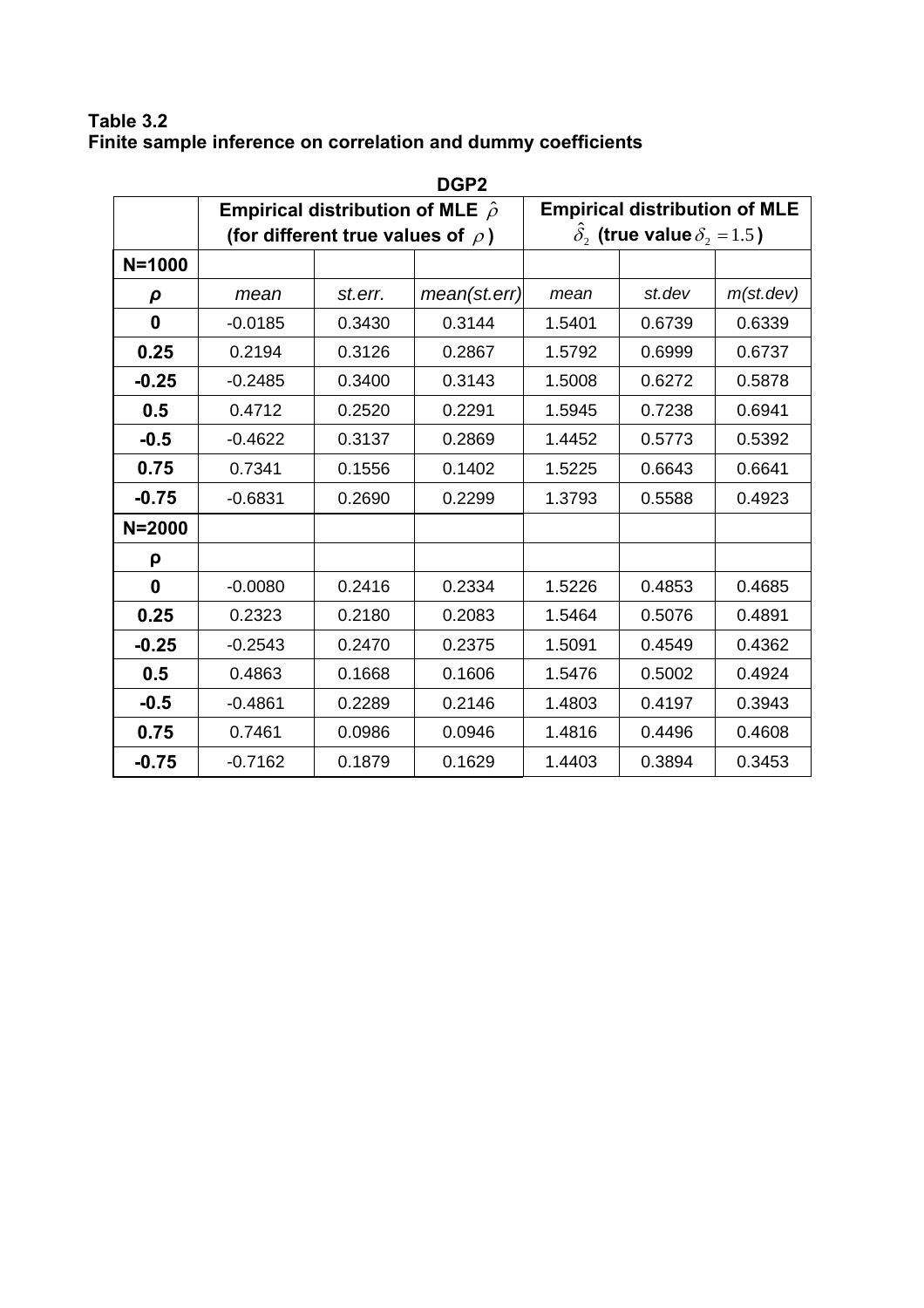## **Table 3.3 Finite sample inference on correlation and dummy coefficients**

|              | DGP3      |                                            |           |           |                                            |           |  |  |  |  |
|--------------|-----------|--------------------------------------------|-----------|-----------|--------------------------------------------|-----------|--|--|--|--|
|              |           | Empirical distribution of MLE $\hat{\rho}$ |           |           | <b>Empirical distribution of MLE</b>       |           |  |  |  |  |
|              |           | (for different true values of $\rho$ )     |           |           | $\delta_2$ (true value $\delta_2 = -0.7$ ) |           |  |  |  |  |
| $N = 1000$   |           |                                            |           |           |                                            |           |  |  |  |  |
| $\rho$       | mean      | st.dev                                     | m(st.dev) | mean      | st.dev                                     | m(st.dev) |  |  |  |  |
| $\mathbf 0$  | 0.0076    | 0.2758                                     | 0.2658    | $-0.6751$ | 0.6018                                     | 0.5744    |  |  |  |  |
| 0.25         | 0.2424    | 0.2780                                     | 0.2649    | $-0.6432$ | 0.6718                                     | 0.6365    |  |  |  |  |
| $-0.25$      | $-0.2372$ | 0.2517                                     | 0.2420    | $-0.6899$ | 0.5286                                     | 0.5114    |  |  |  |  |
| 0.5          | 0.4792    | 0.2512                                     | 0.2364    | $-0.6159$ | 0.7186                                     | 0.6964    |  |  |  |  |
| $-0.5$       | $-0.4847$ | 0.2048                                     | 0.1946    | $-0.7056$ | 0.4687                                     | 0.4465    |  |  |  |  |
| 0.75         | 0.7188    | 0.1859                                     | 0.1762    | $-0.6037$ | 0.7244                                     | 0.7412    |  |  |  |  |
| $-0.75$      | $-0.7420$ | 0.1269                                     | 0.1208    | $-0.7078$ | 0.3879                                     | 0.3680    |  |  |  |  |
| $N = 2000$   |           |                                            |           |           |                                            |           |  |  |  |  |
| ρ            |           |                                            |           |           |                                            |           |  |  |  |  |
| $\mathbf{0}$ | 0.0027    | 0.1937                                     | 0.1918    | $-0.6838$ | 0.4145                                     | 0.4056    |  |  |  |  |
| 0.25         | 0.2457    | 0.1966                                     | 0.1913    | $-0.6725$ | 0.4646                                     | 0.4495    |  |  |  |  |
| $-0.25$      | $-0.2448$ | 0.1757                                     | 0.1722    | $-0.6872$ | 0.3687                                     | 0.3588    |  |  |  |  |
| 0.5          | 0.4924    | 0.1753                                     | 0.1688    | $-0.6609$ | 0.5093                                     | 0.4899    |  |  |  |  |
| $-0.5$       | $-0.4939$ | 0.1398                                     | 0.1358    | $-0.6947$ | 0.3193                                     | 0.3100    |  |  |  |  |
| 0.75         | 0.7421    | 0.1264                                     | 0.1219    | $-0.6712$ | 0.5167                                     | 0.5112    |  |  |  |  |
| $-0.75$      | $-0.7473$ | 0.0851                                     | 0.0834    | $-0.6989$ | 0.2607                                     | 0.2543    |  |  |  |  |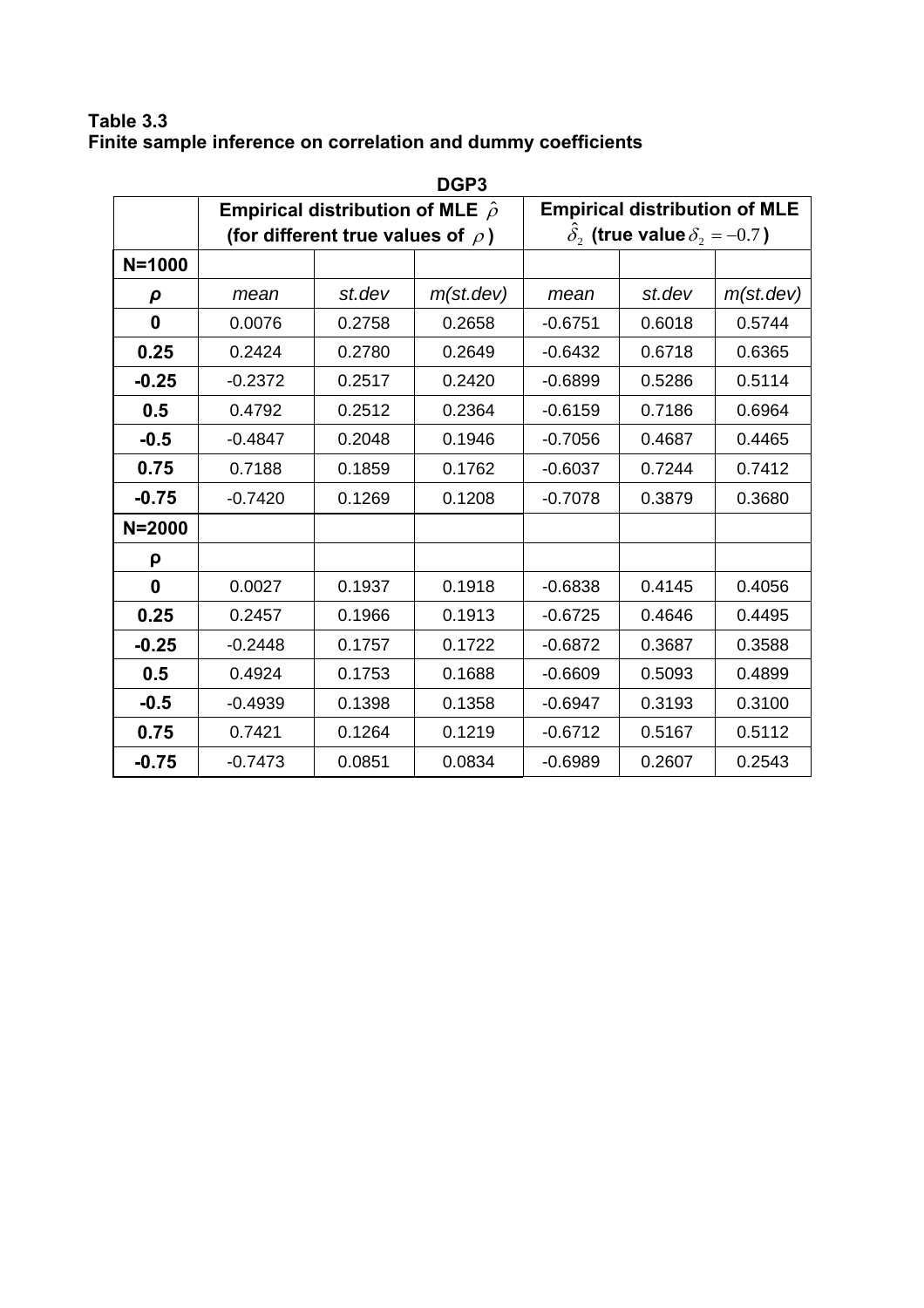**Table 4**  Empirical second-type error of the null hypothesis:  $\,H_{\,0}$   $:$   $\delta_{2}$   $=$   $0$ 

|                                  | 0 | 0.25          | $-0.25$ | 0.5    | $-0.5$ | 0.75   | $-0.75$ |
|----------------------------------|---|---------------|---------|--------|--------|--------|---------|
| DGP1( $\delta$ <sub>2</sub> = 1) |   |               |         |        |        |        |         |
| $N = 500$                        |   |               |         |        |        |        |         |
| 10%                              |   | 0.0836 0.0748 | 0.0760  | 0.0514 | 0.0574 | 0.0186 | 0.0252  |
| 5%                               |   | 0.1474 0.1380 | 0.1284  | 0.1046 | 0.0994 | 0.0454 | 0.0454  |
| 1%                               |   | 0.3258 0.3276 | 0.2794  | 0.2894 | 0.2078 | 0.1774 | 0.1198  |
| $N = 1000$                       |   |               |         |        |        |        |         |
| 10%                              |   | 0.0028 0.0020 | 0.0022  | 0.0012 | 0.0018 | 0.0002 | 0.0008  |
| 5%                               |   | 0.0050 0.0062 | 0.0048  | 0.0030 | 0.0036 | 0.0006 | 0.0012  |
| 1%                               |   | 0.0362 0.0314 | 0.0302  | 0.0150 | 0.0168 | 0.0034 | 0.0051  |
|                                  |   |               |         |        |        |        |         |

| <b>DGP2</b> ( $\delta$ <sub>2</sub> = 1.5) |        |        |        |        |        |        |        |
|--------------------------------------------|--------|--------|--------|--------|--------|--------|--------|
| $N = 1000$                                 |        |        |        |        |        |        |        |
| 10%                                        | 0.2762 | 0.2658 | 0.2700 | 0.2234 | 0.2644 | 0.1556 | 0.2480 |
| 5%                                         | 0.3912 | 0.3950 | 0.3670 | 0.3778 | 0.3452 | 0.3152 | 0.2940 |
| 1%                                         | 0.5968 | 0.6548 | 0.5356 | 0.7030 | 0.4818 | 0.7296 | 0.4002 |
| $N = 2000$                                 |        |        |        |        |        |        |        |
| 10%                                        | 0.0616 | 0.0404 | 0.0670 | 0.0176 | 0.0802 | 0.0072 | 0.0956 |
| 5%                                         | 0.1164 | 0.0966 | 0.1196 | 0.0566 | 0.1208 | 0.0216 | 0.1300 |
| 1%                                         | 0.2978 | 0.2860 | 0.2768 | 0.2306 | 0.2466 | 0.1350 | 0.2140 |

| <b>DGP3</b> ( $\delta_2 = -0.7$ ) |        |        |        |        |        |        |        |
|-----------------------------------|--------|--------|--------|--------|--------|--------|--------|
| $N = 1000$                        |        |        |        |        |        |        |        |
| 10%                               | 0.6922 | 0.7166 | 0.6478 | 0.7064 | 0.5448 | 0.7076 | 0.3570 |
| 5%                                | 0.7862 | 0.7972 | 0.7622 | 0.7912 | 0.6884 | 0.7838 | 0.5216 |
| 1%                                | 0.9072 | 0.8992 | 0.9172 | 0.8878 | 0.9034 | 0.8788 | 0.8196 |
| $N = 2000$                        |        |        |        |        |        |        |        |
| 10%                               | 0.4852 | 0.5556 | 0.3896 | 0.5820 | 0.2494 | 0.5760 | 0.0910 |
| 5%                                | 0.6144 | 0.6668 | 0.5400 | 0.6762 | 0.3756 | 0.6644 | 0.1632 |
| 1%                                | 0.8164 | 0.8300 | 0.7860 | 0.8332 | 0.6738 | 0.8012 | 0.4238 |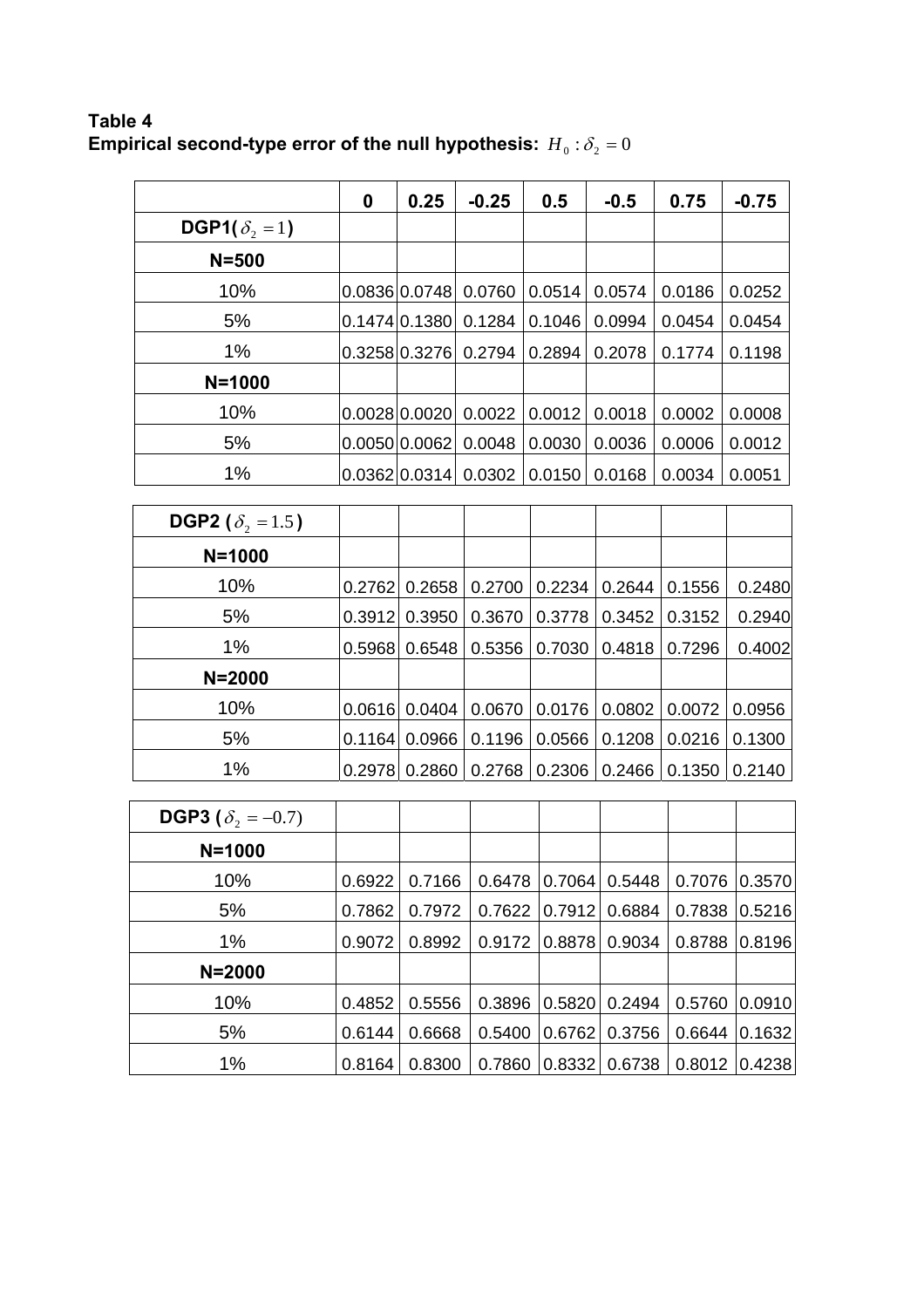**Table 5 Effect of misspecification of discrete choice model on parameter estimates.** 

| DGP1     | true<br>value | biv. sure<br>univ. |                | biv. endog       |
|----------|---------------|--------------------|----------------|------------------|
| Eq: $y2$ |               | coeff (se)         | coeff (se)     | coeff (se)       |
| z        | 0.5           | 0.2802(0.049)      | 1.2349 (0.034) | 0.5550(0.060)    |
| y1       | 1             | 1.6487 (0.058)     |                | 0.9461(0.099)    |
| $y1^*z$  | 1             | 0.8671(0.074)      |                | 0.8485(0.076)    |
| cons     | $-0.5$        | $-0.8955(0.048)$   | 0.2658(0.021)  | $-0.4481(0.071)$ |
| rho      | 0.5           |                    | 0.7810(0.018)  | 0.5003(0.051)    |

| DGP <sub>2</sub> | true<br>value | univ.            | biv. sure        | biv. endog       |
|------------------|---------------|------------------|------------------|------------------|
| Eq: $y2$         |               | coeff (se)       | coeff (se)       | coeff (se)       |
| Z                | $-1$          | $-1.0879(0.031)$ | $-0.8935(0.024)$ | $-0.9757(0.044)$ |
| <b>v1</b>        | 1.5           | 2.4365 (0.151)   | $\blacksquare$   | 1.2666 (0.317)   |
| $y1^*z$          | $-1$          | $-1.2302(0.168)$ |                  | $-0.8884(0.192)$ |
| cons             | $-0.5$        | $-0.5944(0.024)$ | $-0.3754(0.020)$ | $-0.4680(0.038)$ |
| rho              | 0.5           |                  | 0.7945(0.022)    | 0.5268(0.103)    |

| DGP <sub>3</sub> | true<br>value | biv. sure<br>univ. |                  | biv. endog       |
|------------------|---------------|--------------------|------------------|------------------|
| Eq: $y2$         |               | coeff (se)         | coeff (se)       | coeff (se)       |
| Z                | $-1$          | $-1.0384(0.046)$   | $-1.2238(0.045)$ | $-0.9018(0.047)$ |
| <b>y1</b>        | $-0.7$        | 0.3664(0.189)      |                  | $-1.0420(0.319)$ |
| $y1^*z$          | $-0.6$        | $-1.0486(0.176)$   | $\blacksquare$   | $-0.6357(0.194)$ |
| Cons             | 1.9           | 1.7822 (0.046)     | 1.8022 (0.048)   | 1.8087 (0.043)   |
| Rho              | 0.5           |                    | $-0.2686(0.039)$ | 0.6662(0.096)    |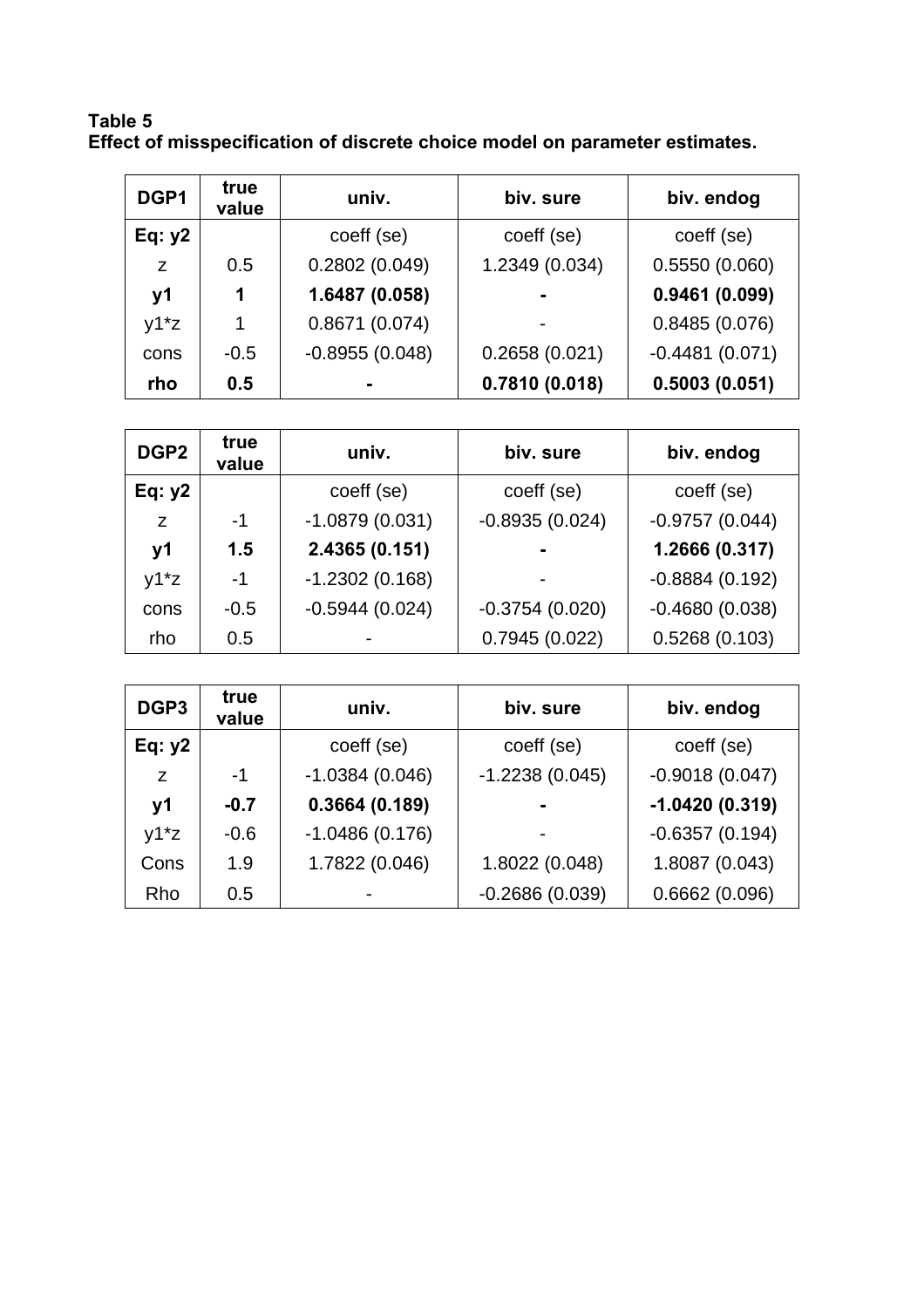## **APPENDIX 2**

### **Table 6 Descriptive statistics**

| Full sample     |       |           | Public hospital | Private hospital     |       |                      |
|-----------------|-------|-----------|-----------------|----------------------|-------|----------------------|
|                 |       |           |                 | admissions (PRIV==0) |       | admissions (PRIV==1) |
| Variable        | Mean  | Std. Dev. | Mean            | Std. Dev.            | Mean  | Std. Dev.            |
| Priv            | 0.086 | 0.281     | 0.000           |                      | 1.000 |                      |
| No problem      | 0.373 | 0.484     | 0.370           | 0.483                | 0.398 | 0.490                |
| <b>Diabetes</b> | 0.019 | 0.138     | 0.019           | 0.137                | 0.023 | 0.149                |
| Gestosis        | 0.036 | 0.187     | 0.038           | 0.190                | 0.023 | 0.149                |
| Hyperten        | 0.044 | 0.206     | 0.046           | 0.208                | 0.031 | 0.173                |
| Twin            | 0.017 | 0.129     | 0.016           | 0.127                | 0.021 | 0.142                |
| <b>BMI</b>      | 22.73 | 3.471     | 22.73           | 3.487                | 22.68 | 3.301                |
| Weight gain     | 0.043 | 0.203     | 0.043           | 0.203                | 0.045 | 0.208                |
| Newborn weigth  | 3.264 | 0.511     | 3.268           | 0.516                | 3.226 | 0.447                |
| No. scans       | 5.332 | 2.313     | 5.313           | 2.304                | 5.526 | 2.396                |
| Amniocen        | 0.235 | 0.424     | 0.231           | 0.421                | 0.283 | 0.451                |
| Hospitalization | 0.549 | 0.498     | 0.547           | 0.498                | 0.571 | 0.495                |
| Smoked          | 0.245 | 0.430     | 0.245           | 0.430                | 0.246 | 0.431                |
| age             | 32.63 | 5.075     | 32.62           | 5.040                | 32.74 | 5.435                |
| Age -26         | 0.111 | 0.314     | 0.110           | 0.312                | 0.125 | 0.331                |
| Age $+36$       | 0.280 | 0.449     | 0.276           | 0.447                | 0.320 | 0.467                |
| Edu-high        | 0.376 | 0.484     | 0.382           | 0.486                | 0.308 | 0.462                |
| Edu-medium      | 0.463 | 0.499     | 0.459           | 0.498                | 0.505 | 0.500                |
| Edu-low         | 0.102 | 0.302     | 0.097           | 0.296                | 0.152 | 0.359                |
| Insured         | 0.156 | 0.363     | 0.155           | 0.362                | 0.164 | 0.371                |
| Self-employed   | 0.442 | 0.497     | 0.433           | 0.496                | 0.530 | 0.500                |
| <b>NW</b>       | 0.170 | 0.376     | 0.178           | 0.383                | 0.084 | 0.278                |
| <b>NE</b>       | 0.207 | 0.405     | 0.215           | 0.411                | 0.119 | 0.324                |
| <b>CEN</b>      | 0.161 | 0.368     | 0.165           | 0.371                | 0.125 | 0.331                |
| <b>ISL</b>      | 0.130 | 0.336     | 0.127           | 0.333                | 0.156 | 0.363                |
| Area-metro      | 0.079 | 0.270     | 0.074           | 0.262                | 0.131 | 0.338                |
| Area-suburb     | 0.094 | 0.292     | 0.090           | 0.286                | 0.140 | 0.347                |
| Area-small      | 0.185 | 0.388     | 0.194           | 0.396                | 0.084 | 0.278                |
| Area-medium     | 0.284 | 0.451     | 0.285           | 0.452                | 0.273 | 0.446                |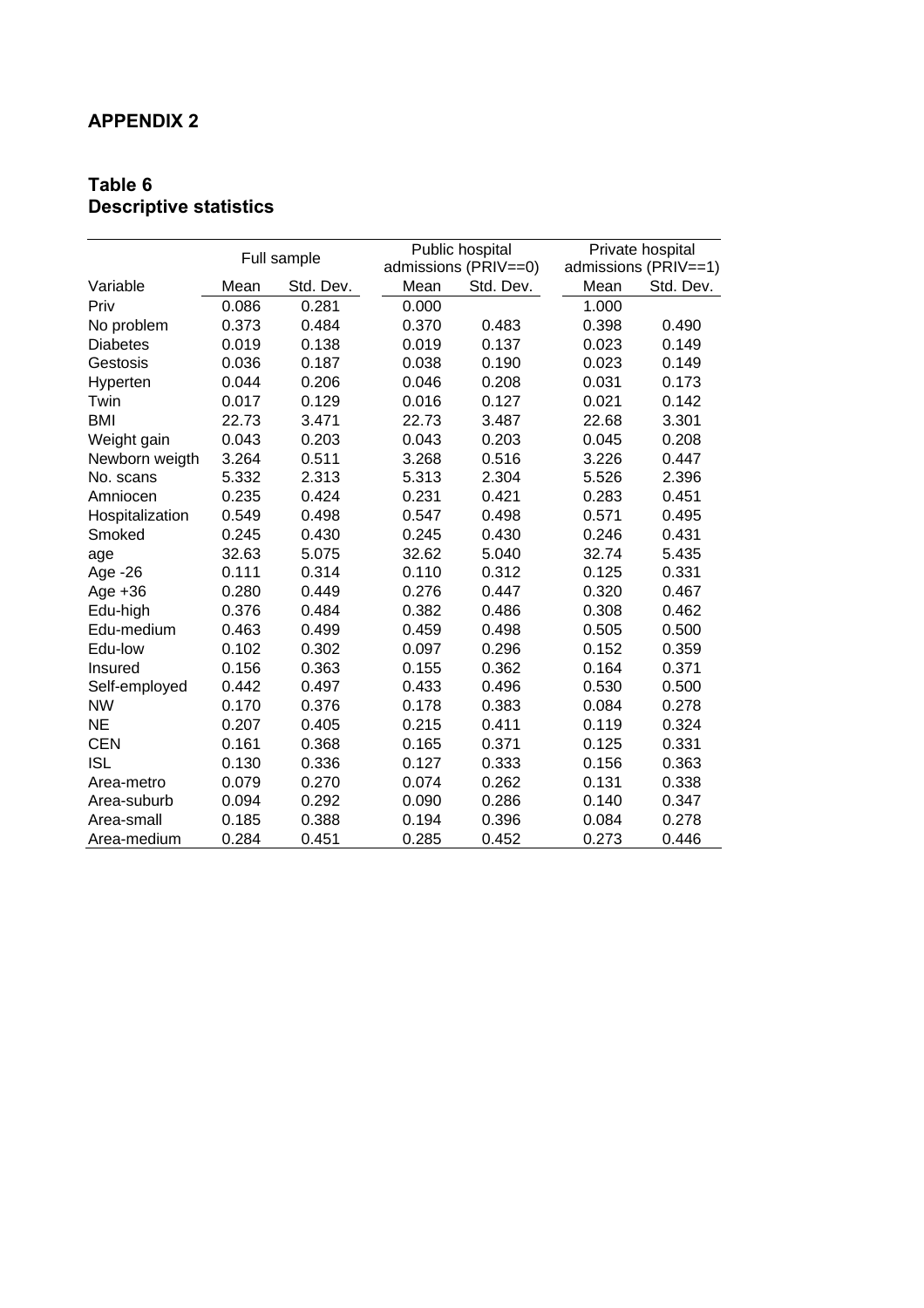### **Table 7 Full estimation results**

|                   | Univariate |          | <b>Bivariate SURE</b> |          | <b>Bivariate</b> |          |
|-------------------|------------|----------|-----------------------|----------|------------------|----------|
|                   |            |          |                       |          | Endogenous       |          |
|                   | Coeff.     | Std.err. | Coeff.                | Std.err. | Coeff.           | Std.err. |
| Private           | 0.2193     | (0.0804) |                       |          | 1.3253           | (0.3475) |
| No problem        | $-0.1673$  | (0.0689) | $-0.1673$             | (0.0688) | $-0.1595$        | (0.0679) |
| <b>Diabetes</b>   | 0.1539     | (0.1729) | 0.1591                | (0.1740) | 0.1228           | (0.1642) |
| Gestosis          | 0.2353     | (0.1254) | 0.2264                | (0.1255) | 0.2708           | (0.1223) |
| Hyperten          | 0.1426     | (0.1107) | 0.1394                | (0.1110) | 0.1511           | (0.1065) |
| Twin              | 0.4312     | (0.1634) | 0.4385                | (0.1643) | 0.3672           | (0.1600) |
| <b>BMI</b>        | 0.0267     | (0.0069) | 0.0266                | (0.0069) | 0.0258           | (0.0067) |
| Weight gain       | 0.1953     | (0.1135) | 0.1954                | (0.1133) | 0.1810           | (0.1089) |
| Newborn weigth    | $-1.1295$  | (0.2491) | $-1.1097$             | (0.2488) | $-1.1677$        | (0.2464) |
| Newborn weigth sq | 0.1288     | (0.0379) | 0.1253                | (0.0378) | 0.1386           | (0.0377) |
| No. scans         | 0.0373     | (0.0099) | 0.0375                | (0.0099) | 0.0345           | (0.0098) |
| Amniocen          | 0.0939     | (0.0569) | 0.1016                | (0.0568) | 0.0553           | (0.0573) |
| Hospitalization   | 0.1450     | (0.0641) | 0.1452                | (0.0641) | 0.1377           | (0.0630) |
| Smoked            | 0.0150     | (0.0541) | 0.0161                | (0.0541) | 0.0167           | (0.0521) |
| Age -26           | $-0.0132$  | (0.0683) | $-0.0079$             | (0.0683) | $-0.0310$        | (0.0660) |
| Age +36           | 0.0695     | (0.0597) | 0.0702                | (0.0597) | 0.0635           | (0.0577) |
| Edu-high          | 0.1885     | (0.1245) | 0.2143                | (0.1243) | 0.0743           | (0.1252) |
| Edu-medium        | 0.1603     | (0.1068) | 0.1762                | (0.1067) | 0.0896           | (0.1059) |
| Edu-low           | 0.1703     | (0.1069) | 0.1810                | (0.1069) | 0.1214           | (0.1053) |
| Insured           | 0.1227     | (0.0654) | 0.1268                | (0.0654) | 0.1008           | (0.0643) |
| <b>NW</b>         | $-0.1950$  | (0.0698) | $-0.2191$             | (0.0692) | $-0.0854$        | (0.0749) |
| <b>NE</b>         | $-0.2795$  | (0.0672) | $-0.3021$             | (0.0666) | $-0.1715$        | (0.0735) |
| <b>CEN</b>        | $-0.1829$  | (0.0724) | $-0.2032$             | (0.0719) | $-0.0882$        | (0.0761) |
| <b>ISL</b>        | $-0.0467$  | (0.0744) | $-0.0562$             | (0.0742) | $-0.0018$        | (0.0748) |
| $y_2$             | 0.0274     | (0.0573) | 0.0268                | (0.0572) | 0.0297           | (0.0551) |
| $y_3$             | 0.0663     | (0.0567) | 0.0658                | (0.0566) | 0.0616           | (0.0546) |
| Constant          | 0.7160     | (0.4589) | 0.7072                | (0.4588) | 0.7258           | (0.4504) |
|                   |            |          |                       |          |                  |          |
| No problem        | $-0.0333$  | (0.0976) | $-0.0289$             | (0.0976) | $-0.0599$        | (0.0958) |
| <b>Diabetes</b>   | 0.1567     | (0.2529) | 0.1602                | (0.2522) | 0.1350           | (0.2472) |
| Gestosis          | $-0.3062$  | (0.2307) | $-0.2968$             | (0.2295) | $-0.3426$        | (0.2308) |
| Hyperten          | $-0.1474$  | (0.1728) | $-0.1535$             | (0.1722) | $-0.1135$        | (0.1739) |
| Twin              | 0.2331     | (0.2201) | 0.2380                | (0.2196) | 0.1959           | (0.2196) |
| Age               | $-0.1073$  | (0.0567) | $-0.1041$             | (0.0567) | $-0.1231$        | (0.0543) |
| Agesq             | 0.0016     | (0.0009) | 0.0015                | (0.0009) | 0.0018           | (0.0009) |
| Hospitalization   | 0.0415     | (0.0920) | 0.0405                | (0.0921) | 0.0432           | (0.0895) |
| No. scans         | 0.0124     | (0.0136) | 0.0123                | (0.0136) | 0.0106           | (0.0132) |
| Amniocen          | 0.1920     | (0.0781) | 0.1946                | (0.0781) | 0.1684           | (0.0792) |
| Newborn weigth    | 0.8795     | (0.5087) | 0.8931                | (0.5098) | 0.7967           | (0.4959) |
| Newborn weigth sq | $-0.1573$  | (0.0795) | $-0.1587$             | (0.0796) | $-0.1493$        | (0.0775) |
| Self-employed     | 0.1084     | (0.0698) | 0.1044                | (0.0698) | 0.1222           | (0.0670) |
| Edu-high          | 0.8749     | (0.1957) | 0.8680                | (0.1950) | 0.8842           | (0.1963) |
| Edu-medium        | 0.6527     | (0.1836) | 0.6483                | (0.1829) | 0.6508           | (0.1841) |
| Edu-low           | 0.5048     | (0.1855) | 0.5043                | (0.1849) | 0.4819           | (0.1862) |
| Insured           | 0.1735     | (0.0906) | 0.1721                | (0.0905) | 0.1772           | (0.0886) |
| <b>NW</b>         | $-0.7267$  | (0.1138) | $-0.7222$             | (0.1135) | $-0.7309$        | (0.1132) |
| <b>NE</b>         | $-0.6003$  | (0.1039) | $-0.6014$             | (0.1038) | $-0.5730$        | (0.1049) |
| <b>CEN</b>        | $-0.6177$  | (0.1031) | $-0.6133$             | (0.1030) | $-0.6209$        | (0.1023) |
| <b>ISL</b>        | $-0.2605$  | (0.0968) | $-0.2602$             | (0.0966) | $-0.2515$        | (0.0962) |
| Area-metro        | 0.3310     | (0.1114) | 0.3188                | (0.1112) | 0.3697           | (0.1064) |
| Area-suburb       | 0.1465     | (0.1125) | 0.1398                | (0.1123) | 0.1734           | (0.1082) |
|                   |            |          |                       |          |                  |          |